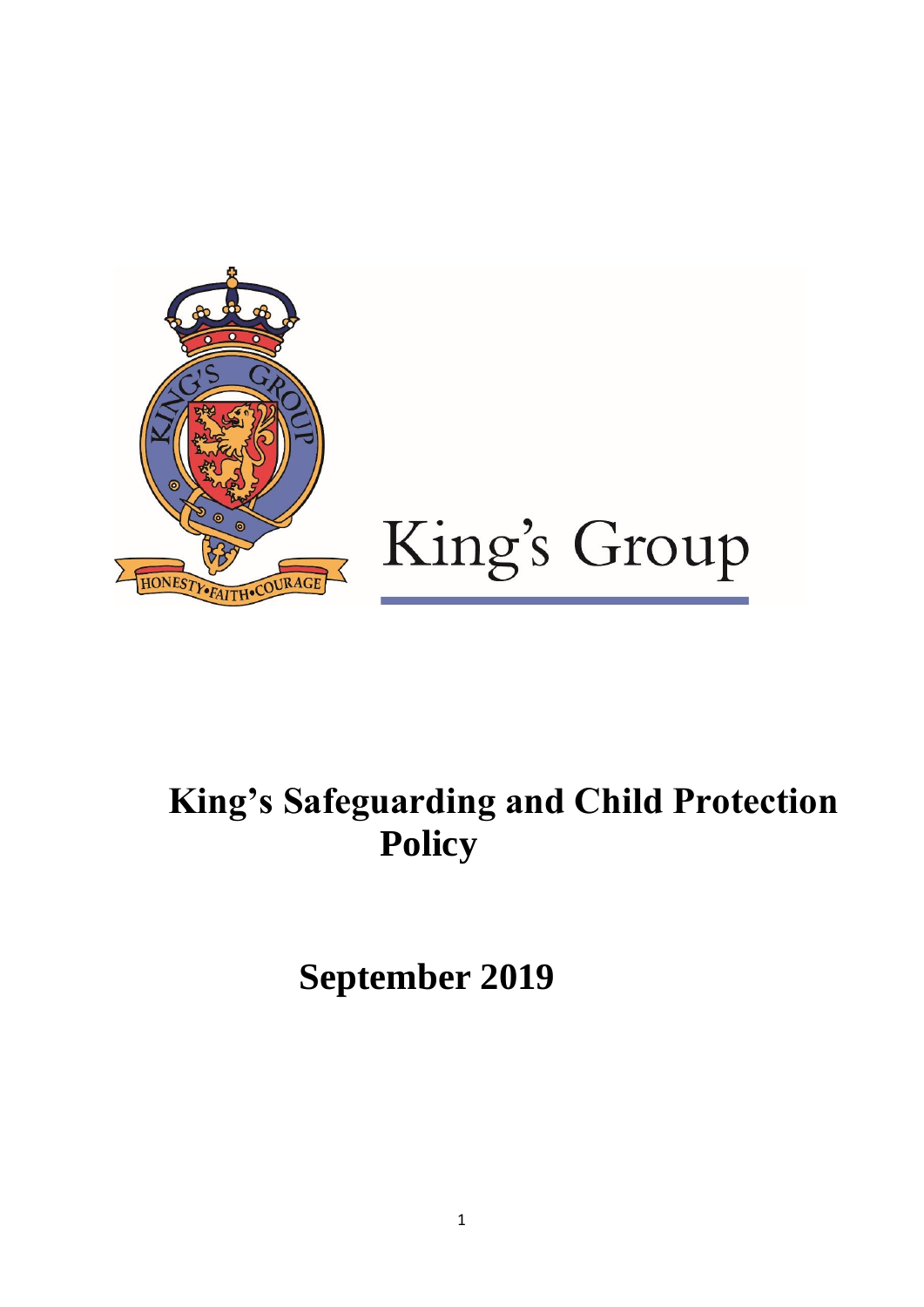# Contents

| 5.5 Are some children particularly vulnerable to abusing or being abused by their peers?  18              |  |
|-----------------------------------------------------------------------------------------------------------|--|
|                                                                                                           |  |
| 5.7 What should I do if I suspect either that a child may be being abused, or that a child may be abusing |  |
|                                                                                                           |  |
| 5.9 How does the school raise awareness of, and reduce the risk, of peer on peer abuse? 19                |  |
|                                                                                                           |  |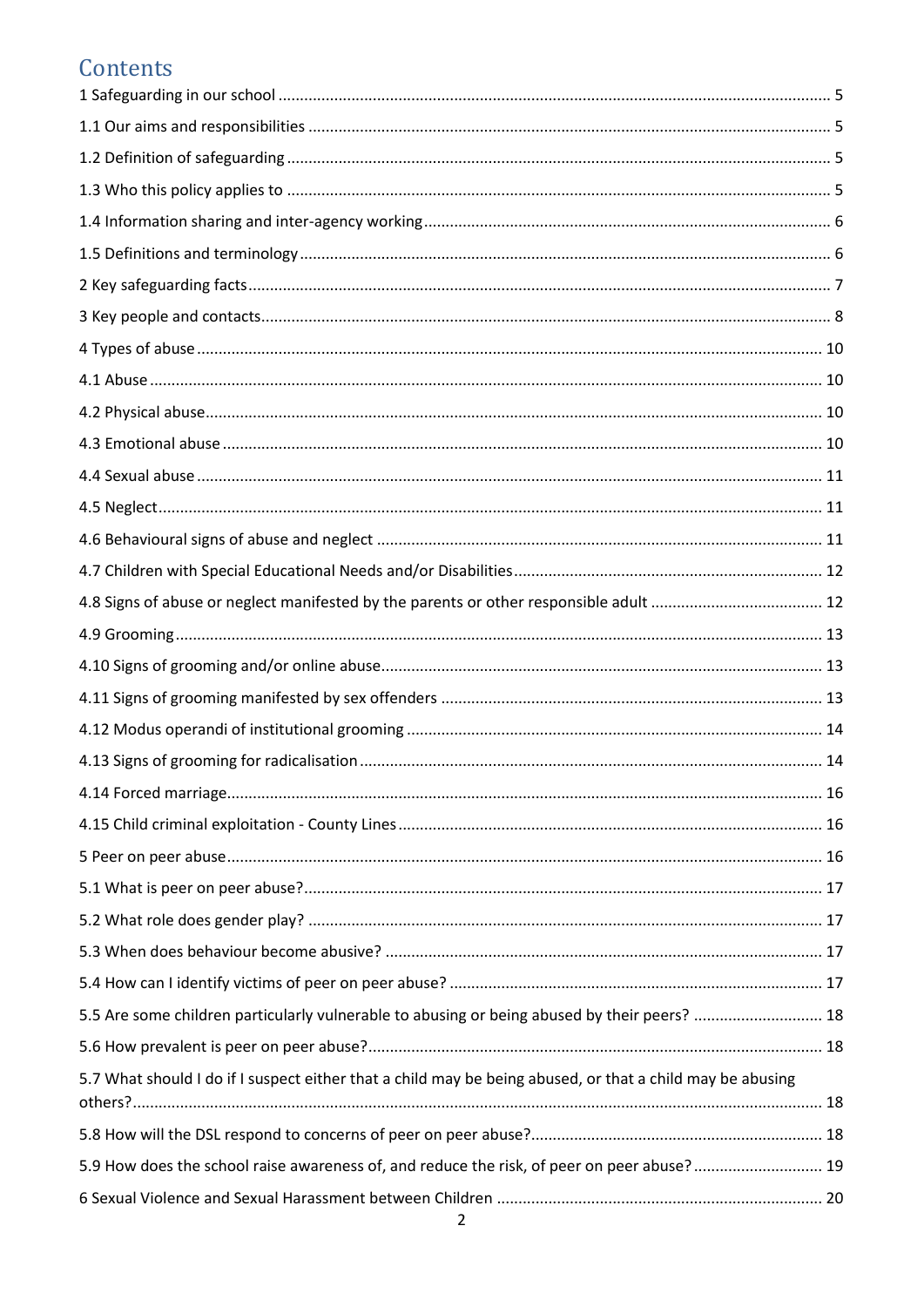| 9 The role of the Designated Safeguarding Lead and Deputy Designated Safeguarding Lead  26 |  |
|--------------------------------------------------------------------------------------------|--|
|                                                                                            |  |
|                                                                                            |  |
|                                                                                            |  |
|                                                                                            |  |
|                                                                                            |  |
|                                                                                            |  |
|                                                                                            |  |
|                                                                                            |  |
|                                                                                            |  |
|                                                                                            |  |
|                                                                                            |  |
|                                                                                            |  |
|                                                                                            |  |
|                                                                                            |  |
|                                                                                            |  |
|                                                                                            |  |
|                                                                                            |  |
|                                                                                            |  |
|                                                                                            |  |
|                                                                                            |  |
|                                                                                            |  |
|                                                                                            |  |
|                                                                                            |  |
|                                                                                            |  |
|                                                                                            |  |
|                                                                                            |  |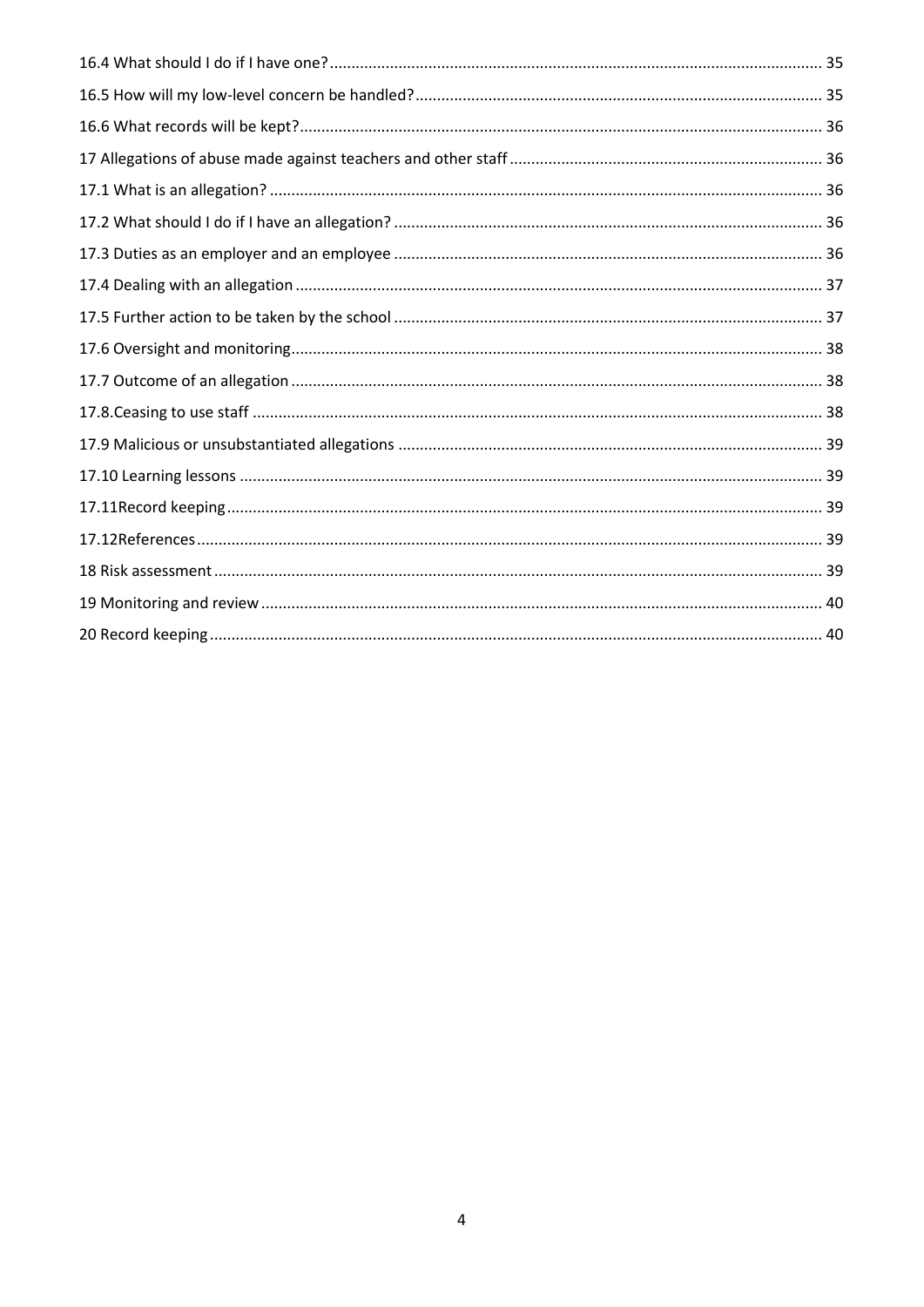# <span id="page-4-0"></span>**1 Safeguarding in our school**

# <span id="page-4-1"></span>**1.1 Our aims and responsibilities**

Our commitment is to safeguard and promote the welfare, health (including mental health) and safety of our pupils by creating and maintaining an open, safe, caring and supportive atmosphere.

This includes:

- Proactively teaching pupils about safeguarding
- Ensuring that systems and procedures are in place to protect pupils
- Acting in the best interests of the child

All staff have the following responsibilities:

- Contribute to providing a safe environment in which all children can learn and flourish
- Know what to do if a child tells you that he or she is being abused or neglected
- Know what to do if you are concerned about the behaviour or conduct of an adult in the school
- Manage the requirement to maintain an appropriate level of confidentiality
- Identify children who may benefit from Early Help
- Refer any concern to the Designated Safeguarding Lead (DSL) or the Deputy DSL
- Be aware of our local Early Help process and our role in it

• Be aware of the process for making a referral to Children's Social Care and understand the role you might be expected to play in statutory assessments

# <span id="page-4-2"></span>**1.2 Definition of safeguarding**

Safeguarding and promoting the welfare of children is defined in Keeping Children Safe in Education as:

• protecting children from maltreatment;

- preventing impairment of children's health or development;
- ensuring that children grow up in circumstances consistent with the provision of safe and effective care; and
- taking action to enable all children to have the best outcomes.

# **In our school, safeguarding is everyone's responsibility**

No single professional can have a full picture of a child's needs and circumstances. If children and families are to receive the right help at the right time, everyone who comes into contact with them has a role to play in identifying concerns, sharing information and taking prompt action.

### <span id="page-4-3"></span>**1.3 Who this policy applies to**

This policy and procedure applies to all pupils in the school, including those in the early years. This policy and procedure applies to all teaching, non-teaching, residential, pastoral, support, peripatetic, contract staff and ancillary staff, volunteers, non-school based King's staff and any other adults working at the school. All references in this document to "staff" or "members of staff" should be interpreted as relating to the aforementioned, unless otherwise stated. It applies to adults in the early years' phase of the school.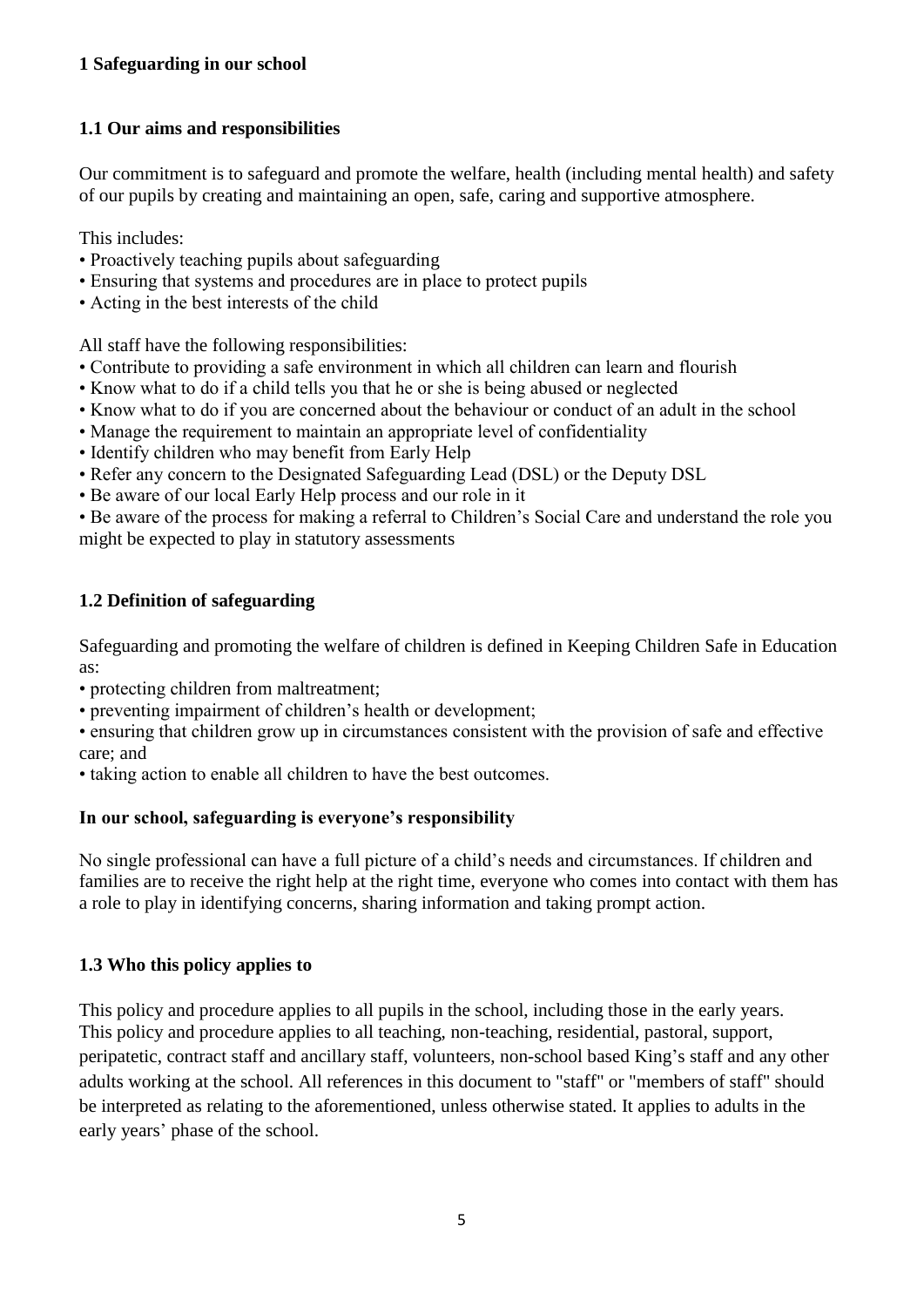This Safeguarding Policy and the Code of Conduct applies to all pupils and adults in the school, including when being educated off-site and undertaking an educational visit. It also applies to students who are on an exchange and being hosted by the school.

# <span id="page-5-0"></span>**1.4 Information sharing and inter-agency working**

The school is committed to inter-agency working in order to secure the best levels of safeguarding for all of its pupils and understands that information sharing is essential for effective safeguarding and promoting the welfare of children and young people. Fears about sharing information will not stand in the way of the need to promote the welfare, and protect the safety, of pupils, which is always the School's paramount concern. The School understands that the GDPR and Data Protection Act 2018 provide a framework to ensure that personal information is shared appropriately.

The school contributes to inter-agency working in accordance with statutory guidance. The school works with social care, the police, health services and other services to promote the welfare of children and protect them from harm and ensure that all relevant information is shared for the purposes of early help assessments, and assessments and child protection investigations under the Children Act 1989. The school will also work within the requirements of the Local Safeguarding Children Board (LSCB).

While the School will share information with those involved where and when it is appropriate to do so, they may be unable to for reasons of data protection and confidentiality, for example because to do so may pose a risk of harm to others or because it has been prohibited by external agencies.

# <span id="page-5-1"></span>**1.5 Definitions and terminology**

'Children' includes everyone under the age of 18.

'DSL' refers to the school's named Designated Safeguarding Lead. References to the DSL include the Deputy DSL where the DSL is unavailable.

'LSCB' refers to the Local Safeguarding Children Board

'Designated Officer' refers to the person appointed by the local authority to deal with allegations against adults

'KCSIE' refers to the statutory guidance Keeping Children Safe in Education 2018

1.1 Related documentation

This policy should be read in relation to the most current version of the following documents:

Regulation, guidance and advice:

- The Education (Independent School Standards) Regulations 2014
- Boarding schools: national minimum standards (2015)
- Keeping Children Safe in Education (Sep 2018)
- Working Together to Safeguard Children (July 2018)
- Prevent Duty Guidance: for England and Wales (July 2015)
- Channel duty guidance: protecting vulnerable people from being drawn into terrorism (April 2015)
- Multi-agency statutory guidance on female genital mutilation (April 2016
- Disqualification under the Childcare Act (August 2018)

• What do to if you are worried a child is being abused – Advice for practitioners (departmental advice) (March 2015)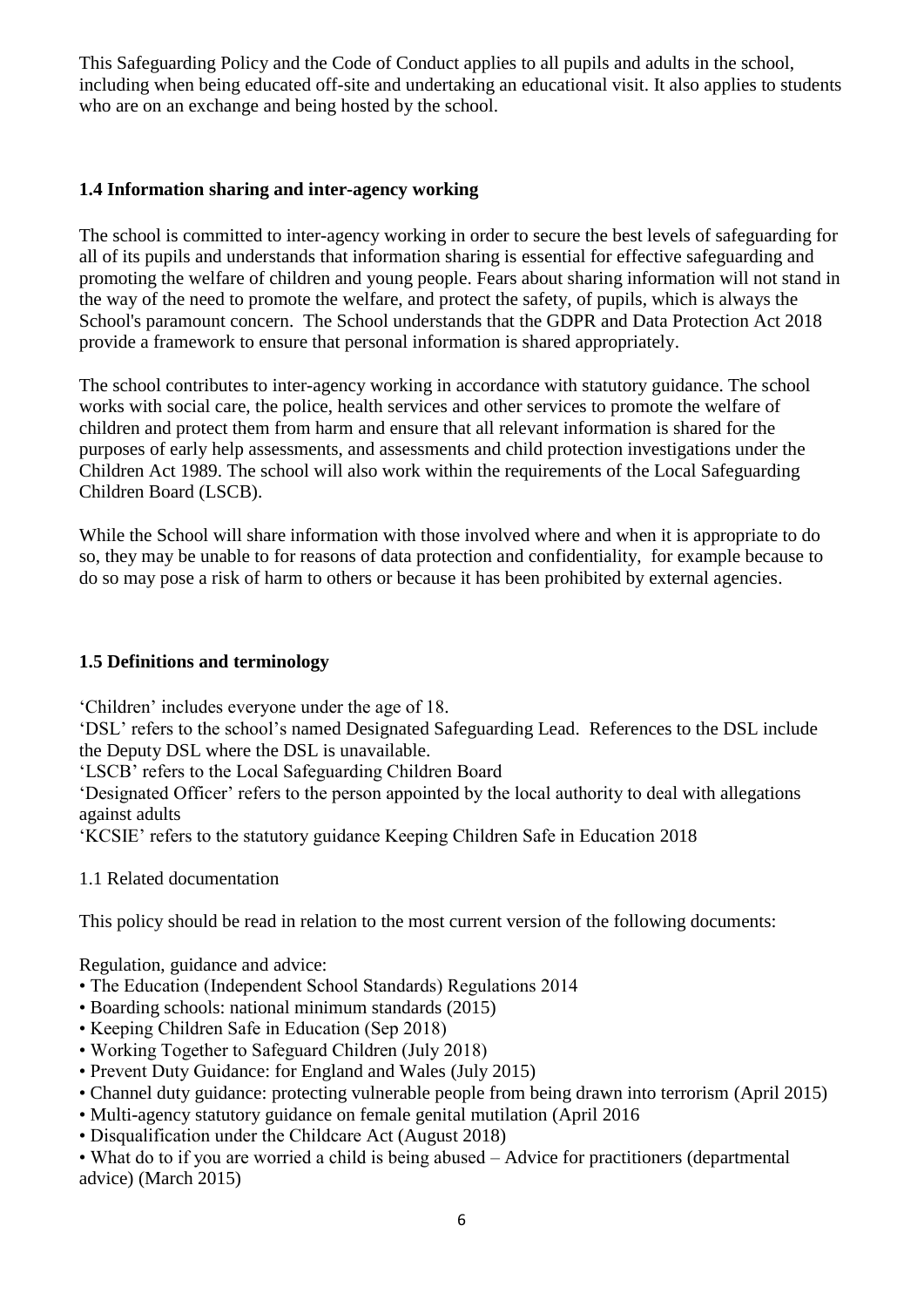• Educate Against Hate (2018)

- Information sharing: advice for practitioners providing safeguarding services to children, young [people, parents and carers](https://www.gov.uk/government/publications/safeguarding-practitioners-information-sharing-advice) (July 2018);
- [Sexting in schools and colleges: responding to incidents and safeguarding young people \(UKCCIS,](https://www.gov.uk/government/uploads/system/uploads/attachment_data/file/609874/6_2939_SP_NCA_Sexting_In_Schools_FINAL_Update_Jan17.pdf)  [August 2016\);](https://www.gov.uk/government/uploads/system/uploads/attachment_data/file/609874/6_2939_SP_NCA_Sexting_In_Schools_FINAL_Update_Jan17.pdf)
- [Children missing education \(September 2016\);](https://www.gov.uk/government/uploads/system/uploads/attachment_data/file/550416/Children_Missing_Education_-_statutory_guidance.pdf)
- [Child sexual exploitation: definition and a guide for practitioners local leaders and decision makers](https://www.gov.uk/government/uploads/system/uploads/attachment_data/file/591903/CSE_Guidance_Core_Document_13.02.2017.pdf)  [working to protect children from child sexual exploitation \(February](https://www.gov.uk/government/uploads/system/uploads/attachment_data/file/591903/CSE_Guidance_Core_Document_13.02.2017.pdf) 2017);
- [Sexual violence and sexual harassment between children in schools and colleges \(May 2018\)](https://www.gov.uk/government/uploads/system/uploads/attachment_data/file/667862/Sexual_Harassment_and_Sexual_Violence_-_Advice.pdf)
- Early Years Foundation Stage Framework (Feb 2018)

This policy is updated annually, drawing on feedback from staff, and is published to all staff and volunteers and placed on the school website. This policy is based on KCSIE 2018 and any references to national guidance made within this document are in relation to the versions listed above. The school will always refer to the above statutory guidance as the benchmark for all safeguarding practice and decision making and will follow the local inter-agency procedures of the LSCB.

Internal documents:

- Behaviour Policy
- Anti-bullying Policy
- Digital Safety Policy
- **Exclusion Policy**
- Mobile Phone Policy
- Preventing Extremism and Radicalisation Policy
- Safer Recruitment Policy
- Staff Code of Conduct and Acceptable Use Policy
- Whistleblowing Policy
- Risk assessment Policy
- Youth Produced Sexual Imagery Policy
- **SEN Policy**
- Health and Safety Policy

# <span id="page-6-0"></span>**2 Key safeguarding facts**

### **The safety and wellbeing of our pupils is our number one priority**

### *Safeguarding and promoting the welfare of children is everyone's responsibility*

*We are a 'sharing organisation'* 

*All concerns should be reported* 

*We operate within a culture of openness and recognise and accept that abuse can happen in any organisation*

**All concerns about a child (including signs of abuse and neglect) must be reported immediately to the Designated Safeguarding Lead (DSL) or, in their absence, to the Deputy Designated Safeguarding Lead (DDSL)** 

**In the event that a child is suffering, or is likely to suffer from harm, a referral should be made to Children's Social Care and/or the police immediately**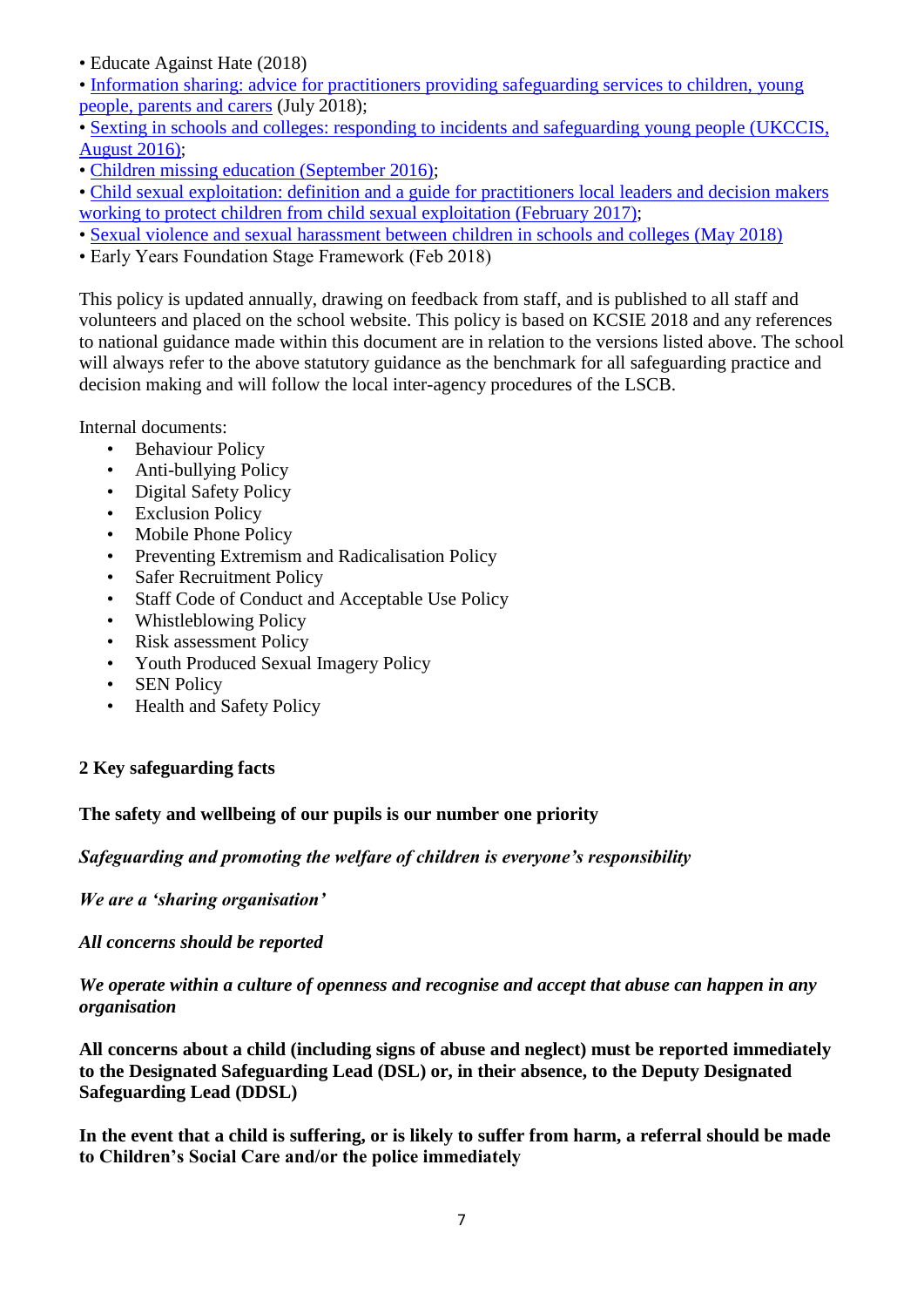# <span id="page-7-0"></span>**3 Key people and contacts**

#### **Contact Details**

The following pages outline the contact details of named staff in school, King's Group and external agencies linked to child protection and safeguarding.

| <b>School and King's Group Contacts</b>                                                                                       |                                  |
|-------------------------------------------------------------------------------------------------------------------------------|----------------------------------|
| Designated Safeguarding Lead<br>(DSL)                                                                                         | Gayle Hume                       |
| Deputy Designated Safeguarding Lead<br>(Deputy DSL)                                                                           | Paul Gibson                      |
| Any other staff trained to DSL level                                                                                          | <b>Adele Stanford</b>            |
| Headteacher                                                                                                                   | <b>Adele Stanford</b>            |
| King's Group Chairman                                                                                                         | Sir Roger Fry                    |
| King's group CEO is the Board<br>appointed person<br>responsible<br>for<br>Safeguarding and Child Protection in<br>the group. | Ms Elena Benito                  |
| <b>Local Authority Contacts</b>                                                                                               |                                  |
| Our school follows the safeguarding                                                                                           |                                  |
| protocols and procedures of our local                                                                                         |                                  |
| safeguarding children Board in Riga                                                                                           |                                  |
| Local social services-<br>Riga - Barintiesa Social Support                                                                    | 67 037 746                       |
| National<br>telephone<br>for<br>number<br>information and advice on childrens'<br>issues-advice service                       | 67 037 746                       |
| Domestic Abuse Support                                                                                                        | +37167378539,<br>centrs@marta.lv |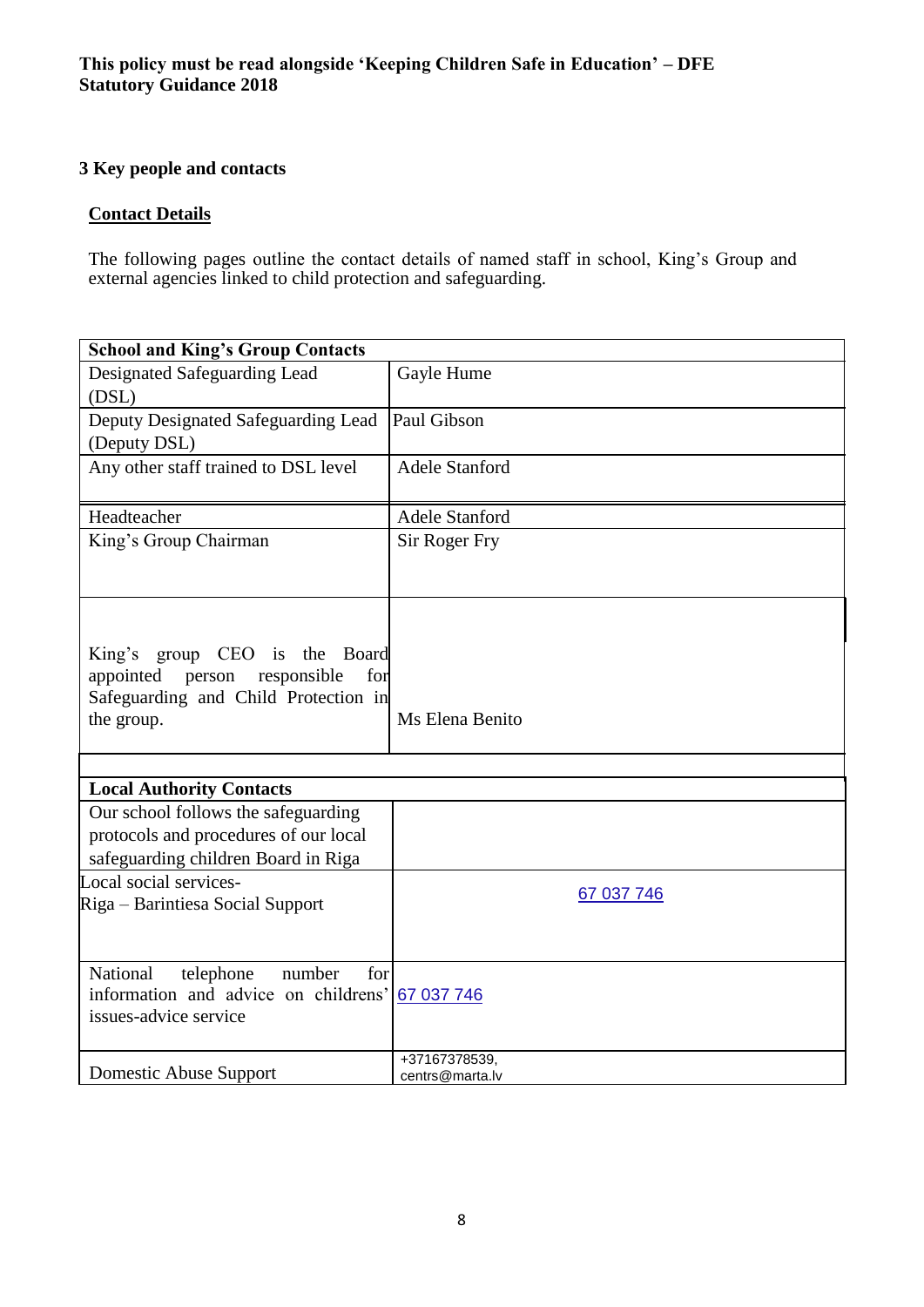| <b>Police</b>          |            |
|------------------------|------------|
| Local Police Emergency | 112        |
|                        |            |
| Local Pinki Police     | 67 181 580 |
|                        |            |
|                        |            |

# **Location of child protection documents in school**

|--|

| <b>UK National Contacts</b>              |                                               |  |
|------------------------------------------|-----------------------------------------------|--|
| NSPCC 24/7 Helpline                      | Tel: 0808 800 5000                            |  |
|                                          | Email: help@nspcc.org.uk                      |  |
|                                          |                                               |  |
| <b>NSPCC</b> Text line                   | 88858                                         |  |
| <b>NSPCC ChildLine</b>                   | Tel: 0800 1111                                |  |
| NSPCC FGM helpline                       | Tel: 0800 028 3550                            |  |
|                                          | Email: fgmhelp@nspcc.org.uk                   |  |
| NSPCC Whistleblowing helpline            | Tel: $08000280285(8am - 8pm)$                 |  |
|                                          | Email: help@nspcc.org.uk                      |  |
| DfE Prevent helpline                     | Tel: 020 7340 7264 (non-emergency)            |  |
| for schools & parents                    | Email: counter.extremism@education.gsi.gov.uk |  |
| The Lucy Faithfull Foundation            |                                               |  |
| (LFF)                                    | Tel: 0800 1000 900                            |  |
|                                          | Email: help@stopitnow.org.uk                  |  |
|                                          | www.parentsprotect.co.uk                      |  |
|                                          |                                               |  |
| <b>National Bullying Helpline</b>        | Tel: 0845 22 55 787                           |  |
| UK Safer Internet Centre helpline        | Tel: 0844 381 4772                            |  |
| for School Staff                         | Email: helpline@saferinternet.org.uk          |  |
| <b>Internet Watch Foundation hotline</b> | www.iwf.org.uk                                |  |
| for reporting criminal content           |                                               |  |
| <b>Educate Against Hate</b>              | http://educateagainsthate.com                 |  |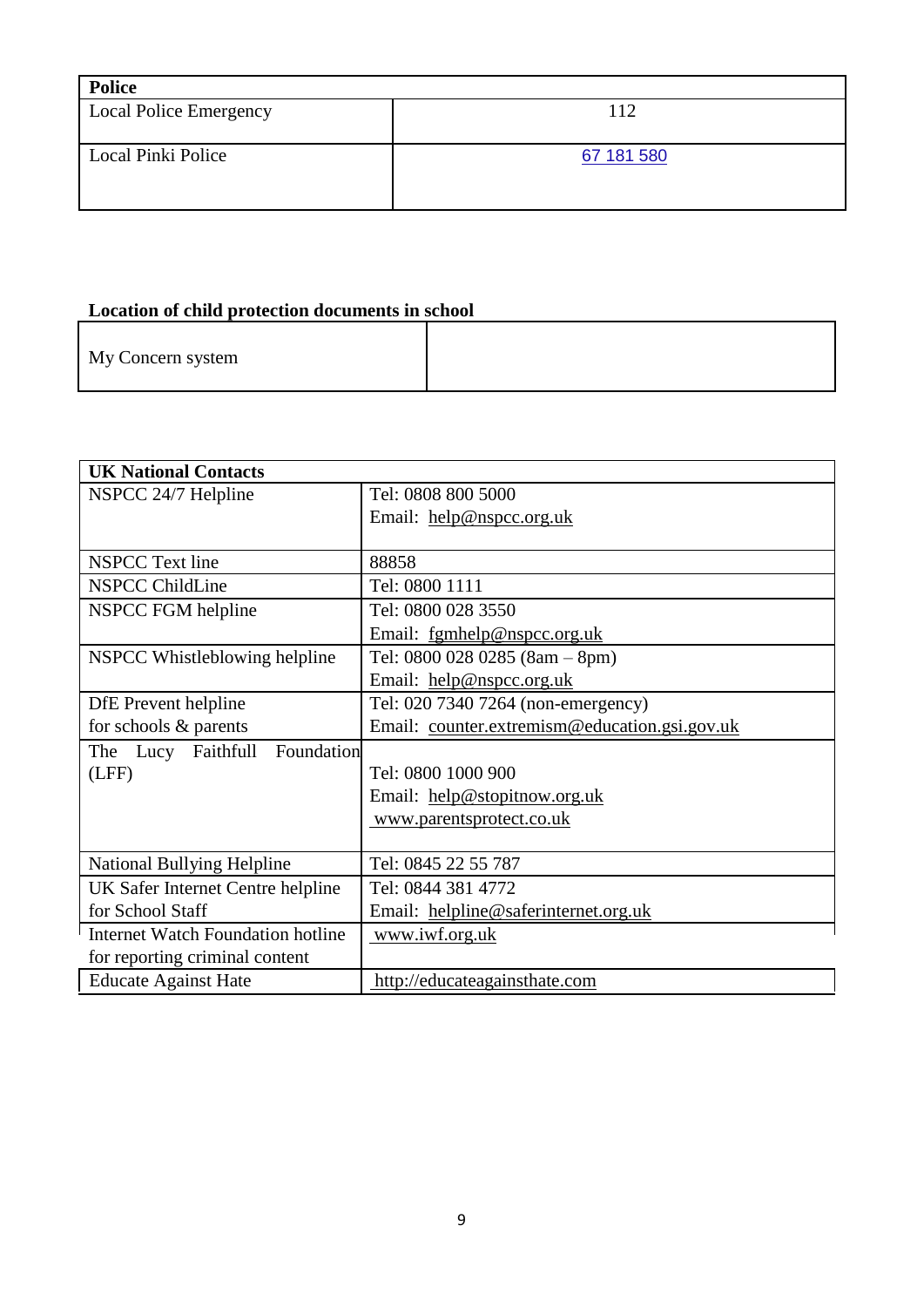# <span id="page-9-0"></span>**4 Types of abuse**

The term 'abuse' is often used as an umbrella term. All staff should be aware of indicators of abuse and neglect so that they are able to identify cases of children who may be in need of help or protection. Abuse and safeguarding issues are rarely standalone events that can be covered by one definition or label. In most cases, multiple issues will overlap with one another.

# <span id="page-9-1"></span>**4.1 Abuse**

Abuse is a form of maltreatment of a child. Somebody may abuse or neglect a child by inflicting harm or by failing to act to prevent harm. Children may be abused in a family or in an institutional or community setting by those known to them or, more rarely, by others. Abuse can take place wholly online, or technology may be used to facilitate offline abuse. They may be abused by an adult or adults or by another child or children.

### <span id="page-9-2"></span>**4.2 Physical abuse**

Physical abuse is a form of abuse which may involve hitting, shaking, throwing, poisoning, burning or scalding, drowning, suffocating or otherwise causing physical harm to a child. Physical harm may also be caused when a parent or carer fabricates the symptoms of, or deliberately induces, illness in a child.

*Signs of physical abuse can include:* 

- *injuries to parts of the body where accidents are unlikely, such as thighs, back, abdomen;*
- *respiratory problems from drowning, suffocation or poisoning;*
- *untreated or inadequately treated injuries;*
- *bruising which looks like hand or finger marks or caused by an implement;*
- *cigarette burns, human bites; or*
- <span id="page-9-3"></span>• *scarring, scalds and burns.*

#### **4.3 Emotional abuse**

Emotional abuse is the persistent emotional maltreatment of a child such as to cause severe and adverse effects on the child's emotional development. It may involve conveying to a child that they are worthless or unloved, inadequate, or valued only insofar as they meet the needs of another person. It may include not giving the child opportunities to express their views, deliberately silencing them or 'making fun' of what they say or how they communicate. It may feature age or developmentally inappropriate expectations being imposed on children. These may include interactions that are beyond a child's developmental capability, as well as overprotection and limitation of exploration and learning, or preventing the child from participating in normal social interaction. It may involve seeing or hearing the ill-treatment of another. It may involve serious bullying (including cyberbullying), causing children frequently to feel frightened or in danger, or the exploitation or corruption of children. Some level of emotional abuse is involved in all types of maltreatment of a child, although it may occur alone.

*Signs of emotional abuse tend to be behavioural rather than physical (see below).*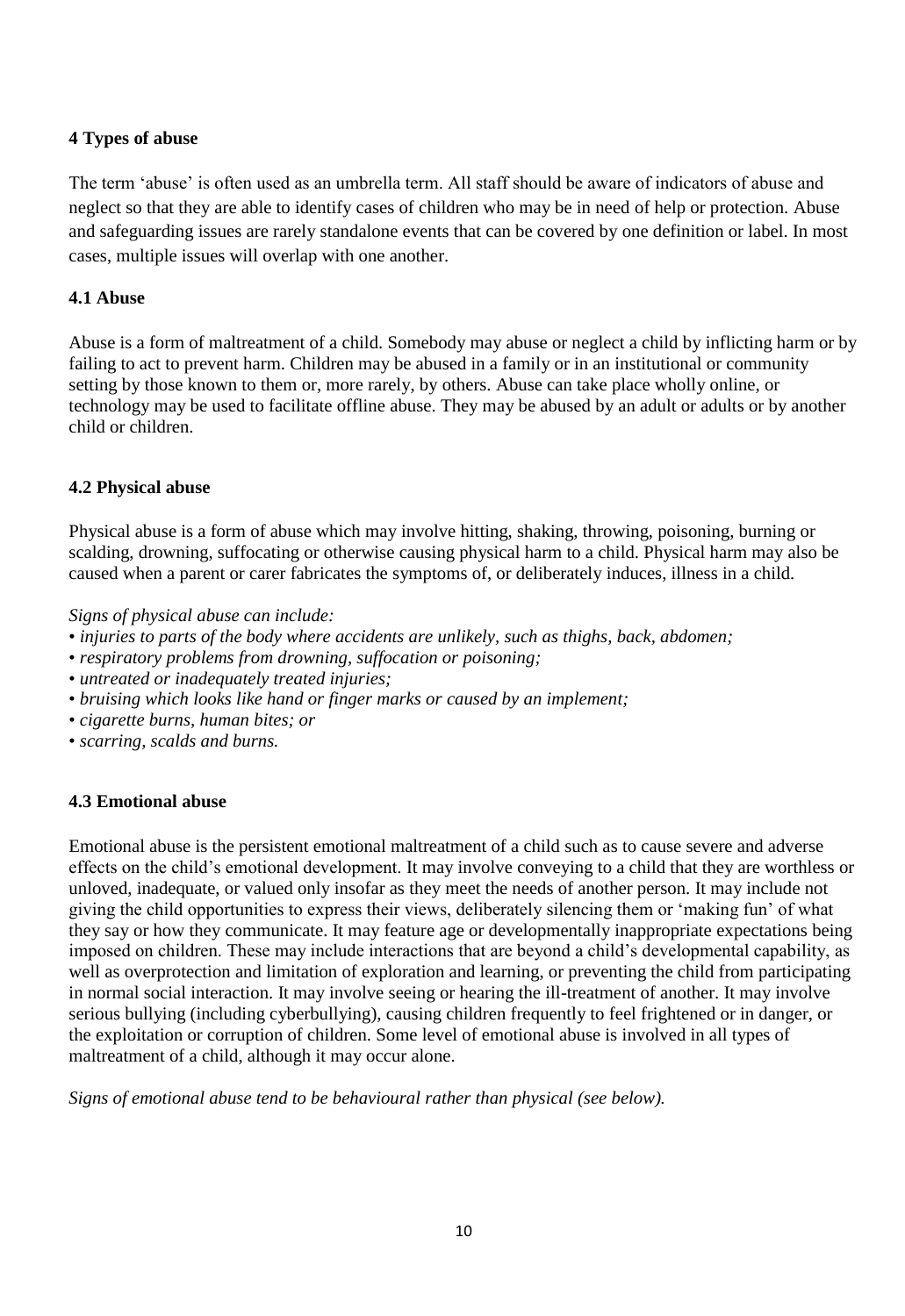# <span id="page-10-0"></span>**4.4 Sexual abuse**

Sexual abuse involves forcing or enticing a child or young person to take part in sexual activities, not necessarily involving a high level of violence, whether or not the child is aware of what is happening. The activities may involve physical contact, including assault by penetration (for example rape or oral sex), or non-penetrative acts such as masturbation, kissing, rubbing and touching outside of clothing. They may also include non-contact activities, such as involving children in looking at, or in the production of, sexual images, watching sexual activities, encouraging children to behave in sexually inappropriate ways, or grooming a child in preparation for abuse. Sexual abuse can take place online, and technology can be used to facilitate offline abuse. Sexual abuse is not solely perpetrated by adult males. Women can also commit acts of sexual abuse, as can other children. The sexual abuse of children by other children is a specific safeguarding issue in education.

*Signs of sexual abuse displayed by children may include:* 

- *Pregnancy*
- *sexually transmitted infection/diseases;*
- *pain/itching/bleeding/bruising/discharge to the genital area/anus/mouth;*
- *urinary infections;*
- *difficulty walking or sitting or standing;*
- *persistent sore throats; or*
- <span id="page-10-1"></span>• *stomach aches*

#### **4.5 Neglect**

Neglect is the persistent failure to meet a child's basic physical and/or psychological needs, likely to result in the serious impairment of the child's health or development. Neglect may occur during pregnancy, for example, as a result of maternal substance abuse. Once a child is born, neglect may involve a parent or carer failing to: provide adequate food, clothing and shelter (including exclusion from home or abandonment); protect a child from physical and emotional harm or danger; ensure adequate supervision (including the use of inadequate care-givers); or ensure access to appropriate medical care or treatment. It may also include neglect of, or unresponsiveness to, a child's basic emotional needs.

#### *Signs of possible neglect include:*

• *the child seems underweight or is very small for their age, or their weight deteriorates;* 

- *the child seems very overweight for their age;*
- *they are poorly clothed, with inadequate protection from the weather;*
- *they are often absent from school for no apparent reason; or persistently arrive late: or*
- <span id="page-10-2"></span>• *they are regularly left alone, or in charge of younger brothers or sisters.*

#### **4.6 Behavioural signs of abuse and neglect**

If a child is being abused, their behaviour may change in a number of ways.

For example, they may:

• behave aggressively or be disruptive, act out, demand attention and require more discipline than other children;

- become angry or disinterested and/or show little creativity;
- seem frightened of certain adults;
- become sad, withdrawn or depressed; have trouble sleeping;
- become sexually active at a young age;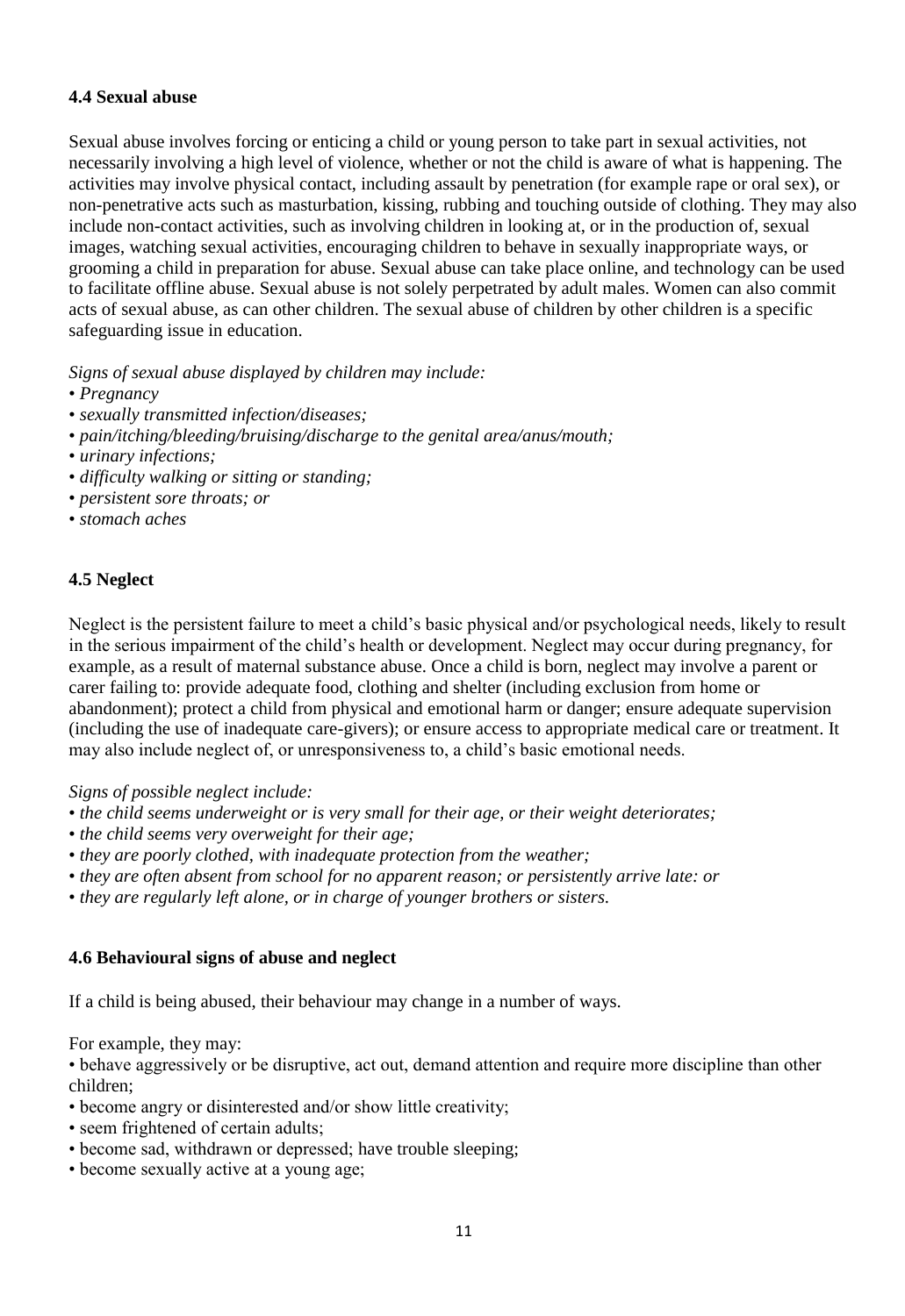• exhibit inappropriate sexual knowledge for their age or sexualised behaviour in their play with other children;

- refuse to change for gym or participate in physical activities;
- develop eating disorders;
- self-harm;
- refuse to attend school or run away from home;
- lack confidence or have low self-esteem; or
- <span id="page-11-0"></span>• use drugs or alcohol.

#### **4.7 Children with Special Educational Needs and/or Disabilities**

Children with special educational needs (SEN) and/or disabilities are statistically more vulnerable to child abuse, including peer on peer abuse. Additional barriers can exist when recognising abuse and neglect in this group of children.

These include:

• assumptions that indicators of possible abuse such as behaviour, mood and injury relate to the child's disability without further exploration;

• that children with SEN and disabilities can be disproportionately impacted by things like bullying without outwardly showing any signs; and

• communication barriers and difficulties in overcoming these challenges.

Looked after children and previously looked after children

The Proprietor ensures that staff have the skills, knowledge and understanding to keep looked after children safe and the information they need in relation to a child's looked after legal status, for example: • whether they are looked after under voluntary arrangements with consent of parents or on an interim or full care order;

• contact arrangements with birth parents or those with parental responsibility;

• information about a child's care arrangements and the levels of authority delegated to the carer by the authority looking after him/her.

The DSL maintains these details, including contact details of the child's social worker.

Care leavers

<span id="page-11-1"></span>The DSL maintains details of the local authority personal advisor appointed to guide and support care leavers and liaises with them as necessary regarding any issues of concern.

#### **4.8 Signs of abuse or neglect manifested by the parents or other responsible adult**

• unrealistic expectations of the child i.e. demand a level of academic or physical performance of which they are not capable;

- offers conflicting or unconvincing explanation of any injuries to the child;
- appears indifferent to or overtly rejects the child;
- denies existence of or blames the child for the child's problems at home or at school;
- sees and describes the child as entirely worthless, burdensome or in another negative light;
- refuses offers of help for the child's problems; or
- is isolated physically/emotionally.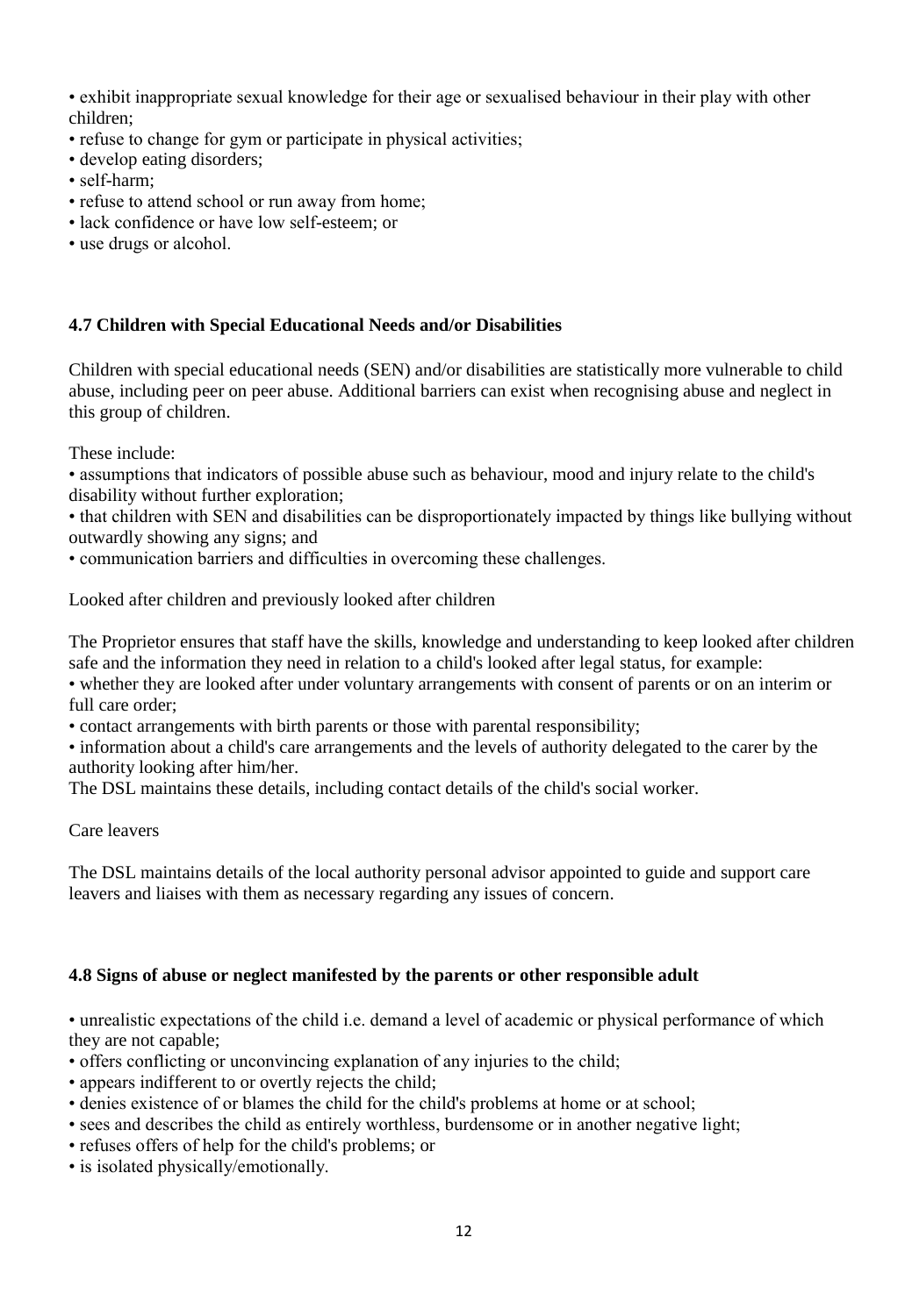# <span id="page-12-0"></span>**4.9 Grooming**

Grooming is the process by which an individual prepares a child, significant adults and the environment for abuse of this child. Children and young people can be groomed online or in the real world, by a stranger or by someone they know. Groomers may be male or female. They could be any age. Many children and young people do not understand that they have been groomed, or that what has happened is abuse. The signs of grooming are not always obvious. Groomers will also go to great lengths not to be identified.

Children may:

- be very secretive, including about what they are doing online;
- have older boyfriends or girlfriends;
- go to unusual places to meet friends;
- have new things such as clothes or mobile phones that they can't or won't explain;
- have access to drugs and alcohol;
- go missing from home or school;
- display behavioural changes;
- have sexual health issues; or
- present as suicidal, self/harming, feeling depressed, unworthy.

<span id="page-12-1"></span>In older children, signs of grooming can easily be mistaken for 'normal' teenage behaviour, but you may notice unexplained changes in behaviour or personality, or inappropriate sexual behaviour for their age. See the NSPCC website for further information about grooming,

### **4.10 Signs of grooming and/or online abuse**

A child may be experiencing abuse online if they:

- spend lots, much more, or much less time online, texting, gaming or using social media;
- are withdrawn, upset or outraged after using the internet or texting;
- are secretive about who they're talking to and what they're doing online or on their mobile phone; and/or
- <span id="page-12-2"></span>• have lots of new phone numbers, texts or e-mail addresses on their mobile phone, laptop or tablet.

# **4.11 Signs of grooming manifested by sex offenders**

It is important to remember that not all sex offenders will exhibit the signs listed below and if an individual exhibits some or all of these signs, it does not mean that they are a sex offender:

- Overly affectionate behaviour with a child
- Affording special attention or preferential treatment to a child
- Excessive time spent alone with a child outside of the classroom/school
- Frequently spending time with a child in private or isolated areas
- Transporting a child to or from the school
- Making friends with a child's parents and visiting their home
- Acting as a particular child's confidante
- Giving small gifts, money, toys, cards, letters to a child

• Using texts, telephone calls, e-mails or social networking sites to inappropriately communicate with a child

• Flirtatious behaviour or making suggestive remarks or comments of a sexual nature around a child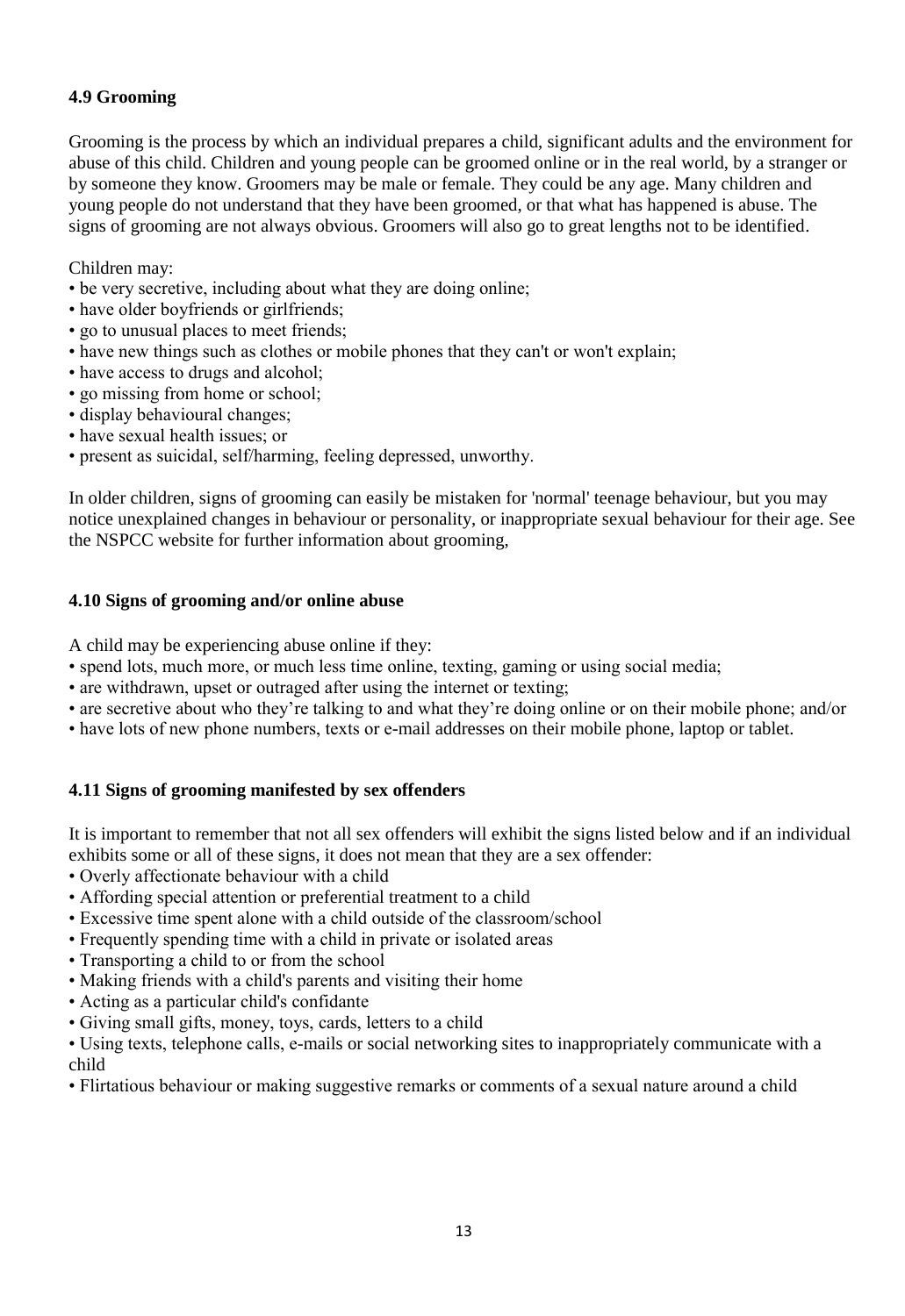# <span id="page-13-0"></span>**4.12 Modus operandi of institutional grooming**

• Target vulnerable victim: Perpetrators target victims who are vulnerable, isolated, insecure and/or have greater emotional needs.

• Gain victim's trust: Offenders may allow a child to do something (e.g. eat ice cream, stay up late, view pornography) which is not normally permitted by the child's parents or the school in order to foster secrecy. • Gain the trust of others: Institutional offenders are often popular with children and parents, successfully

grooming not only the victim but also other members of the victim's family and the community at large. • Filling a need/becoming more important to the child: This can involve giving gifts, rewards, additional help or advice, favouritism, special attention and/or opportunities for special trips or outings.

• Isolating the child: The perpetrator may encourage dependency and subtly undermine the victim's other relationships with friends or family members.

• Sexualising the relationship: This can involve playful touches, tickling and hugs. It may involve adult jokes and innuendo or talking as if adults, for example about marital problems or conflicts.

<span id="page-13-1"></span>• Maintaining control and secrecy: Offenders may use their professional position to make a child believe that they have no choice but to submit to the offender.

### **4.13 Signs of grooming for radicalisation**

There are no known definitive indicators that a young person is vulnerable to radicalisation, but there are a number of signs that together increase their risk of being groomed in this way. Signs of vulnerability include:

- Underachievement
- Being in possession of extremist literature
- Poverty
- Social exclusion
- Traumatic events
- Global or national events
- Religious conversion
- Change in behaviour
- Extremist influences
- Conflict with family over lifestyle
- Confused identity
- Victim or witness to race or hate crimes
- Rejection by peers, family, social groups

# **Specific safeguarding issues**

Annex A of Keeping Children Safe in Education contains further guidance on a range of specific safeguarding issues. This section should be read by all staff that work directly with children. Any person that has a concern about a child within the school must follow the procedures outlined within this document.

Annex A of KCSIE contains guidance on the following issues:

- Children and the court system
- Children missing from education
- Children with family members in prison
- Child sexual exploitation
- Child criminal exploitation: county lines
- Domestic abuse
- Homelessness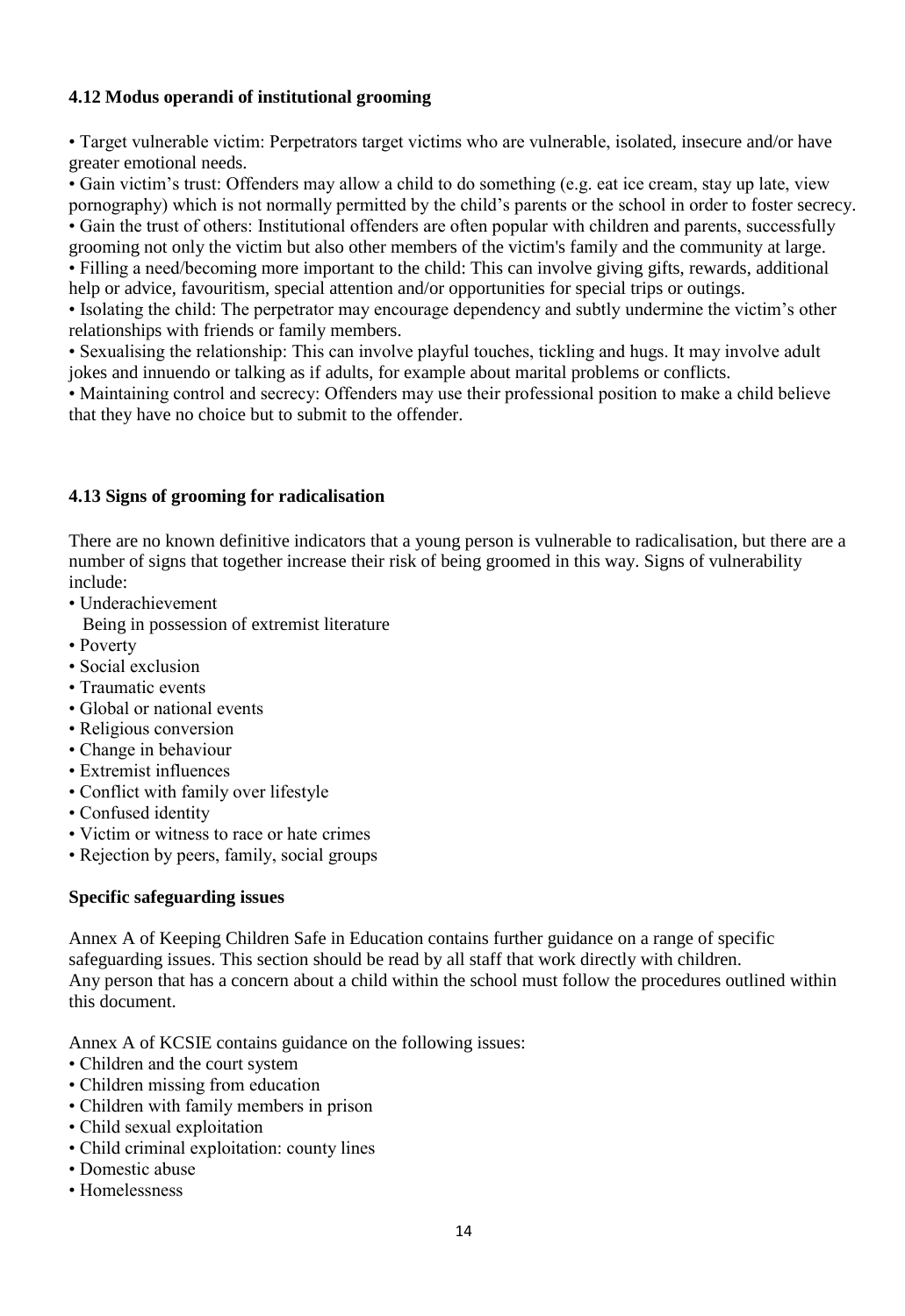- So-called 'honour-based' violence
- Preventing radicalisation (see separate Preventing Extremism and Radicalisation Policy)
- Peer on peer abuse
- Sexual violence and sexual harassment between children in schools and colleges

Staff should be particularly aware of the safeguarding issues set out below.

Children missing education

Children going missing, particularly repeatedly, can act as a vital warning sign of a range of safeguarding possibilities. School attendance registers are carefully monitored to identify any trends. Action should be taken in accordance with this policy if any absence of a pupil from the School gives rise to a concern about [• his / her] welfare.

Where reasonably possible the School will hold more than one emergency contact for each pupil.

The School shall inform the local authority of any pupil who is going to be added to or deleted from the School's admission register at non-standard transition points in accordance with the requirements of the Education (Pupil Registration) (England) Regulations 2006 (as amended).

This will assist the local authority to:

• fulfil its duty to identify children of compulsory school age who are missing from education; and

• follow up with any child who might be in danger of not receiving an education and who might be at risk of abuse, neglect or radicalisation.

The School shall inform the local authority of any pupil who:

• fails to attend School regularly; or

• has been absent without the School's permission for a continuous period of ten school days or more, at such intervals as are agreed between the School and the local authority (or in default of such agreement, at intervals determined by the Secretary of State)

Child sexual exploitation

Child sexual exploitation is a form of sexual abuse. It occurs where an individual or group takes advantage of an imbalance of power to coerce, manipulate or deceive a child or young person under the age of 18 into sexual activity:

•in exchange for something the victim needs or wants; and / or

•for the financial advantage or increased status of the perpetrator or facilitator.

The victim may have been sexually exploited even if the sexual activity appears consensual. Child sexual exploitation does not always involve physical contact; it can also occur through the use of technology. Some of the following signs may be indicators of child sexual abuse, including children who:

- appear with unexplained gifts or new possessions;
- associate with other young people involved in exploitation;
- have older boyfriends or girlfriends;
- suffer from sexually transmitted infections or become pregnant;
- suffer from changes in emotional well-being;
- misuse drugs and alcohol;
- go missing for periods of time or regularly come home late; and
- regularly miss school or education or do not take part in education.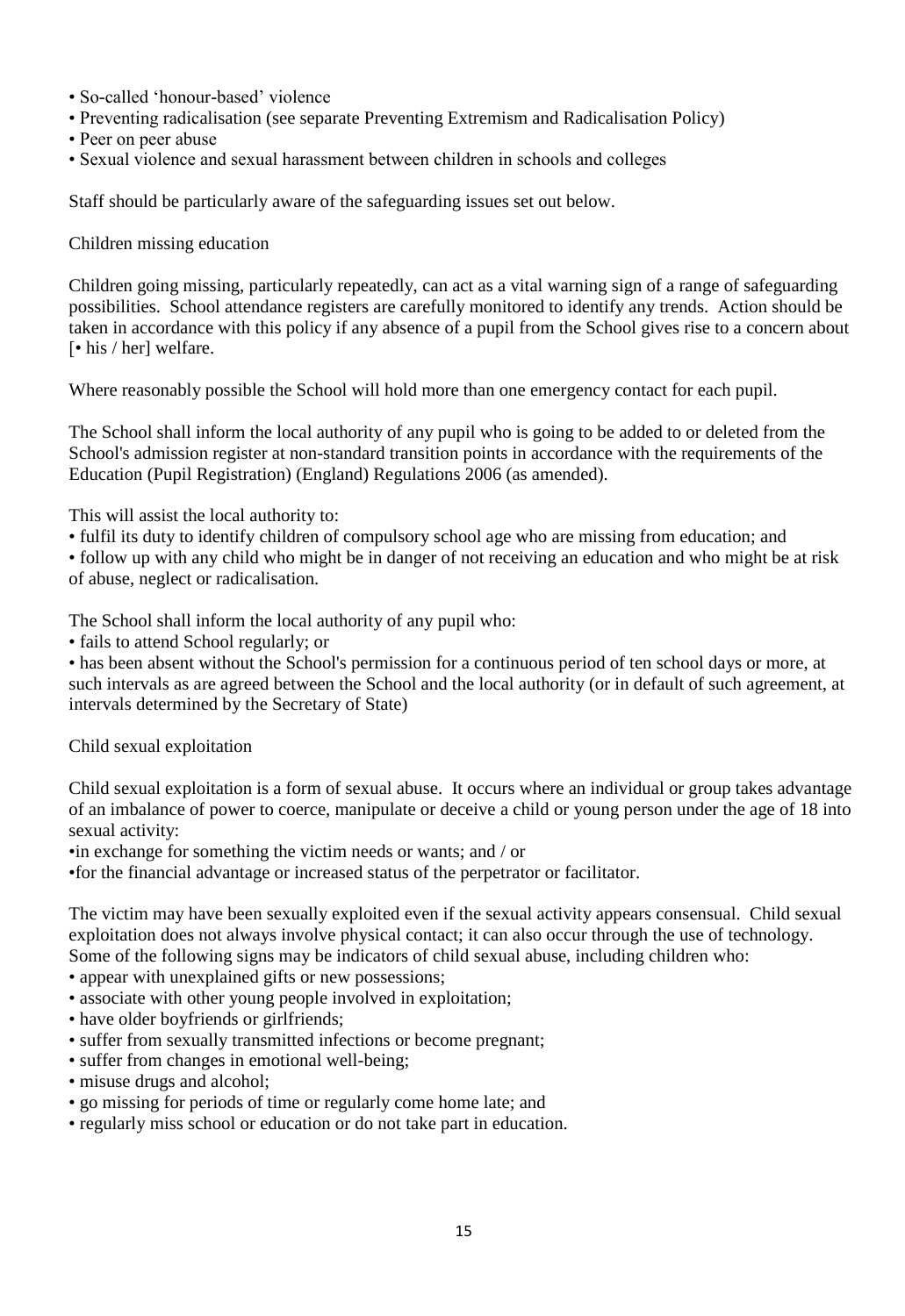# Female genital mutilation

FGM comprises all procedures involving partial or total removal of the external female genitalia or other injury to the female genital organs. It is illegal in the UK and a form of child abuse with long-lasting harmful consequences.

There is a range of potential indicators that a child or young person may be at risk of FGM. Guidance on the warning signs that FGM may be about to take place, or may have already taken place, can be found on pages 38-41 of the [Multi-agency statutory guidance on FGM \(HM Government, April 2016\)](https://www.gov.uk/government/uploads/system/uploads/attachment_data/file/512906/Multi_Agency_Statutory_Guidance_on_FGM__-_FINAL.pdf) (pages 59-61 focus on the role of schools).

All staff must be aware of the requirement for teachers to report to the police where they discover (either through disclosure by the victim or visual evidence) that FGM appears to have been carried out on a girl under 18. The report should be made orally by calling 101, the single non-emergency number. Those failing to report such cases will face disciplinary sanctions. It will be rare for teachers to see visual evidence, and they should not be examining pupils. Unless the teacher has a good reason not to, they should still consider and discuss any such case with the DSL and involve children's social care as appropriate.

<span id="page-15-0"></span>If the teacher is unsure whether this reporting duty applies, they must refer the matter to the DSL in accordance with this policy. See the Home Office guidance [Mandatory reporting of female genital](https://www.gov.uk/government/uploads/system/uploads/attachment_data/file/573782/FGM_Mandatory_Reporting_-_procedural_information_nov16_FINAL.pdf)  mutilation - [procedural information \(December 2016\)](https://www.gov.uk/government/uploads/system/uploads/attachment_data/file/573782/FGM_Mandatory_Reporting_-_procedural_information_nov16_FINAL.pdf) for further details about the duty

#### **4.14 Forced marriage**

Forced marriage is a crime in England and Wales. This can occur when an individual (male or female) is forced to marry without their full consent, when they do not have the capacity to consent (i.e. they have learning needs) or where they are coerced to marry either through psychological/emotional threats or other means. More information can be found in KSCIE (2018).

Staff should speak to the DSL if they have any concerns. Pages 32-36 of the Multi-agency guidelines: [handling case of forced marriage](https://www.gov.uk/government/uploads/system/uploads/attachment_data/file/322307/HMG_MULTI_AGENCY_PRACTICE_GUIDELINES_v1_180614_FINAL.pdf) focus on the role of schools in detecting and reporting forced marriage and the Forced Marriage Unit can be contacted on 020 7008 0151 or  $f_{mu@}$  for gov.uk for advice and information.

#### <span id="page-15-1"></span>**4.15 Child criminal exploitation - County Lines**

A geographically widespread form of harm that is a typical feature of county lines criminal activity is the criminal exploitation of children and young people. This is usually through engaging them into gangs and using them to carry money or drugs from urban areas to suburban and rural areas, market and seaside towns. Staff should be aware of the signs of criminal exploitation such as children missing education. More information can be found in KCSIE (2018).

#### <span id="page-15-2"></span>**5 Peer on peer abuse**

All staff should be alert to the risk of peer on peer abuse and understand their role in preventing, identifying and responding to it. Staff should know that children are capable of abusing their peers. They should never dismiss abusive behaviour as a normal part of growing up, 'banter' or 'just having a laugh', and should not develop high thresholds before taking action. Abuse is abuse and peer on peer abuse should be taken as seriously as abuse by adults.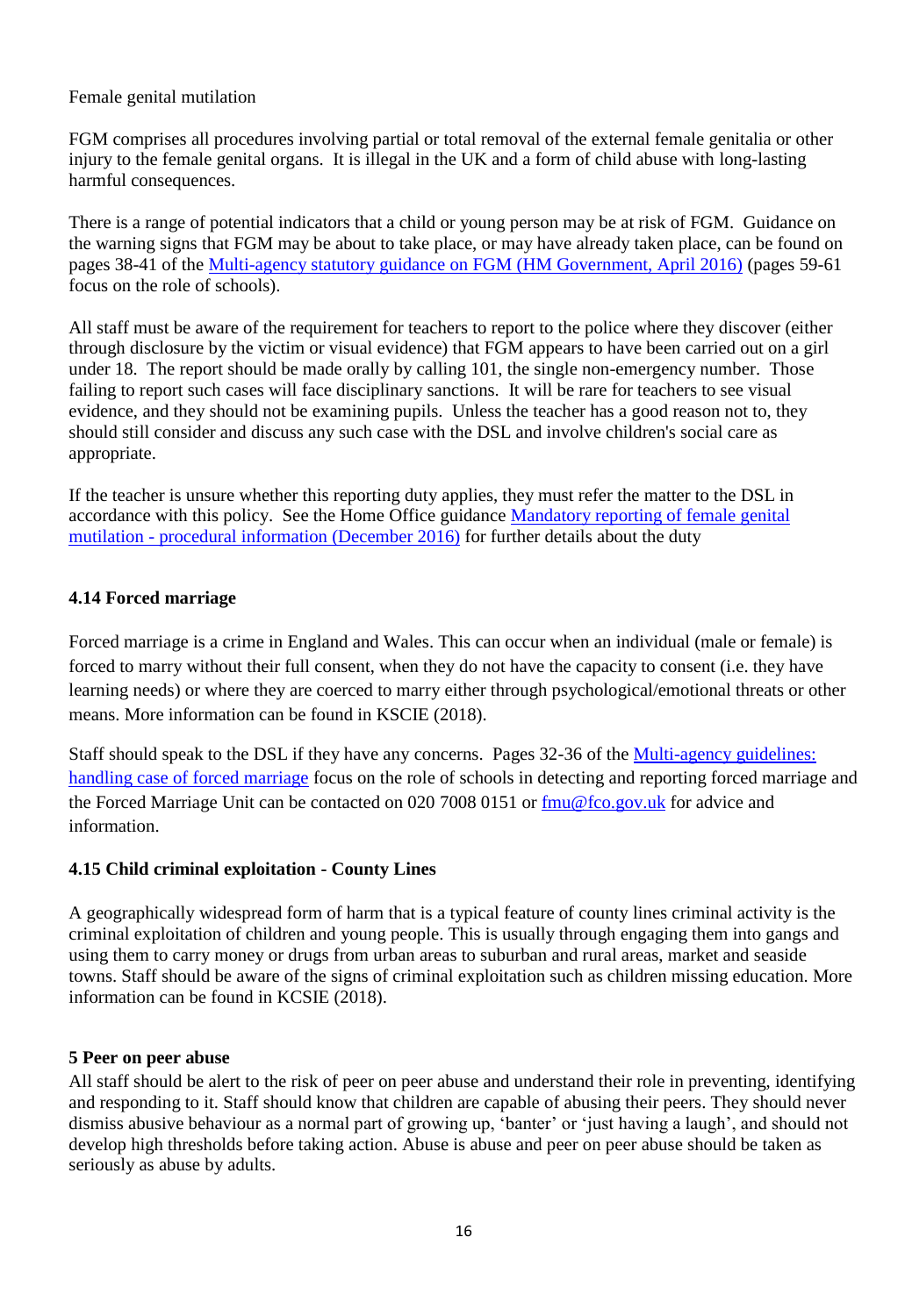# <span id="page-16-0"></span>**5.1 What is peer on peer abuse?**

For these purposes, peer on peer abuse is any form of abuse perpetrated by a child towards another child. It can take many different forms, including, but not limited to: bullying (including cyber-bullying);, physical abuse such as hitting, kicking, shaking, biting, hair pulling, or otherwise causing physical harm; harmful sexual behaviour (see below); sexting (also known as youth produced sexual imagery); and initiation / hazing type violence and rituals.

These categories of abuse rarely take place in isolation and often indicate wider safeguarding concerns. For example, a teenage girl may be in a sexually exploitative relationship with a teenage boy who is himself being physically abused by a family member or by older boys.

Equally, while children who abuse may have power over those who they are abusing, they may be simultaneously powerless to others.

<span id="page-16-1"></span>Youth produced sexual imagery can but does not always constitute abusive behaviour. All incidents involving youth produced sexual imagery should be responded to with reference to the school's policy and in accordance with this policy (see below).

#### **5.2 What role does gender play?**

<span id="page-16-2"></span>Peer on peer abuse often manifests itself differently for boys than it does for girls. For example, girls seem to be at greater risk of sexual assault and/or exploitation, whereas boys seem to be at greater risk of physical gang-related violence and serious youth violence.

#### **5.3 When does behaviour become abusive?**

It can be difficult to distinguish between abusive behaviour, which should be dealt with in accordance with the procedure set out below, and behaviour which does not constitute abuse, such as low level bullying (where the school's Anti-Bullying Policy should be followed) or age appropriate sexual experimentation.

Factors which may indicate that behaviour is abusive include:

a) where it is repeated over time and/or where the perpetrator intended to cause serious harm:

b) where there is an element of coercion or pre planning and

c) where there is an imbalance of power, for example, as a result of age, size, social status or wealth.

<span id="page-16-3"></span>This list is not exhaustive and staff should always use their professional judgment and discuss any concerns with the DSL.

# **5.4 How can I identify victims of peer on peer abuse?**

Identifying peer on peer abuse can be achieved by being alert to children's well-being and to general signs of abuse. Signs that a child may be suffering from peer on peer abuse overlap with those relating to other types of abuse – see indicators of abuse, earlier in this document.

Signs can include:

a) failing to attend school, disengaging from classes or struggling to carry out school related tasks to the standard you would ordinarily expect.

b) physical injuries.

c) having difficulties with mental health and/or emotional wellbeing.

d) becoming withdrawn, shy, experiencing headaches, stomach aches, anxiety, panic attacks, suffering from nightmares or lack of sleep or sleeping too much.

e) drugs and/or alcohol use.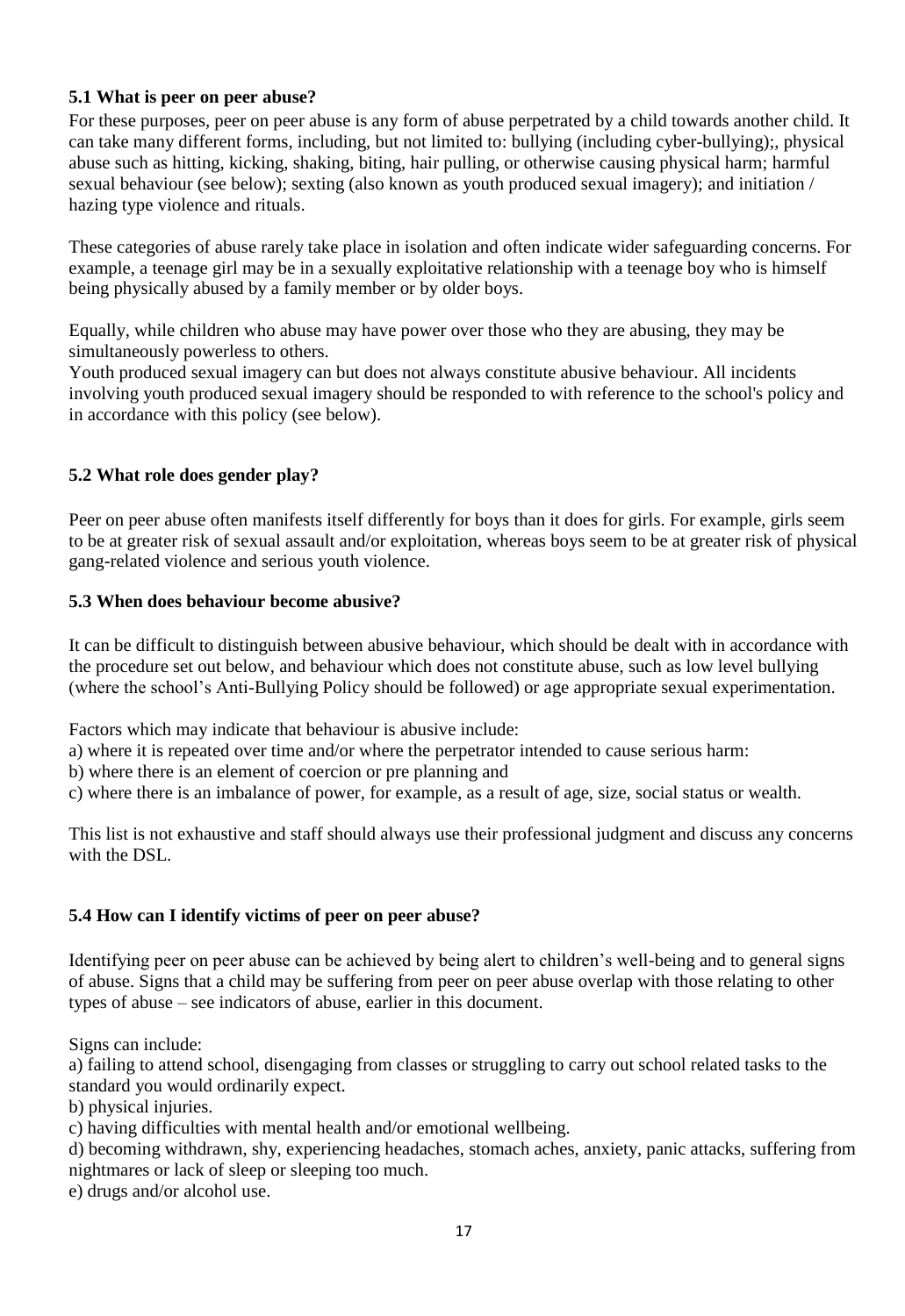f) changes in appearance and/or starting to act in a way that is not appropriate for the child's age.

<span id="page-17-0"></span>This list is not exhaustive and the presence of one or more of these signs does not necessarily indicate abuse.

### **5.5 Are some children particularly vulnerable to abusing or being abused by their peers?**

Any child can be affected by peer on peer abuse and staff should be alert to signs of such abuse amongst all children. Research suggests that:

a) peer on peer abuse is more prevalent amongst children aged 10 and older, although it also affects younger children, including by way of harmful sexual behaviour.

b) children who are particularly vulnerable to abuse or to abusing others include those who have (i) witnessed or experienced abuse or violence themselves; (ii) suffered from the loss of a close family member or friend; or (iii) experienced considerable disruption in their lives.

<span id="page-17-1"></span>c) children with SEN/D are particularly vulnerable to both abuse and peer on peer abuse.

### **5.6 How prevalent is peer on peer abuse?**

Recent research suggests that peer on peer abuse is one of the most common forms of abuse affecting children in the UK. For example, more than four in ten teenage schoolgirls aged between 13 and 17 in England have experienced sexual coercion (Barter et al 2015). Two thirds of contact sexual abuse experienced by children aged 17 or under was perpetrated by someone who was also aged 17 or under (Radford et al 2011) and over a third of young boys in England admitted to watching porn and having negative attitudes towards women (University of Bristol and University of Central Lancashire, 2015).

# <span id="page-17-2"></span>**5.7 What should I do if I suspect either that a child may be being abused, or that a child may be abusing others?**

If a member of staff thinks for whatever reason that a child may be at risk of abuse from another child or young person, or that a child may be abusing others, the member of staff should report their concern to the DSL without delay in accordance with this policy. If a child is suffering or is likely to suffer from harm, it is important that a referral to Children's Social Care and/or the police is made immediately.

#### <span id="page-17-3"></span>**5.8 How will the DSL respond to concerns of peer on peer abuse?**

The DSL will discuss the behaviour with the member of staff and will, where necessary, take any immediate steps to ensure the safety of the victim(s) or any other child. Where the DSL considers or suspects that the behaviour might constitute abuse, Children´s Social Care will be contacted immediately and, in any event, within 24 hours of the DSL becoming aware of it. The DSL will discuss the incident with Children's Social Care and agree on a course of action, which may include (a) taking any steps to ensure the safety and wellbeing of any children affected; (b) further investigation; (c) referral to other agencies such as the police (where a crime may have been committed), CAMHS, a specialist harmful sexual behaviour team and/or youth offending services

If harmful sexual behaviour is alleged to have occurred, the DSL will have regard to Part 5 of KCSIE and take into account the local response of the police and Children's Social Care to these issues.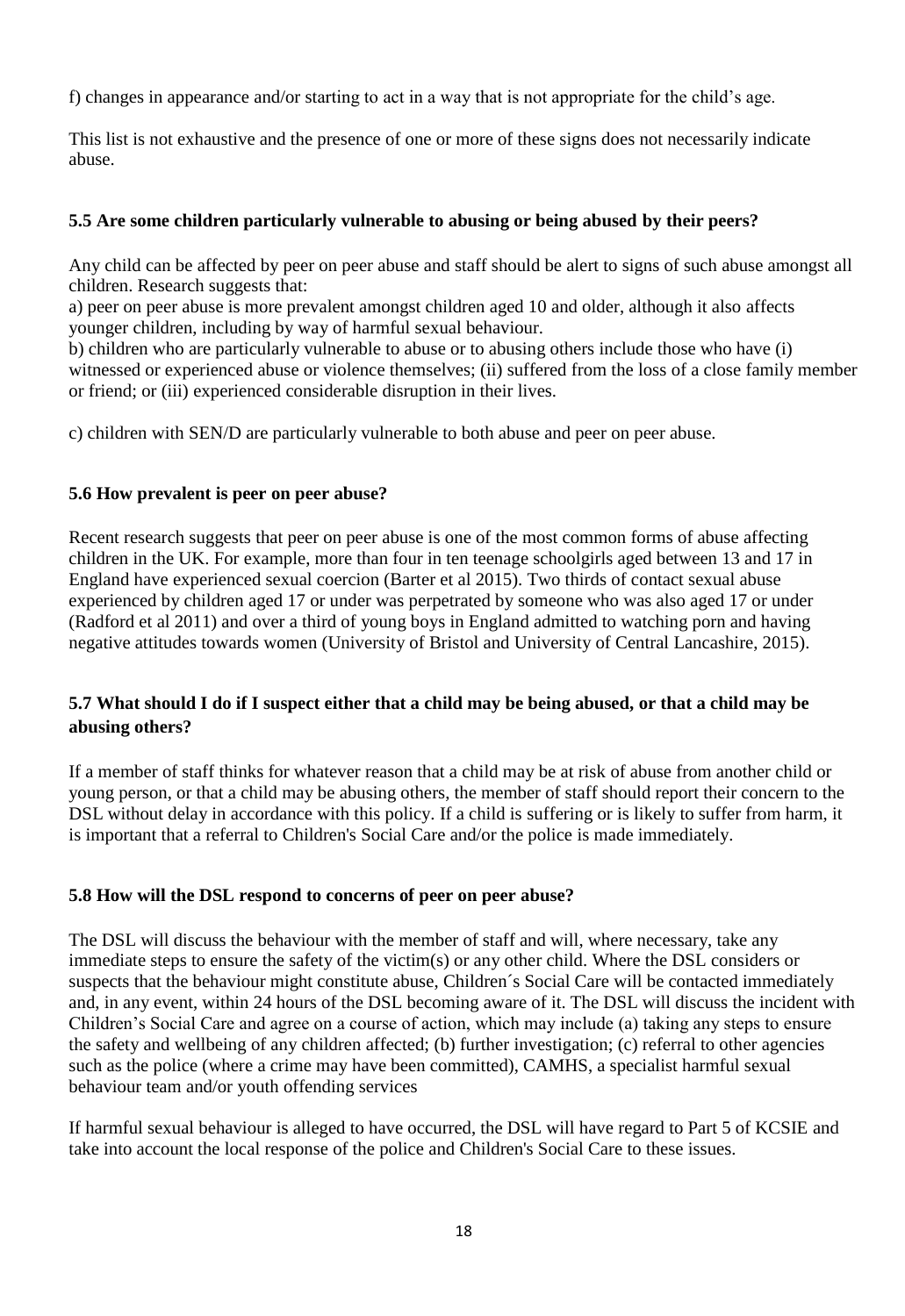Any response should be decided in conjunction with Children's Social Care and other relevant agencies and should:

• investigate the incident and the wider context and assess and mitigate the risk posed by the perpetrator(s) to the victim(s) and to other children;

• consider that the abuse may indicate wider safeguarding concerns for any of the children involved

• treat all children (whether perpetrator or victim) as being at risk - while the perpetrator may pose a significant risk of harm to other children, s/he may also have considerable unmet needs and be at risk of harm themselves;

• take into account the complexity of peer on peer abuse and of children's experiences and consider the interplay between power, choice and consent. While children may appear to be making choices, if those choices are limited, they are not consenting

• take appropriate action in respect of the perpetrator – any action should address the abuse, the causes of it, attitudes underlying it and the support that may be needed if the perpetrator is at risk.

Factors to consider include: the risk the perpetrator(s) poses and will continue to pose to other children, their own unmet needs, the severity of the abuse and the causes of it. Disciplinary action may be appropriate, including (a) to ensure that the perpetrator takes responsibility for and realises the seriousness of his or her behaviour; (b) to demonstrate to the perpetrator and others that abuse can never be tolerated; and (c) to ensure the safety and wellbeing of the victim and other children in the school. A pupil against whom an allegation of abuse has been made may be suspended from the School as a neutral measure during the investigation. The School will carry out risk assessments and take all appropriate action to ensure the safety and welfare and continued education of all pupils including the pupil or pupils accused of abuse.

All those involved in such allegations will be treated as being at risk and in need of support. The school will provide on-going support including by (a) ensuring their immediate safety; (b) responding promptly and appropriately to the abuse; (c) assessing and addressing any unmet needs; (d) following the procedures set out in this Safeguarding Policy (including where the child is in need of early help or statutory intervention); (e) monitoring the child's wellbeing closely and ensuring that s/he receives on-going support from all relevant staff members within the school; (f) engaging with the child's parents and any external agencies to ensure that the child´s needs are met in the long-term consider the lessons that can be learnt from the abuse and put in place measures to reduce the risk of such abuse recurring.

This may include, for example: gender and equalities work, work around school safety, security and supervision, awareness raising for staff, students and parents about a particular form of abuse, training for staff on handling certain types of incidents or abuse.

# <span id="page-18-0"></span>**5.9 How does the school raise awareness of, and reduce the risk, of peer on peer abuse?**

Staff are trained on the nature, prevalence and effect of peer on peer abuse, how to prevent, identify and respond to it. The school actively seeks to prevent all forms of peer on peer abuse by educating students and staff, challenging the attitudes that underlie such abuse, encouraging a culture of tolerance and respect amongst all members of the school community, and responding to all cases of peer on peer abuse and any cases of bullying (no matter how trivial) promptly and appropriately.

The School has robust anti-bullying procedures in place. Children are educated about the nature and prevalence of peer on peer abuse via PSHE, they are told what to do if they witness or are victims of such abuse, the effect that it can have on the victims and the possible reasons for it, including vulnerability of the perpetrator. They are regularly informed about the school's approach to such issues, including its zero tolerance policy towards all forms of bullying and peer on peer abuse.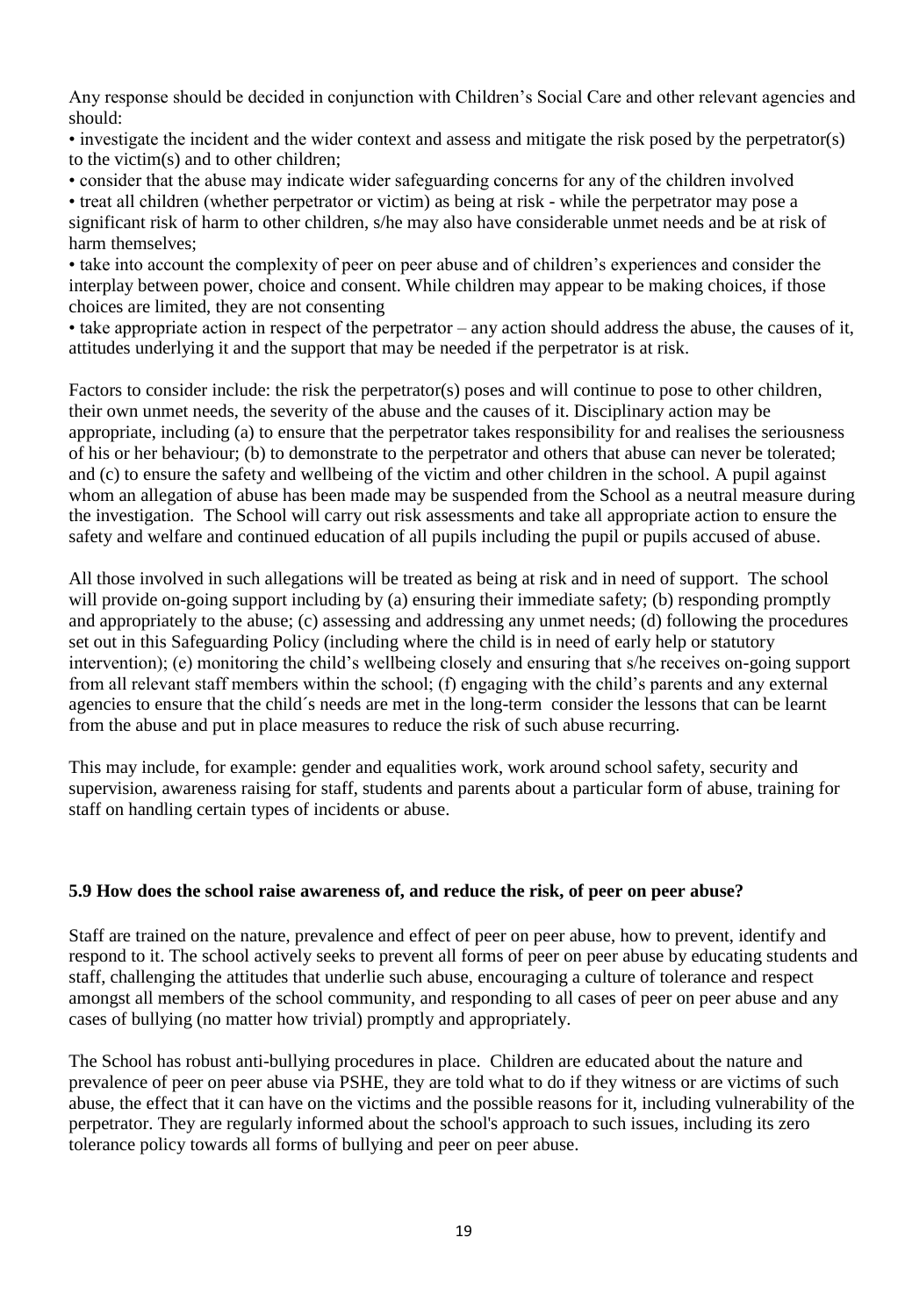<span id="page-19-0"></span>Risk assessments are carried out and kept under review. Appropriate action is taken to protect pupils identified as being at risk including risks arising from behaviour in boarding houses and the particular vulnerabilities of those with a special educational need or disability.

# **6 Sexual Violence and Sexual Harassment between Children**

Peer on peer abuse can include two specific forms, known as Sexual Violence and Sexual Harassment. Any response to these should fall within, and be consistent with, the school's wider approach to peer-on-peer abuse (see above).

*Sexual Violence* includes sexual offences which fall under the Sexual Offences Act 2003.

*Sexual Harassment* refers to 'unwanted conduct of a sexual nature'. This can occur *online* (including, but not limited to non-consensual sharing of images, making sexual comments on social media) and *offline*  (including but not limited to making sexual comments, sexual taunting or 'jokes', and physical contact, for example, brushing against someone deliberately or interefering with their clothes).

Sexual Violence and Sexual Harassment can:

- occur between any two children, or a group of children against one individual or group
- be perpetrated by a child of any age against a child of any age
- be perpetrated by a child of any sexual orientation against a child of any sexual orientation
- include behaviours that exist on an often progressive continuum and may overlap
- be online and offline (physical or verbal)

Children with Special Educational Needs (SEN) are more vulnerable, and there may be barriers in recognising abuse in this group of children. In addition, children who are perceived by their peers to be LGBT or identify themselves as LGBT may be more vulnerable.

Advice from the Department for Education on Sexual Violence and Sexual Harassment Between Children in Schools and Colleges (2018) provides information about what sexual violence and sexual harassment is, how to minimise the risk of it occurring, and what to do when incidents occur, or are alleged to have occured. The DfE advice highlights best practice and cross-references other advice, statutory guidance and the legal framework.

The school will apply the principles set out in it when considering their approach to sexual violence and sexual harassment between children.

Key Points: The above guidance

• stresses the importance of making it clear that sexual violence and sexual harassment are not acceptable, will never be tolerated, and are not an inevitable part of growing up

• highlights the risks of tolerating or dismissing any forms of sexual violence or sexual harassment, and encourages early intervention to avoid potential escalation;

• advises on how to embed training and education on these issues within a strong pastoral system, and a planned taught programme across the whole curriculum

• encourages forums that enable children to talk about issues openly

• includes a list of possible topics that any taught programme could cover - including consent, gender roles, stereotyping and equality, healthy relationships, and power imbalances in relationships;

• advises on how to manage a disclosure, either from the child who has suffered abuse or from other children;

• provides guidance on when to carry out a risk and needs assessment for children affected by sexual violence or sexual harassment;

• provides guidance on initial considerations which schools should take into account when faced with a concern or allegation of sexual violence or sexual harassment - including the age and developmental stages of the children, and any power imbalance between them;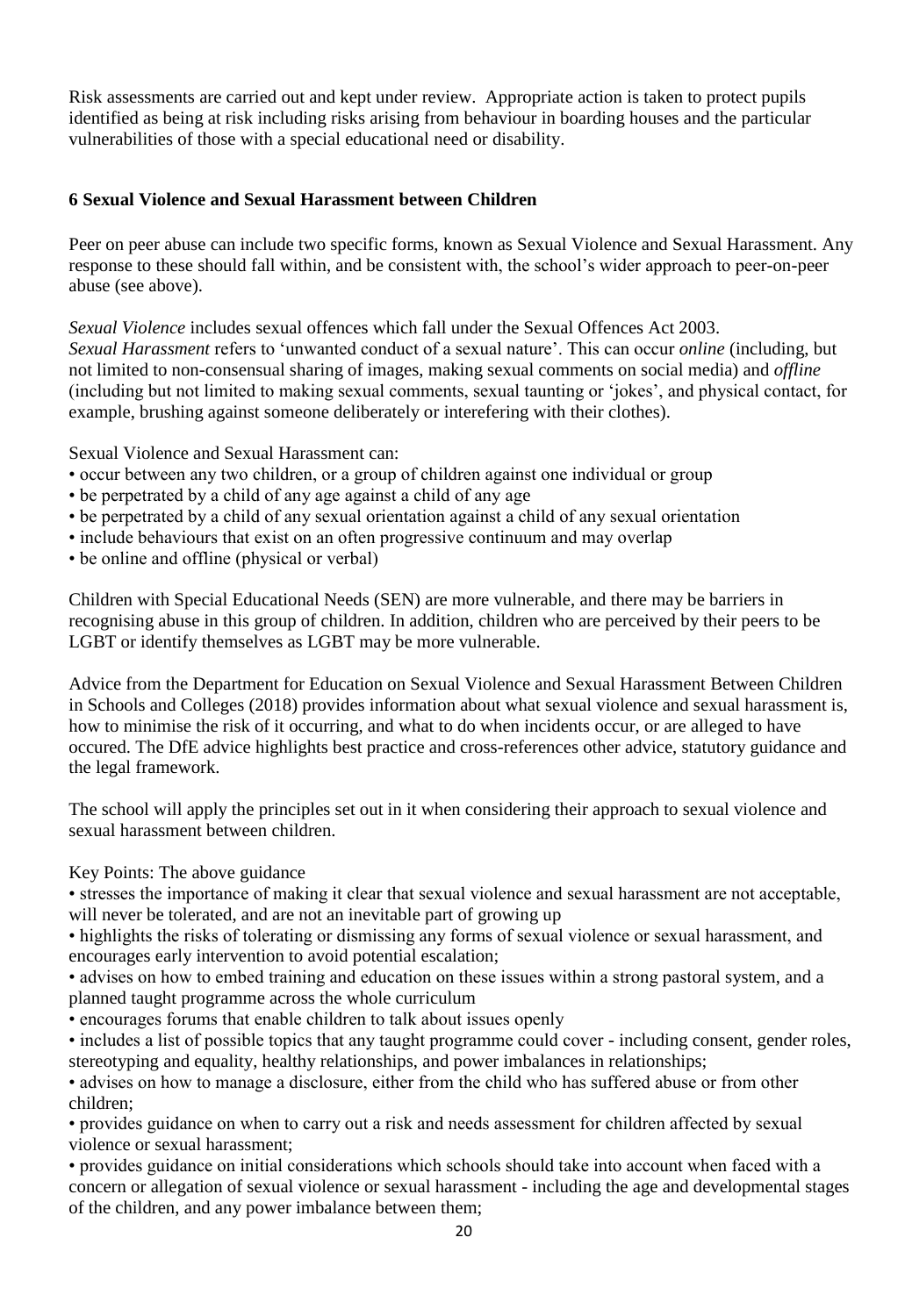• provides guidance on difficult scenarios which schools might encounter, for example: - how to handle an incident between two pupils which is alleged to have taken place away from school premises

#### **Contextual safeguarding**

Safeguarding incidents and / or behaviours can be associated with factors outside the School and / or can occur between children outside the School.

All staff, including the DSL, should consider the context within which such incidents and / or behaviours occur, for example where wider environmental factors are present in a child's life that may be a threat to their safety and / or welfare.

<span id="page-20-0"></span>Children's social care should be informed of all such information to allow any assessment process to consider all available evidence and the full context of any abuse.

# **7 Stages of child protection**

The school can use a range of arrangements depending on the information available. The school will always work cooperatively with external agencies, including the local authority and the police.

### **Child suffering or likely to suffer significant harm**

#### **Children in need**

### **Early help**

**Where a child is suffering, or is likely to suffer from harm, it is important that a referral to children's social care (and, if appropriate, the police) is made immediately by the DSL, who should follow the local authority's referral process. If the DSL is not available then there should be no delay in the school making a referral.** 

# <span id="page-20-1"></span>**7.1 Early Help**

Early help means providing support as soon as a problem emerges at any point in a child's life, from the foundation years through to the teenage years. The School understands that providing early help is more effective in promoting the welfare of children than reacting later.

If early help is appropriate, the DSL or DDSL will generally lead on liaising with other agencies and setting up an inter-agency assessment as appropriate. Staff may be required to support other agencies and professionals in an early help assessment, in some cases acting as the lead professional. Any such cases should be kept under constant review and consideration given to a referral to Children's Social Care for assessment for statutory services, if the child's situation does not appear to be improving or is getting worse.

Any child may benefit from early help, but all school staff should be particularly alert to the potential need for early help for a child who:

- is disabled and has specific additional needs;
- has special educational needs (whether or not they have a statutory education, health and care plan);
- is a young carer;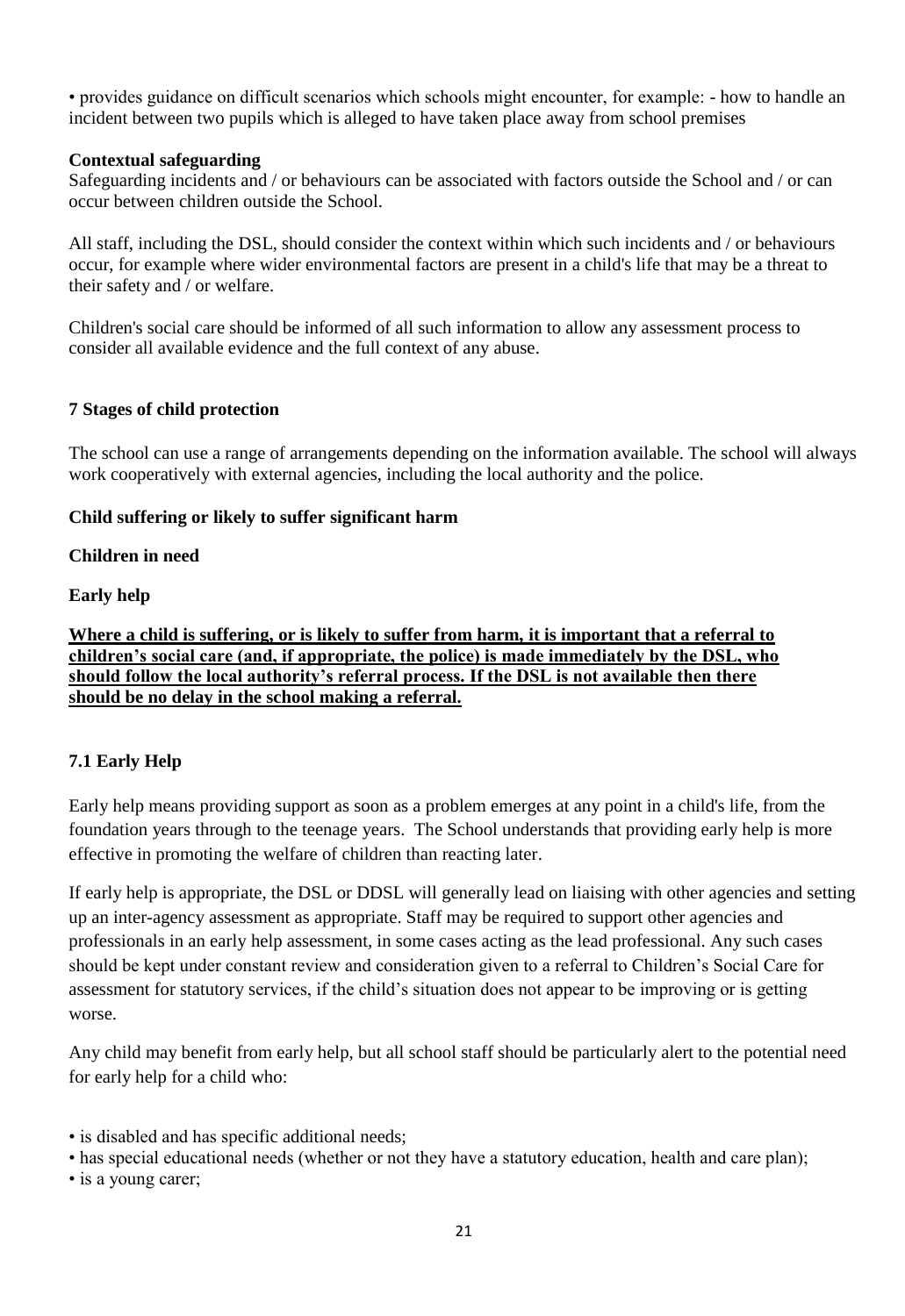• is showing signs of being drawn into anti-social or criminal behaviour, including gang involvement and association with organised crime groups;

- is frequently missing/goes missing from care or from home;
- is at risk of modern slavery, trafficking or exploitation;
- is at risk of being radicalised or exploited;

• is in a family circumstance presenting challenges for the child, such as substance abuse, adult mental health problems or domestic abuse;

- is misusing drugs or alcohol themselves;
- has returned home to their family from care;

•

<span id="page-21-0"></span>• is a privately fostered child.

# **7.2 Children in Need**

A Child in Need is defined under the Children Act 1989 as a child who is unlikely to achieve or maintain a reasonable level of health or development, or whose health and development is likely to be significantly or further impaired, without the provision of services; or a child who is disabled. Local authorities are required to provide services for children in need for the purposes of safeguarding and promoting their welfare. A child who is deemed to be a Child in Need will have been assessed by Children's Social Care under section 17 of the Children Act 1989.

# <span id="page-21-1"></span>**7.3 Children suffering or likely to suffer significant harm**

Local authorities, with the help of other organisations as appropriate, have a duty to make enquires under section 47 of the Children Act 1989 if they have reasonable cause to suspect that a child is suffering, or is likely to suffer, significant harm. Such enquiries enable them to decide whether they should take any action to safeguard and promote the child's welfare and must be initiated where there are concerns about maltreatment, including all forms of abuse and neglect, female genital mutilation or other so-called honour based violence, and extra-familial threats like radicalisation and sexual exploitation. Should an investigation occur, then the school's involvement and any action may be determined on the advice given by the investigating agency.

# <span id="page-21-2"></span>**7.4 What to do if you have a concern about a child**

This section should be read alongside Keeping Children Safe in Education (statutory guidance) – Part One and Annex A.

If staff have **any concern** about a pupil's welfare, action should be taken **immediately**.

#### **If in doubt or you have any concerns about the safety and welfare of a child report a concern on Myconcern system.**

**Discuss the content of the concern with the DSL or Deputy DSL.**

**If the concern involved an allegation against staff, this must be reported in accordance with the procedures set out in section 18 below.**

#### **Maintain confidentiality**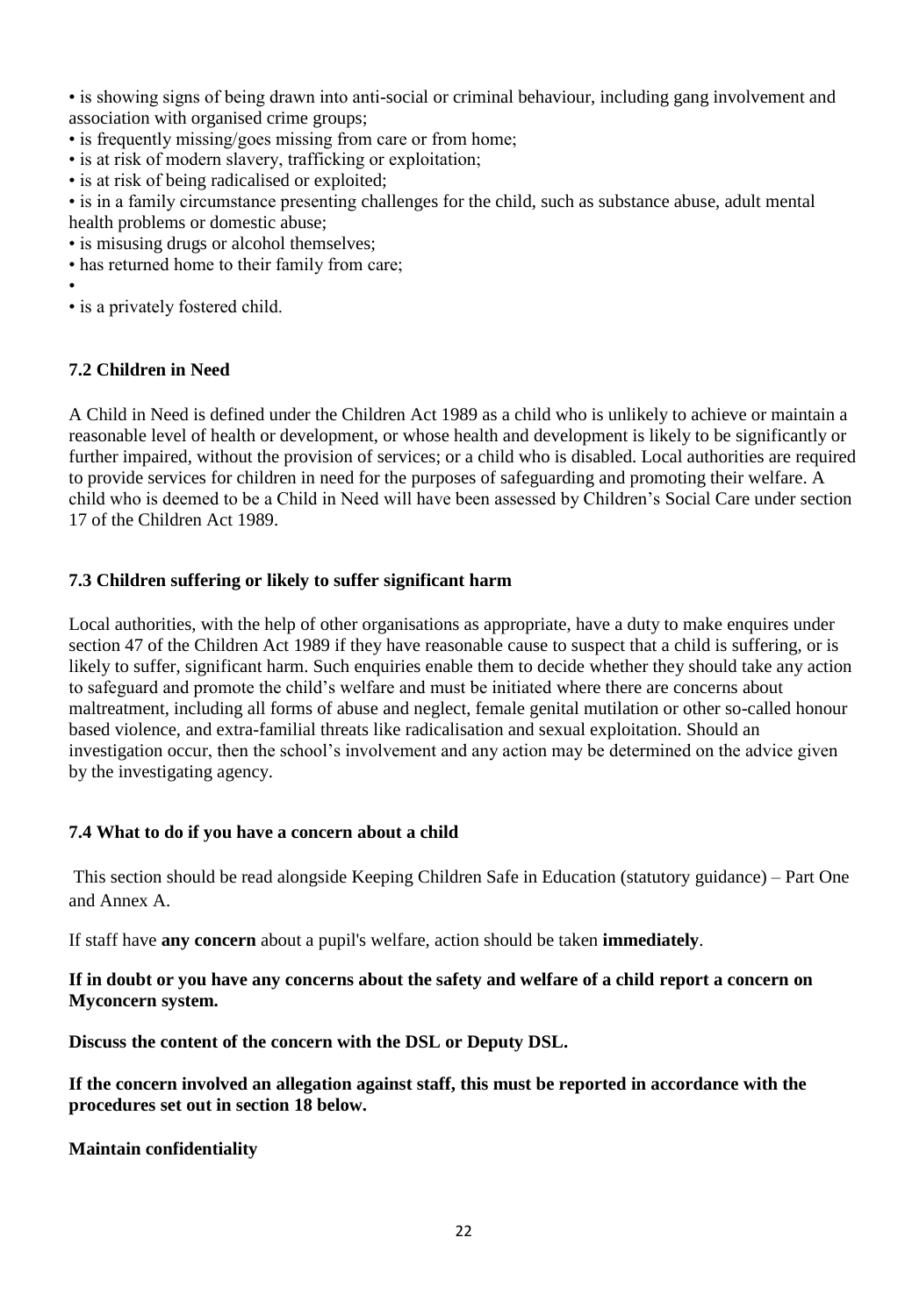Safeguarding and promoting the welfare of children is everyone's responsibility (KCSIE 2018). All staff should know what to do when a child discloses abuse to them, they have concerns about a child's welfare, or when children or staff raise concerns about a pupil to them.

If a child tells a member of staff that they know about or have been a victim of abuse or neglect the member of staff should:

• Listen carefully and allow the child to speak freely and remain calm. Do not interrupt the child or be afraid of silences.

• Provide reassuring nods and words such as, "I am so sorry this has happened", "You are doing the right thing in talking to me". Avoid saying things like, "I wish you had told me about this earlier" or "I cannot believe what I am hearing".

• Questioning of the child about what they are saying should not be extensive as partner agencies will lead any investigation. Limit questioning to the minimum necessary for clarification using *What, When, How and Where* but avoid leading questions such as, "Has this happened to your siblings?" Do *not* use questions beginning with *Why* as this can apportion feelings of guilt within a child.

• If the child discloses abuse, then it is appropriate to ask whether any other adults were present and observed the abuse and whether the abuse has happened before

• At an appropriate time tell the child that the matter will be referred in confidence. Do not promise confidentiality.

• Tell the child what will happen next. The child may want to accompany you to see the DSL, otherwise let the child know that someone will come to see them before the end of the day.

Receiving a report of harmful sexual behaviour

Additional guidance about how to manage a report of harmful sexual behaviour is provided in Part 5 KCSIE. This includes the following advice:

• Only record the facts as the child presents them.

• Where the report includes an online element, do not view of forward illegal images of a child. See paragraph the UK Council for Child Internet Safety's advice note [Sexting in schools and colleges:](https://www.gov.uk/government/uploads/system/uploads/attachment_data/file/609874/6_2939_SP_NCA_Sexting_In_Schools_FINAL_Update_Jan17.pdf)  [responding to incidents and safeguarding young people \(August](https://www.gov.uk/government/uploads/system/uploads/attachment_data/file/609874/6_2939_SP_NCA_Sexting_In_Schools_FINAL_Update_Jan17.pdf) 2016) for advice about what to do when viewing an image is unavoidable.

• Manage reports with another member of staff present (preferably the DSL or DDSL), if possible.

• Inform the DSL as soon as practically possible if the DSL is not involved in the initial report.

Use of reasonable force

There are circumstances when it would be appropriate for staff to use reasonable force to safeguard pupils. 'Reasonable' in these circumstances means using no more force than is needed.

<span id="page-22-0"></span>Staff should refer to [•the School's behaviour policy] and the [•staff code of conduct] for more detailed guidance about the use of reasonable force.

#### **7.4.1 Recording**

Staff should Report the concern on MyConcern, using a body map if needed. make a written record of the conversation with the child as soon as possible, using a 'Cause for Concern Form'. Staff should use the specific words that the child used (e.g. if referring to parents of their body), indicating these by using "speech marks/inverted commas".

#### **If a disclosure of abuse has been made by the child, immediately discuss the concerns verbally with the DSL, Deputy DSL or Headteacher prior to writing up the record.**

The DSL or the DDSL should always be available to discuss safeguarding concerns and may be contacted on their mobile phones in relation to any safeguarding concerns out of School hours.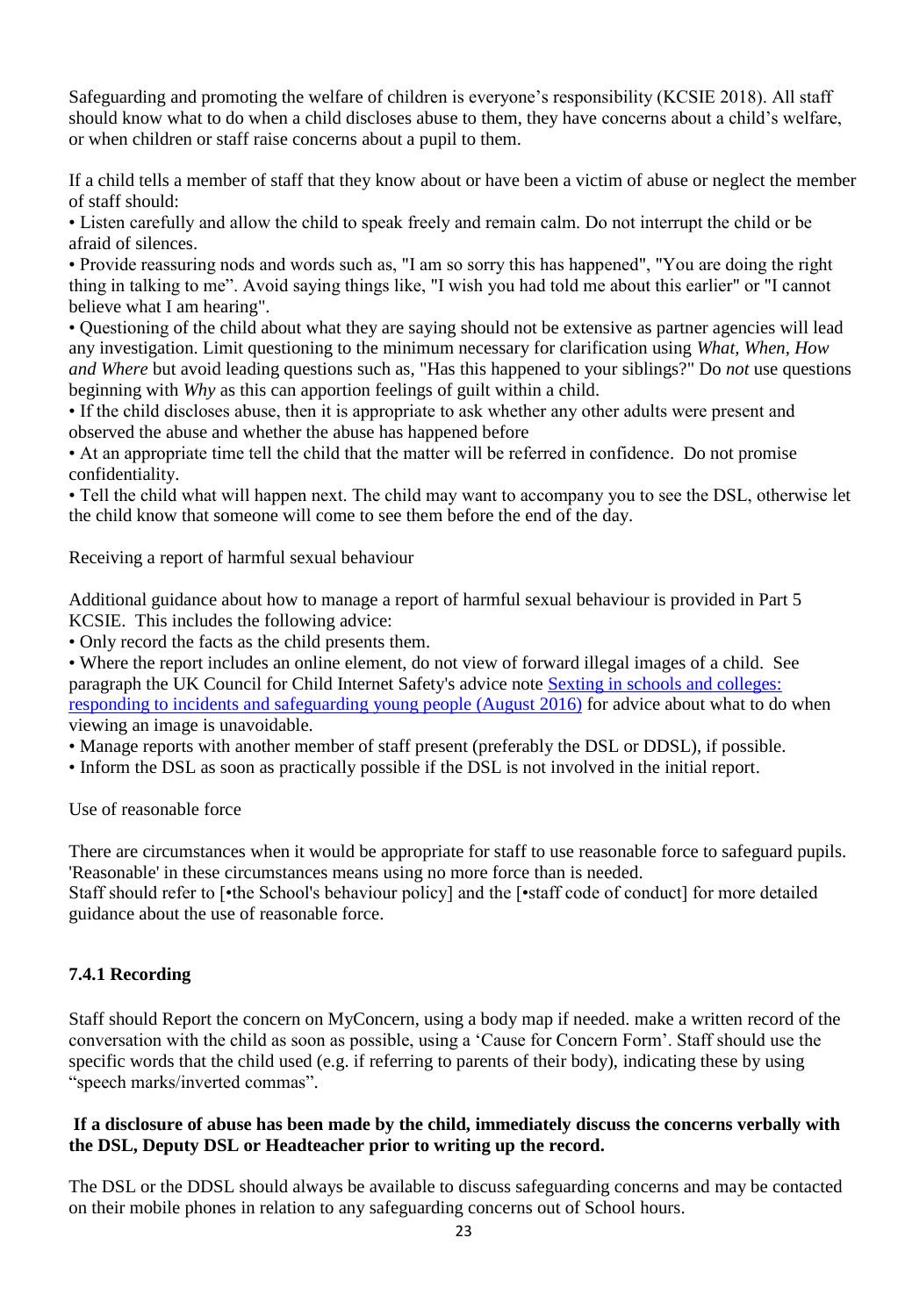If in exceptional circumstances the DSL is not available then this should not delay appropriate action being taken and staff should speak to the DDSL, Headteacher or, failing that, a member of the SLT. All documents should be kept in a secure location with restricted access.

Where a child is suffering, or is likely to suffer from harm, a referral to children's social care and/or police should be made immediately. Staff should be aware of the process for making referrals direct to children's social care and / or the police in these circumstances. See below for details on making a referral.

Any action should be shared with the DSL or DDSL, or a member of the senior leadership team, as soon as is practically possible.

#### **Action by the DSL**

On receipt of a report of a concern, the DSL will consider the appropriate course of action in accordance with the LSCB procedures and referral threshold document. Such action may include:

• managing any support for the pupil internally via the School's own pastoral support processes, seeking advice from children's social care where required;

- an early help assessments; or
- a referral for statutory services.

The views of the child will be taken into account when considering the appropriate course of action but will not be determinative.

Where the concern relates to the welfare of a pupil who is aged 18 or over, the DSL will consider whether it is necessary to refer such concerns to the Safeguarding Adults Board rather than, or in addition to, children's social care.

If it is decided that a referral is not required, the DSL will keep the matter under review and give ongoing consideration to a referral if the pupil's situation does not appear to be improving.

#### **Managing support for pupils internally**

<span id="page-23-0"></span>The School has a framework for the identification, assessment, management and review of risk to pupil welfare so that appropriate action can be taken to reduce the risks identified. [• *Include details of the pastoral support processes implemented by the School to support pupil welfare.*]

#### **7.4.2 Making referrals to statutory agencies**

#### *If a child is thought to be at risk of harm*

When a child is thought to be at risk of harm or is likely to be at risk of harm (see above), then a referral should be made **immediately** to Children's Social Care or the police if a criminal act is thought to have occurred. Whilst it is the role of the DSL, any member of staff can make a referral to Children's Social Care or the police. *The school does not require parental consent for referrals to be made to statutory agencies.*  Consent to do this must **not** be obtained from the parents if to gain consent would put the child's safety at risk or to do so could jeopardise any investigation by partner agencies (WTSC 2018).

#### *If a child has unmet needs*

When a child is not considered at risk of harm, but still has unmet needs that could mean that they are a Child in Need (see above), a referral should be made to Children's Social Care via the local authority process. The school does not require parental consent for referrals to be made to statutory agencies in these circumstances, however, it is best practice that these concerns should be discussed with the parents and any subsequent referral made transparently with the parent's knowledge.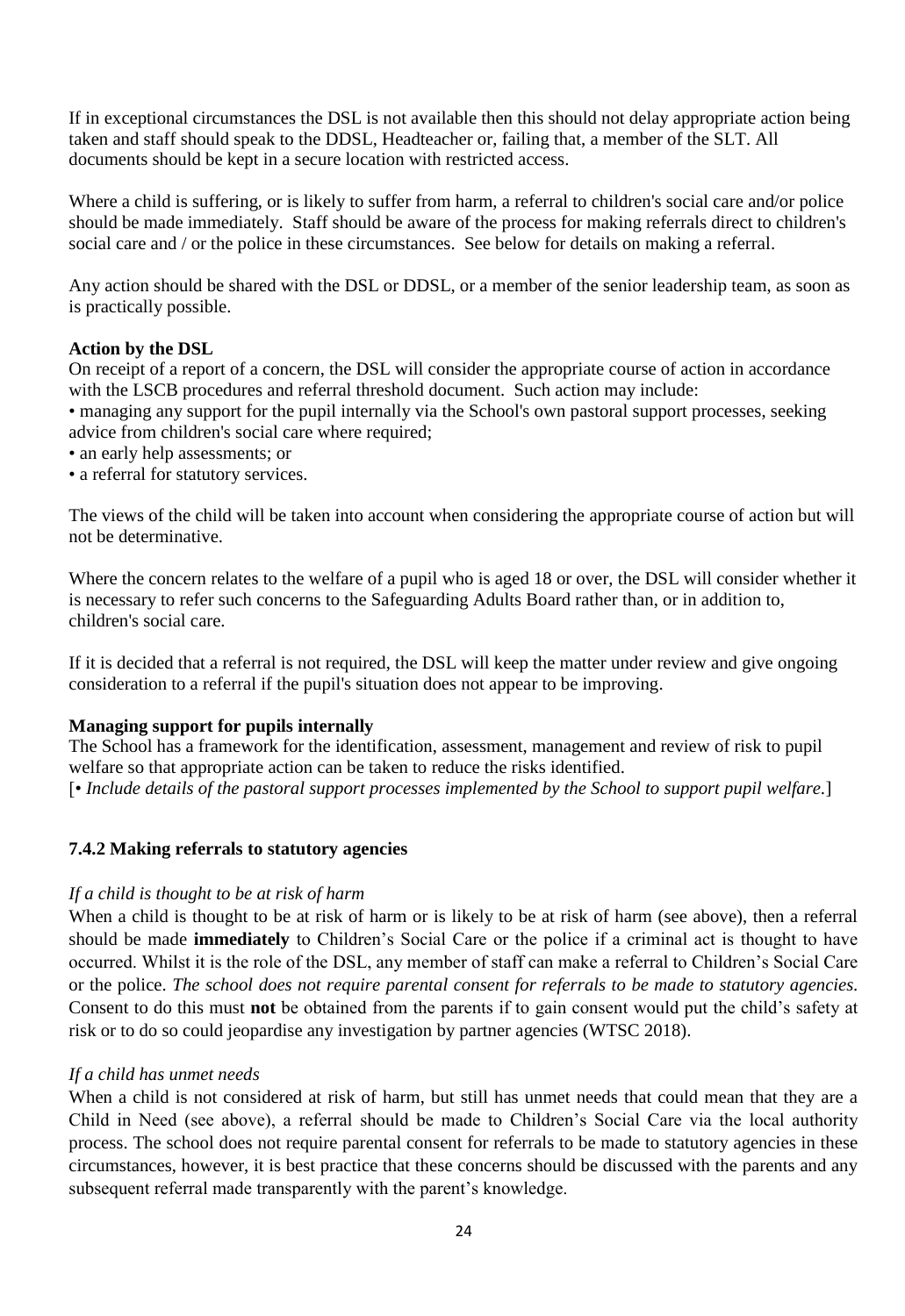Staff required to make a direct referral may find helpful the flowchart set out on page 13 of KCSIE and the flowcharts set out in Chapter 1 of WTSC for information about the likely actions and decisions required.

Staff will need to have access to certain information about the child and the safeguarding concern in order to make the referral. In general terms, this information will comprise:

• personal details of the child including the child's developmental needs;

• detailed information about the concern;

• information about the child's family and siblings including the capacity of the child's parents or carers to meet the child's developmental needs and any external factors that may be undermining their capacity to parent.

If the referral is made by telephone, this should be followed up in writing. If the referral is made by someone other than the DSL, the DSL should be informed of the referral as soon as possible.

Confirmation of the referral and details of the decision as to what course of action will be taken should be received from the local authority within one working day. If this is not received, the DSL (or the person that made the referral) should contact children's social care again.

Following a referral, if the child's situation does not appear to be improving, the local escalation procedures should be followed to ensure that the concerns have been addressed and that the child's situation improves.

#### Confidentiality

Staff should never guarantee confidentiality to pupils or adults wishing to tell them about something serious as this may ultimately not be in the best interests of the child. They should guarantee that they will not tell anyone who does not have a clear need to know and that they will pass on information in confidence only to the people who must be told in order to ensure their safety.

# <span id="page-24-0"></span>**7.5 Female Genital Mutilation (FGM)**

Whilst all staff should speak to the DSL (or deputy DSL) with regard to any concerns about FGM, there is a specific legal duty on teachers in the UK to report FGM. If a teacher, in the course of their work in the profession, discovers that an act of FGM appears to have been carried out on a girl under the age of 18, the teacher **must** report this to the police using the telephone number 101. See Annex A of Keeping Children Safe in Education for further details.

#### <span id="page-24-1"></span>**8 Whistleblowing**

All adults have a responsibility to report any concerns about poor or unsafe practice, including in relation to the care and protection of a pupil or pupils. If a member of staff believes that best practice in this area is not being adhered to or that practice may put a pupil or pupils at risk, they should:

#### **Report any concern to the Headteacher**

If the concern relates to the Headteacher, they should: Report the concern to the King's Group CEO Any whistleblowing concern can also be raised directly with the: **CEO**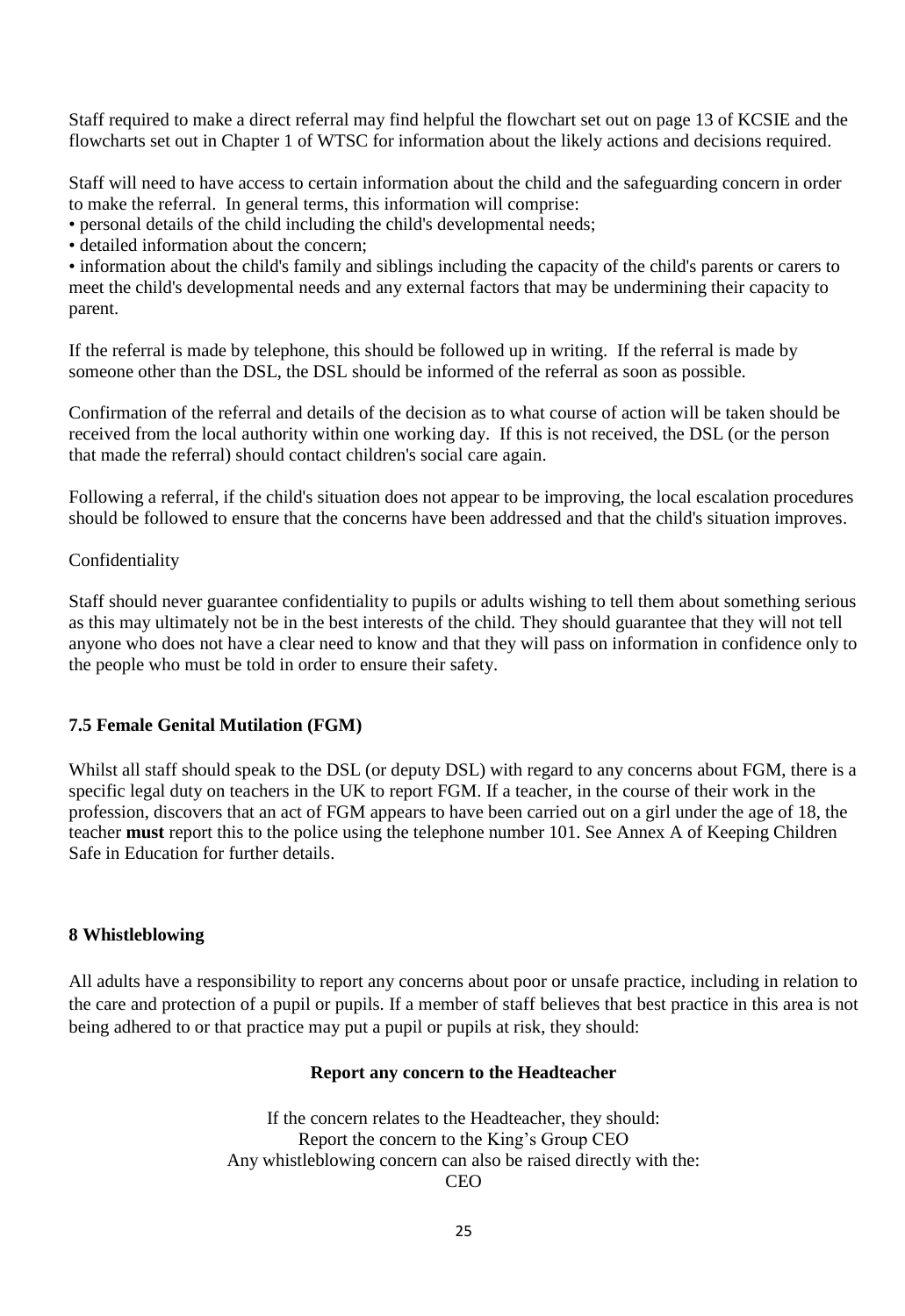# [Please see the 'key people and contacts' page in this document for the contact details of the above people within King's Group]

Concerns raised under this Whistleblowing Policy are distinct from concerns or allegations about an adult's suitability to work with or have access to children.

Staff may follow the School's whistleblowing policy to raise concerns about poor or unsafe safeguarding practices at the School or potential failures by the School or its staff to properly fulfil its safeguarding responsibilities. Such concerns will be taken seriously.

No member of staff will suffer a detriment or be disciplined for raising a genuine concern about unsafe practice, provided that they do so in good faith and follow the whistleblowing procedures.

Where an adult feels unable to raise a concern about poor safeguarding practice within King's Group or where they feel that their concern is not being addressed, they can raise their concern externally using either of the routes below:

• Guidance can be found at - https://www.gov.uk/whistleblowing

<span id="page-25-0"></span>• The NSPCC whistleblowing helpline is available for adults who do not feel able to raise concerns regarding child protection failures internally. Staff can call: 0800 028 0285 – lines are available from 8:00am to 8:00pm, Monday to Friday, or email: help@nspcc.org.uk

# **9 The role of the Designated Safeguarding Lead and Deputy Designated Safeguarding Lead**

The Designated Safeguarding Lead (DSL) is the senior member of staff responsible for leading safeguarding in the school (including online safety). The DSL must be a member of the school leadership team. The DSL takes the lead responsibility for safeguarding and child protection in the school and their job description explicitly reflects this.

<span id="page-25-1"></span>The name and contact details of the DSL are set out in section 2.

# **9.1 Deputy DSL**

The role of the Deputy DSL is to support the DSL in their safeguarding role and to carry out the activities of the DSL if the DSL is unavailable. Whilst the *activities* of the DSL can be delegated to DDSLs, the ultimate lead responsibility for child protection must remain with the DSL, and this lead responsibility must not be delegated. The Deputy DSLs are trained to the same level as the DSL and the duties of the Deputy DSLs are reflected explicitly in their job descriptions. It is also recommended that a number of staff, such as the school nurse, are DSL level trained.

<span id="page-25-2"></span>The name and contacts details of the Deputy DSL and others trained to DSL level are set out in section 2.

# **9.2 Inter-agency working**

The DSL and Deputy DSLs liaise with the local authority and work in partnership with other agencies in the best interests of children in the school.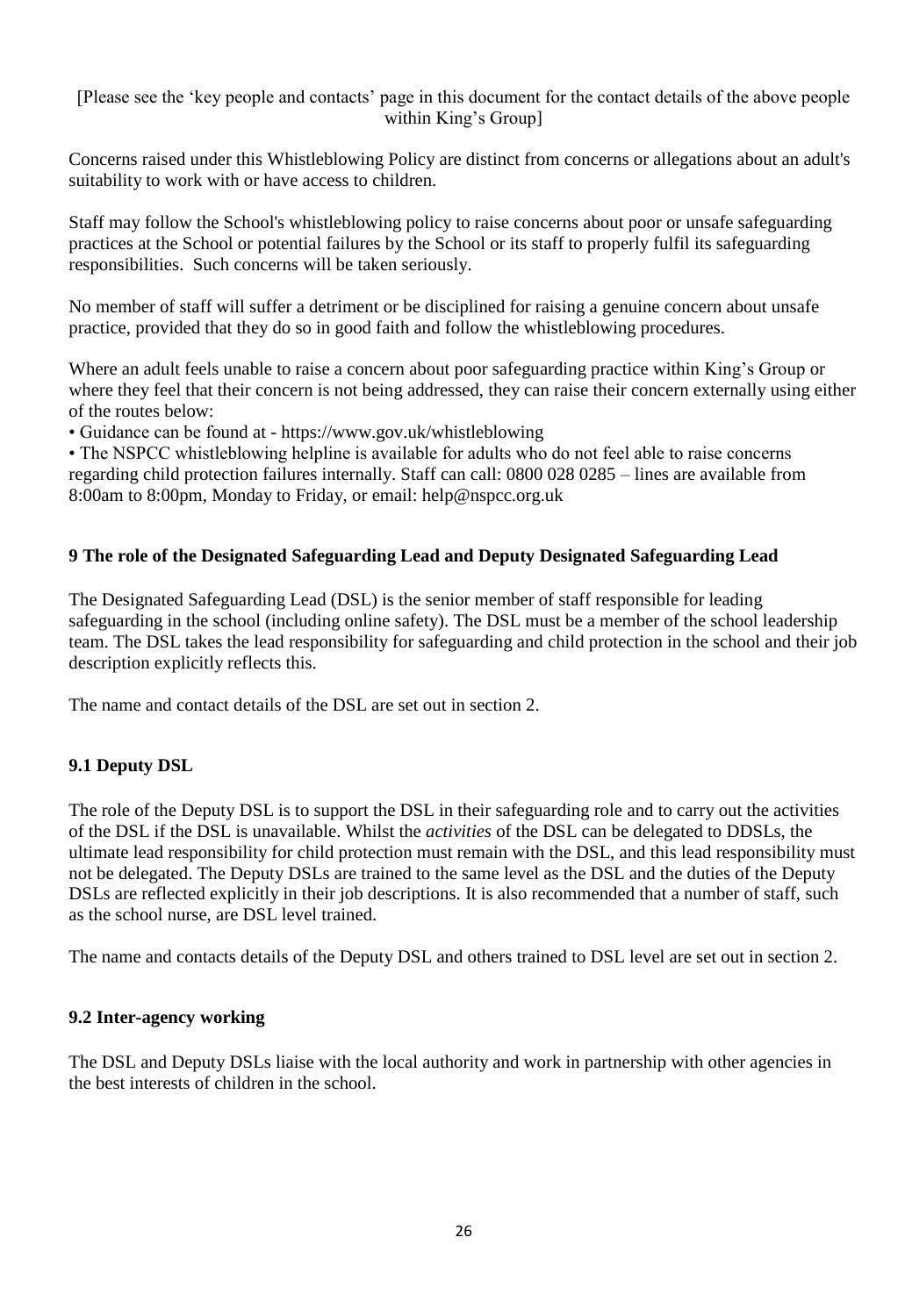# <span id="page-26-0"></span>**9.3 Support for DSL**

The DSL is given the time, funding, training, resources and support to provide advice and support to other staff on child welfare and child protection matters, to take part in strategy discussions and inter-agency meetings, and/or to support other staff to do so, and to contribute to the assessment of children.

There are 4 key elements to the DSL role. They will:

- Manage referrals
- Work with others
- Train
- <span id="page-26-1"></span>• Raise awareness

### **9.4 Manage referrals**

The DSL is expected to:

- refer cases of suspected abuse to the local authority children's social care as required;
- support staff who make referrals to local authority children's social care;
- refer cases to the Channel programme in the UK where there is a radicalisation concern as required;
- support staff who make referrals to the Channel programme;

• refer cases where a person is dismissed or has left due to risk/harm to a child to the Disclosure and Barring Service as required; and

<span id="page-26-2"></span>• refer cases where a crime may have been committed to the police as required.

# **9.5 Work with others**

The DSL is expected to:

• liaise with the Headteacher to inform him or her of issues, especially ongoing enquiries under section 47 of the Children Act 1989 and police investigations;

• as required, liaise with the "case manager" (in relation to allegations against adults) and the Designated Officer(s) at the local authority for child protection concerns in cases which concern a staff member;

• liaise with staff (especially pastoral support staff, school nurses, IT technicians, and SENCOs) on matters of safety and safeguarding (including online and digital safety) and when deciding whether to make a referral by liaising with relevant agencies; and

<span id="page-26-3"></span>• act as a source of support, advice and expertise for all staff.

# **9.6 Training**

The DSL (and any deputies) have undertaken training to provide them with the knowledge and skills required to carry out their role, including inter-agency working. This training must be updated at least every two years. The DSL will undertake additional Prevent awareness training to the government Prevent training that all school staff undertake.

Note: The Head and Deputy DSLs are trained to the same level as the DSL.

In addition to the formal training set out above, the DSLs knowledge and skills will be refreshed via informal updates (for example e-bulletins, meeting other designated safeguarding leads, participating in Kings Group Safeguarding meetings or simply taking time to read and digest safeguarding developments) at regular intervals, as required, and at least annually, to allow them to understand and keep up with any developments relevant to their role so they: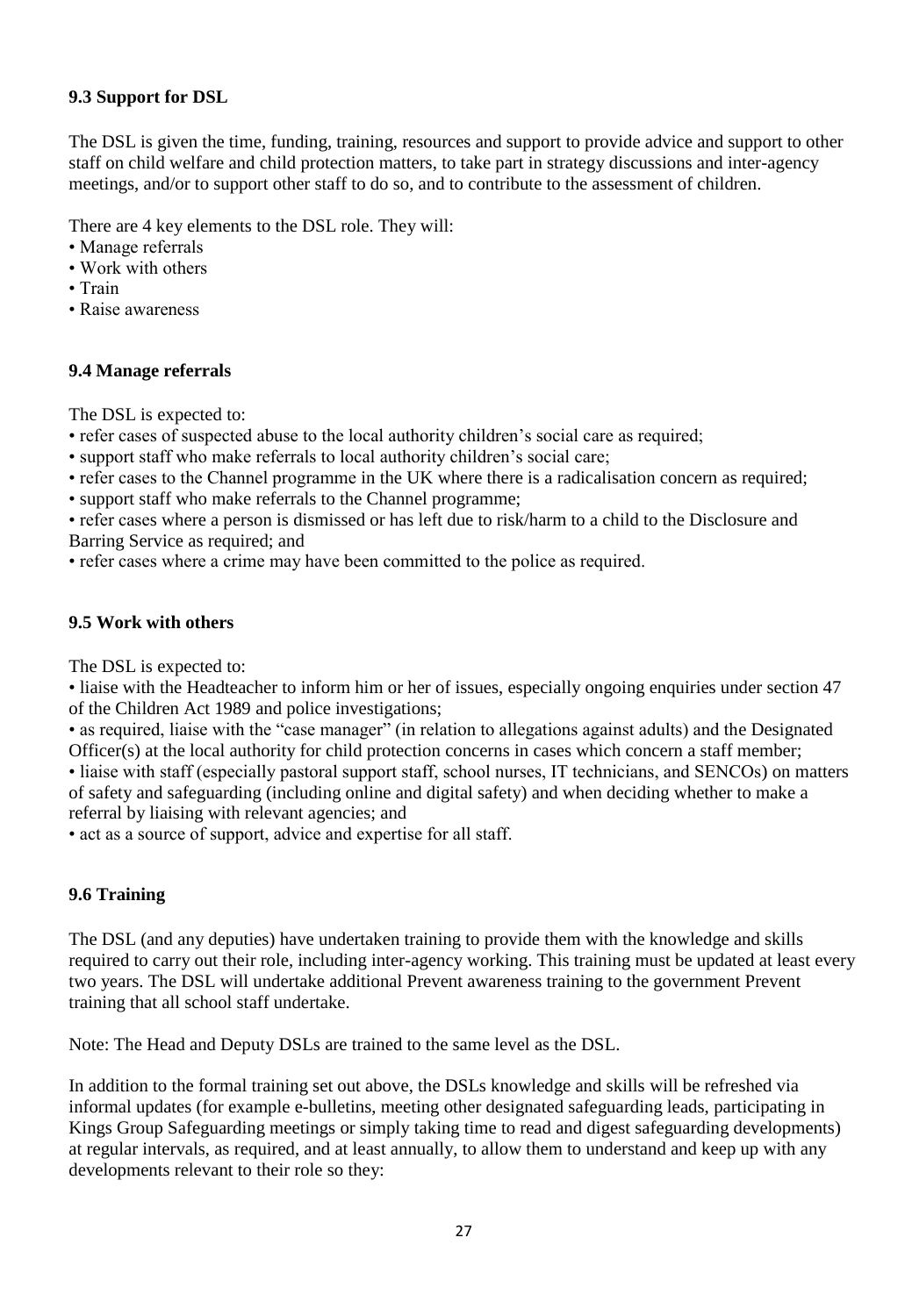• understand the assessment process for providing early help and statutory intervention, including local criteria for action and local authority children's social care referral arrangements

• have a working knowledge of how local authorities conduct a child protection case conference and a child protection review conference and be able to attend and contribute to these effectively when required to do so;

• ensure each member of staff has access to, and understands, the school or college's child protection policy and procedures, especially new and part time staff;

• are alert to the specific needs of children in need, those with special educational needs and young carers;

• understand relevant data protection legislation and regulations, especially the Data Protection Act 2018 and the General Data Protection Regulation;

• understand the importance of information sharing, both within the school, and with the LSCB, other agencies, organisations and practitioners;

• are able to keep detailed, accurate, secure written records of concerns and referrals;

• understand and support the school or college with regards to the requirements of the Prevent duty and are able to provide advice and support to staff on protecting children from the risk of radicalisation;

• are able to understand the unique risks associated with online safety and be confident that they have the relevant knowledge and up to date capability required to keep children safe whilst they are online at school or college;

• can recognise the additional risks that children with SEN and disabilities (SEND) face online, for example, from online bullying, grooming and radicalisation and are confident

they have the capability to support SEND children to stay safe online;

• obtain access to resources and attend any relevant or refresher training courses; and

<span id="page-27-0"></span>• encourage a culture of listening to children and taking account of their wishes and feelings, among all staff, in any measures the school or college may put in place to protect them.

#### **9.7 Raise awareness**

The DSL should:

• ensure the school's safeguarding and child protection policies are known, understood and used appropriately;

• ensure the school's safeguarding and child protection policy is reviewed annually (as a minimum) and the procedures and implementation are updated and reviewed regularly, and work with the proprietor regarding this;

• ensure the safeguarding and child protection policy is available publicly and parents are aware of the fact that referrals to children's social care or the police about suspected abuse or neglect may be made and the role of the school in this; and

<span id="page-27-1"></span>• link with the local LCSB to make sure staff are aware of any training opportunities and the latest local policies on local safeguarding arrangements.

# **9.8 Safeguarding Files**

When a child leaves the school, it is the responsibility of the DSL to ensure that a copy of their safeguarding records are transferred securely and confidentially to the new school. The transfers will be carried out through MyConcern, after the Isams rollover and will be separate to the transfer of the main pupil file. Before transferring, the DSL will arrange a telephone call with the DSL or Headteacher in the receiving school.

The DSL will obtain confirmation of receipt. Receiving schools should ensure key staff, such as DSLs and SENCOs, are aware as required.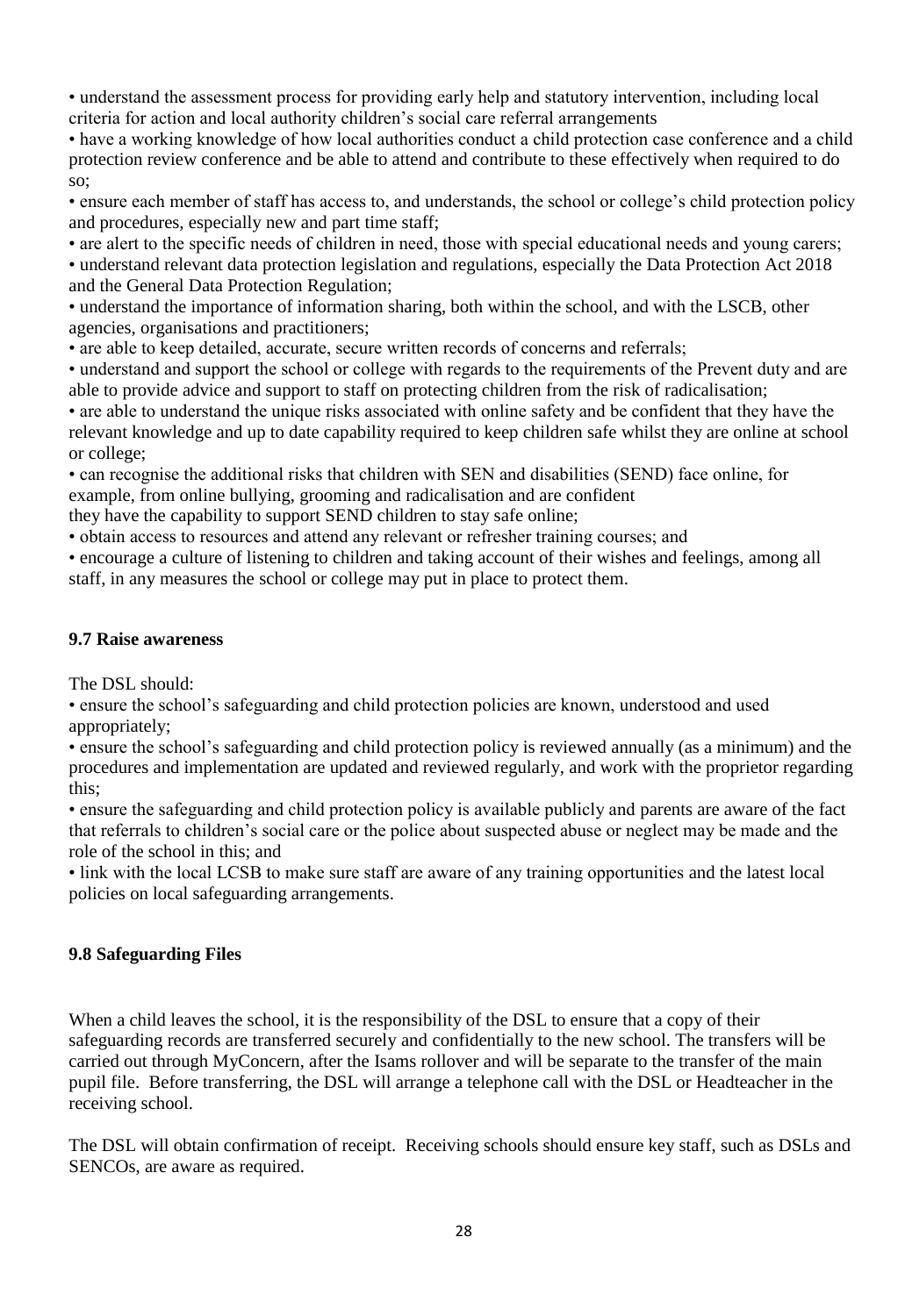In addition to the Safeguarding File, the DSL should also consider if it would be appropriate to share any information with the new school in advance of a child leaving. For example, information that would allow the new school to continue supporting victims of abuse and have that support in place for when the child arrives. This should be done with the parent's consent unless to do so would place a child or parent at heightened risk.

<span id="page-28-0"></span>On receiving a child protection file, the DSL will ensure that key staff are aware as required, including the SENCO / named person with oversight for SEN.

# **9.9 Availability**

During term time the DSL (or a deputy) will always be available (during school hours) for staff in the school to discuss any safeguarding concerns. Whilst generally speaking the DSL (or deputy) will normally to be available in person, and can be released from class or other commitments to deal with any issue if needed as a priority. It is the responsibility of the DSL to arrange adequate and appropriate cover arrangements for any out of hours/out of term activities.

# <span id="page-28-1"></span>**10 Responsibilities of the proprietor**

King's Group is the proprietor of the school. As proprietor, King's Group will comply with all duties under legislation and will always take into account statutory guidance, ensuring that all policies, procedures and training are effective and comply with the law at the time.

It is the responsibility of the proprietor to:

- Ensure that all staff read a least Part One of Keeping Children Safe in Education
- Staff working with children will also read KCSIE Annex A
- Ensure that all staff follow the requirements of this Safeguarding and Child Protection Policy and Procedure
- Ensure that mechanisms are in place to assist staff to understand and discharge their role and responsibilities, as set out in Part One of Keeping Children Safe in Education
- Designate a senior board member to take leadership responsibility for safeguarding arrangements, this is Elena Benito King's Group CEO.
- Ensure that all safeguarding arrangements take into account the procedures and practice of the local authority as part of the inter-agency procedures set up by the LCSB
- Ensure that appropriate policies and procedures are in place in order for appropriate action to be taken in a timely manner to safeguarding and promote children's welfare
- Ensure that each school works in line with local inter-agency procedures
- Ensure that the Safeguarding Policy is updated annually and made available via the school website
- Provide a Staff Code of Conduct and Acceptable Use Policy
- Ensure that all responsibilities regarding Children Missing from Education\* are followed
- Instruct schools to hold more than one contact number for each child, where possible

• Ensure that schools report to their local authority the removal of a child from the school roll in line with statutory and local authority guidance

• Ensure that all staff undergo safeguarding and child protection training (including online safety) at induction – this must be in line with advice from the LCSB

• Recognise the expertise staff build by undertaking safeguarding training and managing concerns on a daily basis

- Ensure that appropriate filters and monitoring systems are in place to keep children safe online
- Ensure that children are taught about safeguarding, including online safety

The proprietor ensures than an annual review of safeguarding arrangements is conducted. This includes a written report which is presented to the King's Group Board. See 'Monitoring and review' section below for further information.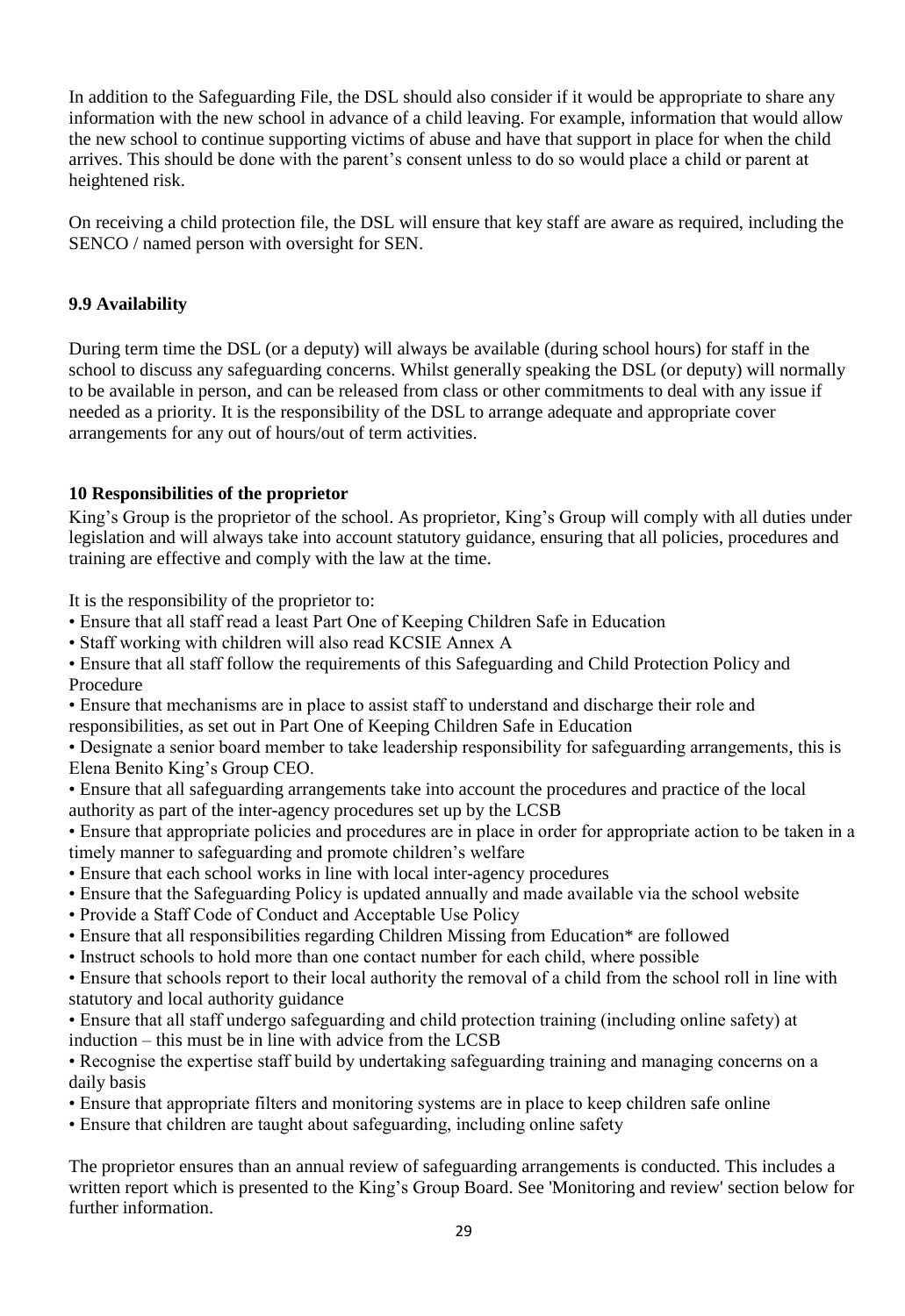Members of the proprietorial team working in a governance and oversight role (e.g. ADE) will undertake DSL level training, induction and training

# <span id="page-29-0"></span>**11 Induction**

At the point of induction, **all** staff will be provided with, will read and will be trained in:

- Keeping Children Safe in Education 2018 Part One and Annex A
- The Safeguarding and Child Protection Policy and Procedure, including whistleblowing
- Staff Code of Conduct and Acceptable Use of IT Policy (including staff/pupil relationships and communications)
- Digital Safety Policy (including use of social media)
- Children Missing from Education Policy
- Behaviour Policy
- Preventing Extremism and Radicalisation Policy
- Whistleblowing policy

• safeguarding training in accordance with the LSCB procedures including guidance on managing a report of peer-on-peer harmful sexual behaviour.

<span id="page-29-1"></span>At the point of induction, new staff will be informed of the names, role and contact details of the Designated Safeguarding Lead and Deputies.

# **12 Training**

11.1 Staff employed in school

All staff including the Headteacher will receive a copy of this policy and Part 1 and where appropriate, Annex A of KCSIE, and will be required to confirm that they have read and understand these.

All staff employed in school should receive annual safeguarding and child protection training, usually at the commencement of the academic year. Staff should also receive safeguarding and child protection updates regularly throughout the year, provided by the DSL, in order to provide them with relevant skills and knowledge to safeguard children effectively, for example, learning about the topics in Annex A (KSCIE 2018).

Staff development training will also include training on online safety, searching pupils for prohibited and banned items, and Prevent duty training assessed as appropriate for them by the School.

Additionally, the School will make an assessment of the appropriate level and focus for staff training and responsiveness to specific safeguarding concerns such as radicalisation, harmful sexual behaviour, child sexual exploitation, female genital mutilation, cyberbullying and mental health and to ensure that staff have the skills, knowledge and understanding to keep looked after children safe.

The School has mechanisms in place to assist staff to understand and discharge their role and responsibilities and to ensure that they have the relevant knowledge, skills and experience to safeguard children effectively, including [• questionnaires, staff meetings, and professional development reviews]. This includes information on how staff can report concerns occurring out of hours/out of term time.

# <span id="page-29-2"></span>**12.2 Third-party contractors**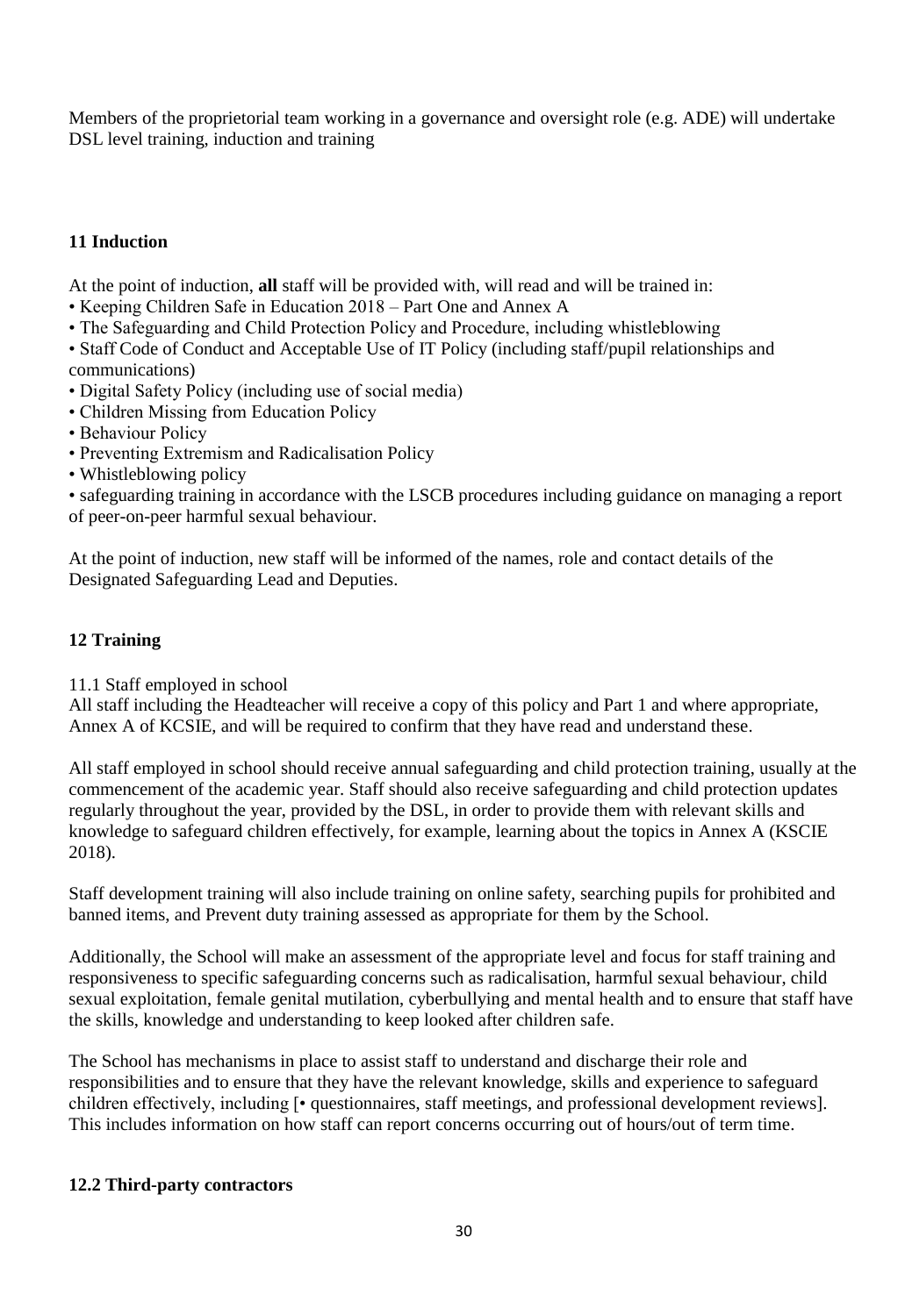<span id="page-30-0"></span>It is good practice for those employed as third-part contractors who work regularly in school with opportunity for contact with pupils to have basic safeguarding training at a level appropriate to their role.

# **12.3 Teaching about safeguarding**

The school is committed to proactively teaching children about safeguarding, including online safety, as part of our approach to offering a broad and balanced curriculum. Through ongoing work with the children, we aim to build resilience so that every child knows that we are a 'telling school' and that speaking up about any concern is valued and actively promoted. This includes raising a concern about themselves or about another.

Pupils are taught about harmful sexual behaviours, including sexual violence and sexual harassment, through PSHE education appropriate to their age and stage of development.

The safe use of technology is a focus in all areas of the curriculum and key ICT safety messages are reinforced as part of assemblies and tutorial / pastoral activities. The School has appropriate filters and monitoring systems in place (see the [• online safety policy]) and is mindful that this should not lead to unnecessary restrictions on learning.

Safeguarding is also taught in the following way:

Relationships education is in primary schools.

Our approach to this is to teach children about healthy relationships in a variety of ways. It is explicitly taught as part of our Personal, Social, Personal and Health Education (PSHE) and also through day to day conversations, assemblies and in other lessons.

Sex and Relationships education (SRE) is taught in all secondary schools

Our approach to this is through our Personal, Social, Health and Economic Education curriculum. We actively promote the view that children should feel able to raise any concerns that they may have. This includes when they have a concern about a friend or peer. We take the following measures to ensure that children know how to raise a concern: through assemblies, advisory and form classes, through discussion in lessons and through references in student surveys.

# <span id="page-30-1"></span>**13 Online safety**

All staff should be aware of the risks posed to children by technology and the internet and should understand their role in preventing, identifying and responding to harm caused by its use.

<span id="page-30-2"></span>All staff should be familiar with the school's E- Safety Policy, which sets out the school's approach to online safety in further detail, as well as the school's Youth Produced Sexual Imagery Policy.

# **13.1 Youth produced sexual imagery/'Sexting'**

Whilst many professionals refer to the issue as 'sexting', there is no clear definition of 'sexting'. According to research, many professionals consider sexting to be 'sending or posting sexually suggestive images, including nude or semi-nude photographs, via mobiles or over the internet.

Yet, recent NSPCC research has revealed that when children are asked 'What does sexting mean to you?' they are more likely to interpret sexting as 'writing and sharing explicit messages with people they know.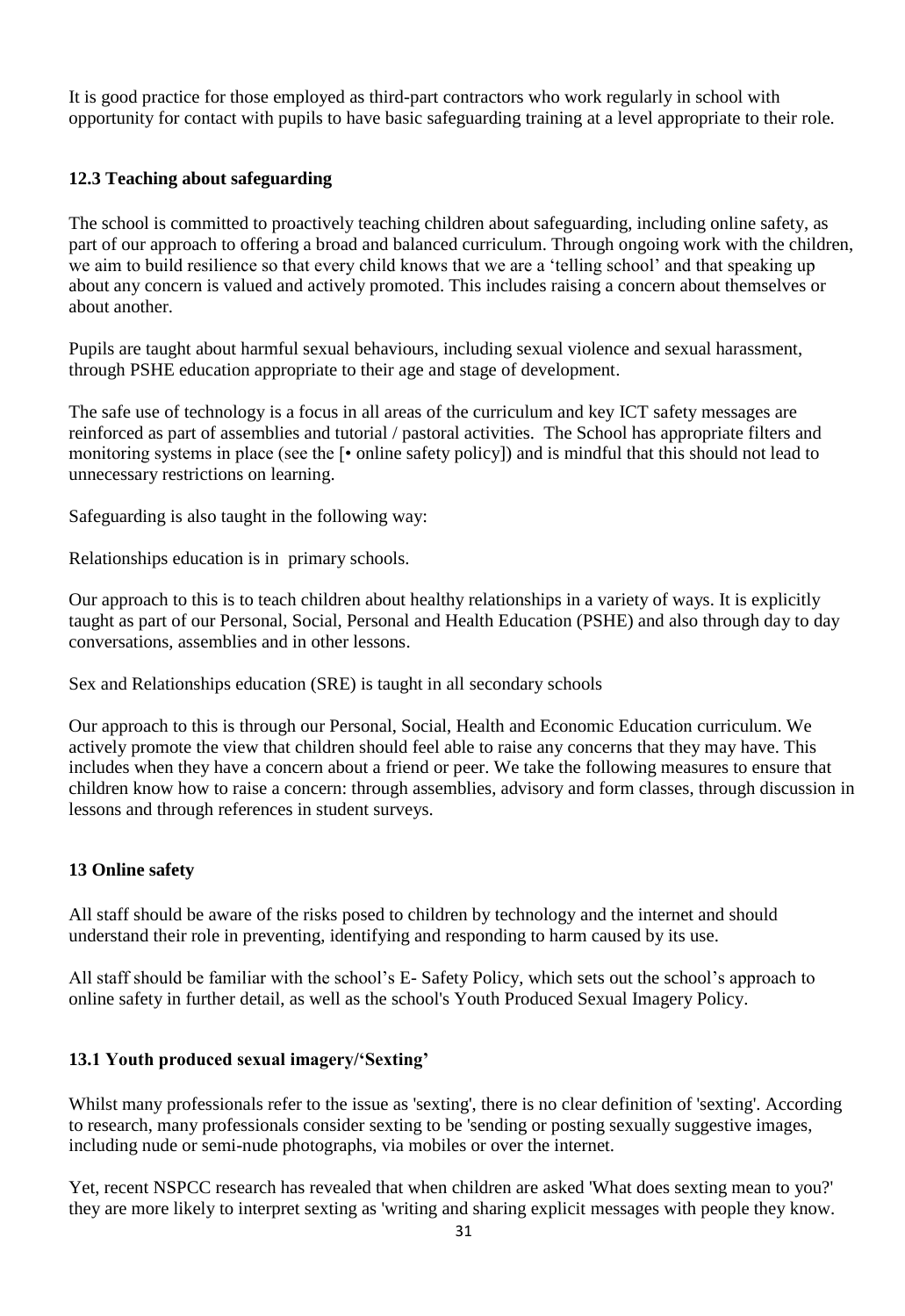Similarly, a recent ChildLine survey has revealed that many parents think of sexting as flirty or sexual text messages, rather than images.

This policy only covers the sharing of sexual imagery by children. Possessing, creating, sharing and distributing sexual photos and videos of under-18s is illegal, and therefore causes the greatest complexity for schools (amongst other agencies) when responding. It also presents a range of risks which need careful management. On this basis, this policy introduces the phrase 'youth produced sexual imagery' and uses this instead of 'sexting'.

<span id="page-31-0"></span>This is to ensure clarity about the issues this advice addresses.

# **13.2 What is youth produced sexual imagery?**

'Youth produced sexual imagery' best describes the practice because:

• 'Youth produced' includes children sharing images that they, or another child, have created of themselves.

• 'Sexual' is clearer than 'indecent'. A judgement of whether something is 'decent' is both a value judgement and dependent on context.

<span id="page-31-1"></span>• 'Imagery' covers both still photos and moving videos (and this is what is meant by reference to imagery throughout the policy).

# **13.3 What types of incidents are covered by this policy?**

Yes**:**

• A child creates and shares sexual imagery of themselves with a peer (also under the age of 18)

• A child shares sexual imagery created by another child with a peer (also under the age of 18) or an adult

• A child is in possession of sexual imagery created by another child

No:

• The sharing of sexual imagery of children by adults as this constitutes child sexual abuse and schools should always inform the police

• Children sharing adult pornography or exchanging sexual texts which do not contain imagery

• Sexual imagery downloaded from the internet by a child

<span id="page-31-2"></span>• Sexual imagery downloaded from the internet by a child and shared with a peer (also under the age of 18) or an adult

# **13.4 Disclosure**

All members of staff (including non-teaching staff) should be aware of how to recognise and refer any disclosure of incidents involving youth produced sexual imagery. This will be covered within staff training. Disclosure about youth produced sexual imagery can happen in a variety of ways. The child affected may inform a class teacher, the DSL in school, or any member of the school staff. They may report through an existing reporting structure, or a friend or parent may inform someone in school or colleague, or inform the police directly. Any direct disclosure by a child should be taken very seriously. A child who discloses they are the subject of sexual imagery is likely to be embarrassed and worried about the consequences. It is likely that disclosure in school is a last resort and they may have already tried to resolve the issue themselves.

# <span id="page-31-3"></span>**13.5 Handling incidents**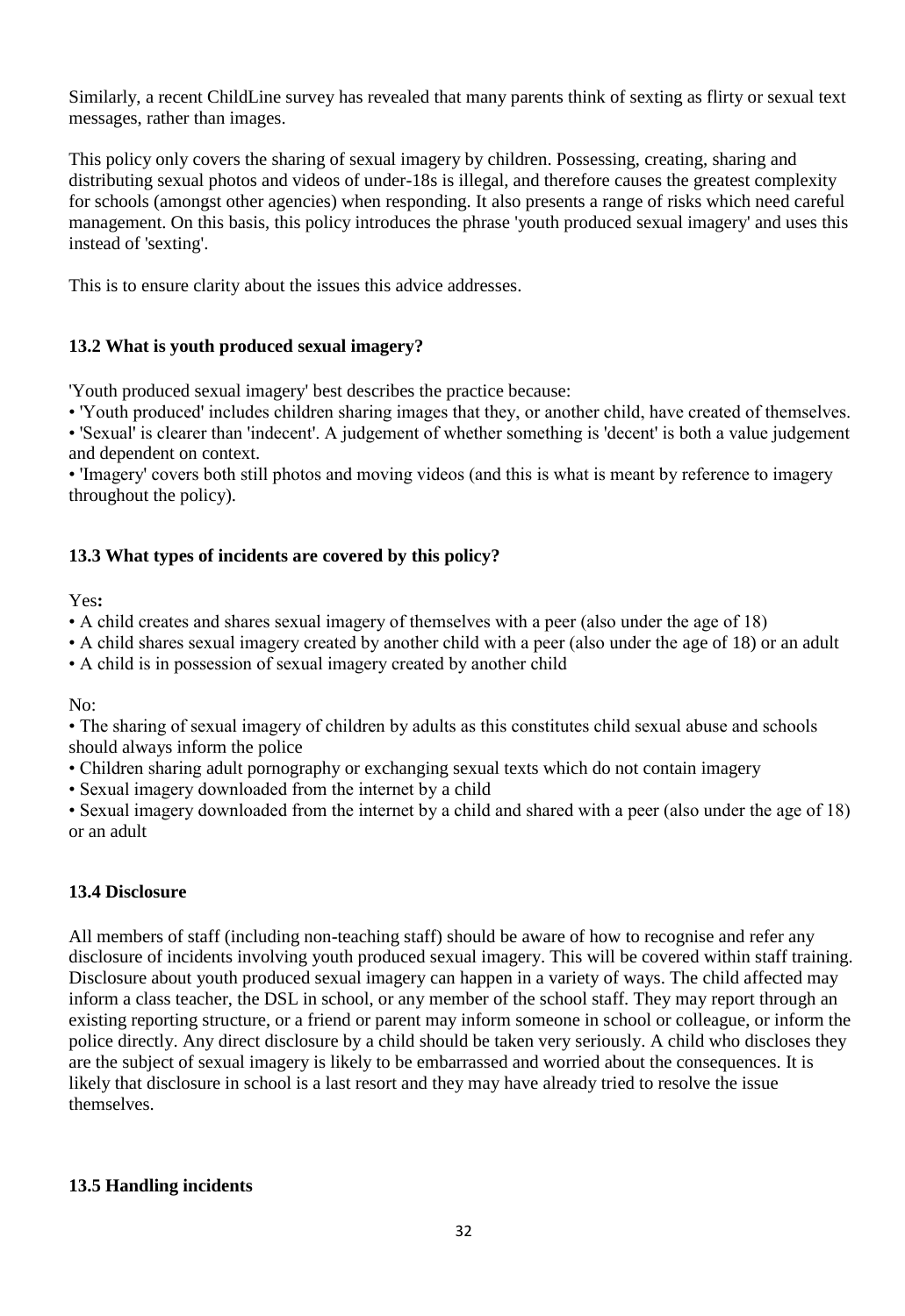All incidents involving youth produced sexual imagery should be responded to in line with this policy. When an incident involving youth produced sexual imagery comes to a member of staff's attention:

• The incident should be referred to the DSL as soon as possible

• The DSL should hold an initial review meeting with appropriate school staff

Members of staff should not view sexual imagery which is reported to them, or copy, print or share the images under any circumstances. In referring any incident of sexting, members of staff should describe the content of the images as reported to them.

Where viewing an image is unavoidable:

• viewing should take place on School premises wherever possible;

• the image should be viewed by a person of the same sex as the person alleged to be shown in the image (where this is known);

• a senior member of staff should be present to monitor and support the person viewing the image. This member of staff should not view the image;

• full details of the viewing must be recorded in the School's safeguarding records, including who was present, the date and time, the nature of the image and the reasons for viewing it;

• any member of staff who views an indecent image should be given appropriate support.

If any devices need to be confiscated (whether in order to view the image(s) or to pass evidence to the appropriate authority), they should be turned off and locked away securely until they are required.

The DSL will follow the procedures and guidance set out in '*Sexting in schools and colleges: responding to incidents and safeguarding young people*'

• There should be interviews with the children involved (if appropriate)

• Parents of each child should be informed at an early stage and involved in the process unless there is good reason to believe that involving parents would put the child at greater risk of harm and jeopardise any police/social care investigation

• At any point in the process, if there is a concern a child has been harmed or is at risk of harm, a referral should be made to Children's Social Care and/or the police immediately

<span id="page-32-0"></span>The Youth Produced Sexual Imagery Policy sets out further information about the procedures that will be followed should an incident of sexting take place.

# <span id="page-32-1"></span>**14 Host families (please refer to Annex E KCSIE)**

# **15 Use of mobile technology**

The School's policy on the use of mobile technology, including phones and cameras, in the School, is as follows:

• the School's acceptable use policy for pupils sets out the expectations on pupils. In the EYFS setting, pupils are not permitted to bring mobile phones or any mobile device with a camera facility onto the premises;

• all staff (including staff in the EYFS setting) should use mobile devices and cameras in accordance with the guidance set out in the staff code of conduct;

• parents of all pupils (including parents of pupils in the EYFS setting) may bring mobile devices onto the premises but may only take photographs during events such as plays, concerts or sporting events for personal use. Parents should be reminded that the publication of such images (including on personal social networking sites even where access to the image may be limited) may be unlawful.

The School's approach to online safety is set out in the School's [•Online Safety Policy].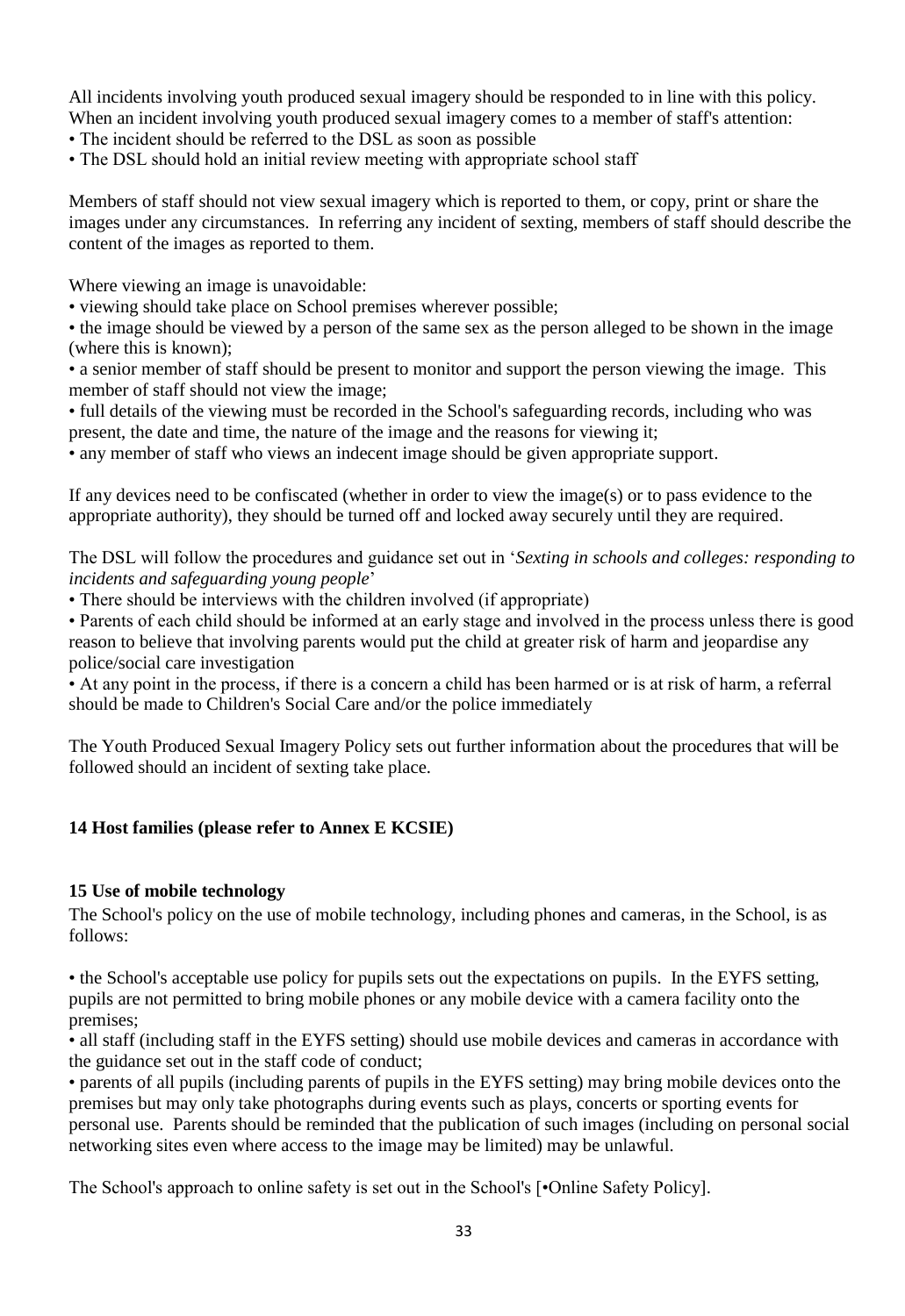#### <span id="page-33-0"></span>**16 Low level concerns**

The safety and wellbeing of children in our school is dependent on the vigilance of all our staff and their prompt communication to the DSL or Headteacher of any concerns, no matter how small, about any conduct by an adult which causes you to doubt that adult's suitability to work with or have access to children. All references in this section to "adult" should be interpreted as meaning any adult (defined above) and any visitor, unless otherwise stated. The school is committed to its duty of care to pupils and will always act, including if alerted to the possibility of abuse arising from situations or persons outside the school setting.

The notification and prompt handling of all concerns about adults is fundamental to safeguarding children. It helps to identify and prevent abuse and to protect adults against misunderstandings or misinterpretations. It also encourages openness, trust and transparency and it clarifies expected behaviours. Those raising concerns or reporting allegations in good faith will always be supported, and adults in respect of whom concerns or allegations have been raised will not suffer any detriment unless the concern or allegation is found to be substantiated.

### <span id="page-33-1"></span>**We are a 'telling' organisation If you are concerned about the behaviour or actions of any adult… speak to the DSL or Headteacher**

### **16.1 Code of Conduct**

All staff must behave responsibly and professionally in all dealings with children and specifically with pupils for whom they have a duty of care. All staff must follow the procedures set out in our 'Staff Code of Conduct including Acceptable Use Policy'. Staff should always avoid behaviour which might be misinterpreted by others. As a result of their knowledge, position and/or the authority invested in their role, all adults working with children and young people are in positions of trust in relation to the young people in their care. A relationship between a member of staff and a pupil cannot be a relationship between equals. There is potential for exploitation and harm of vulnerable young people and all members of staff have a responsibility to ensure that an unequal balance of power is not used for personal advantage or gratification. Staff should note that it is an offence for a person aged 18 or over and in a position of trust to touch a child in a sexual way or have a sexual relationship with a child, even if the relationship is consensual. A position of trust could arise even if the member of staff does not teach the child.

King's Group does not permit the use of personal mobile phones and cameras by staff where children are present. The school has a specific *Mobile Phones and Devices used in Early Childhood* that recognises and manages the risks by a means appropriate to the setting.

#### <span id="page-33-2"></span>**16.2 Our low-level concern policy**

The overarching aim of the school's Low-Level Concern Policy is to facilitate a culture in which the clear values and expected behaviours which are set out in our Code of Conduct are lived, constantly monitored, and reinforced by all staff. In particular, the intention of this policy is to:

• maintain a culture of openness, trust and transparency in which staff are confident and clear about expected behaviours of themselves and their colleagues, the delineation of boundaries and reporting lines;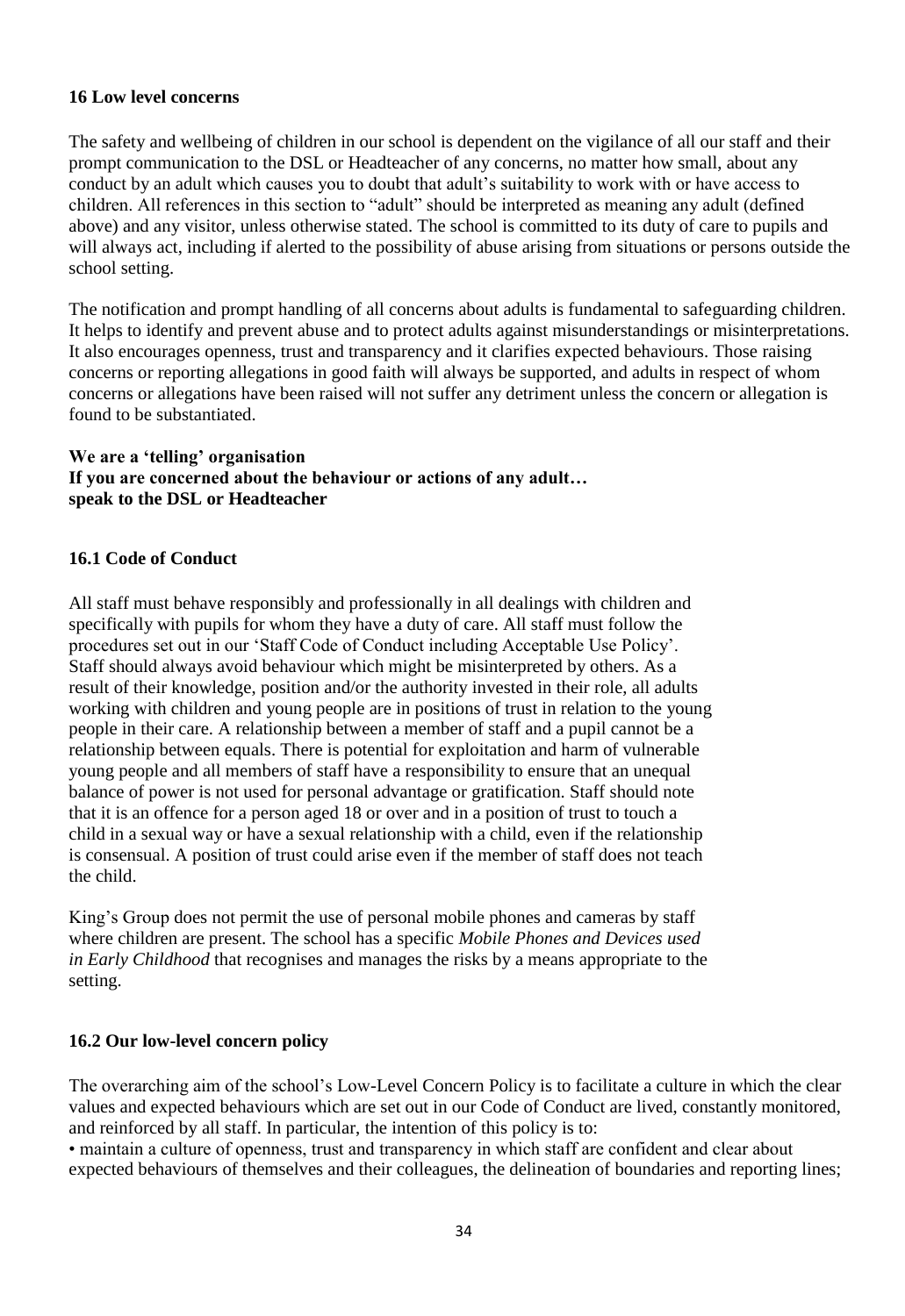• ensure staff feel empowered to raise any low-level concern, whether about their own or a colleague's behaviour, where that behaviour might be construed as falling short of the standards set out in our Code of Conduct; and

<span id="page-34-0"></span>• provide for responsive, sensitive and proportionate handling of such concerns when they are raised – maintaining on the one hand confidence that concerns when raised will be handled promptly and effectively whilst, on the other hand, protecting staff from false allegations or misunderstandings.

# **16.3 What is a low-level concern?**

A low-level concern for this purpose is any concern, no matter how small and even if no more than a 'nagging doubt', that an adult may have acted in a manner inconsistent with the school's Code of Conduct or simply – even if not linked to a particular act or omission – a sense of unease as to the adult's behaviour particularly towards or around children.

# Low-Level Concerns about self (self-reporting)

From time to time an individual may find him/herself in a situation which might appear compromising to others or which could be misconstrued. Equally, an individual may for whatever reason have behaved in a manner which on reflection he/she considers falls below the standard set out in the Code of Conduct. Self-reporting in these circumstances is encouraged as it demonstrates both awareness of the expected behavioural standards and self-awareness as to the individual's own actions or how they could be perceived. As such, the school sees self-reporting of low-level concerns as an important means of maintaining a culture where everyone aspires to the highest standards of conduct and behaviour.

### Low-level concerns about an adult

From time to time an individual may notice behaviour or actions in others which leave them concerned. These are behaviour or actions which fall short of a formal allegation of abuse. These tend to be behaviours which indicate that our Code of Conduct has not been met. Any such concerns can be dealt with as a Low-Level Concern.

# <span id="page-34-1"></span>**16.4 What should I do if I have one?**

<span id="page-34-2"></span>Where a low-level concern exists it should be reported to the DSL or to the Headteacher as soon as reasonably possible and, in any event, within 24 hours of becoming aware of it (where the concern relates to a particular incident).

# **16.5 How will my low-level concern be handled?**

The DSL will discuss all low level concerns s/he receives with the Headteacher as soon as possible and in any event within 24 hours of becoming aware of it. The Headteacher will, in the first instance, satisfy him/herself that it is a low-level concern and should not be reclassified as an *allegation* and dealt with under the appropriate procedure (outlined later in this document).

The circumstances in which a low-level concern might be reclassified as an allegation are where:

a) the threshold is met for an allegation

b) there is a pattern of low-level concerns which collectively amount to an allegation or

c) there is other information which when taken into account leads to an allegation.

Where the Headteacher is in any doubt whatsoever, advice will be sought from the DSL, if necessary on a no-names basis.

Having established that the concern is low-level, the DSL or Headteacher as appropriate will discuss it with the individual who has raised it and will take any other steps to investigate it as necessary.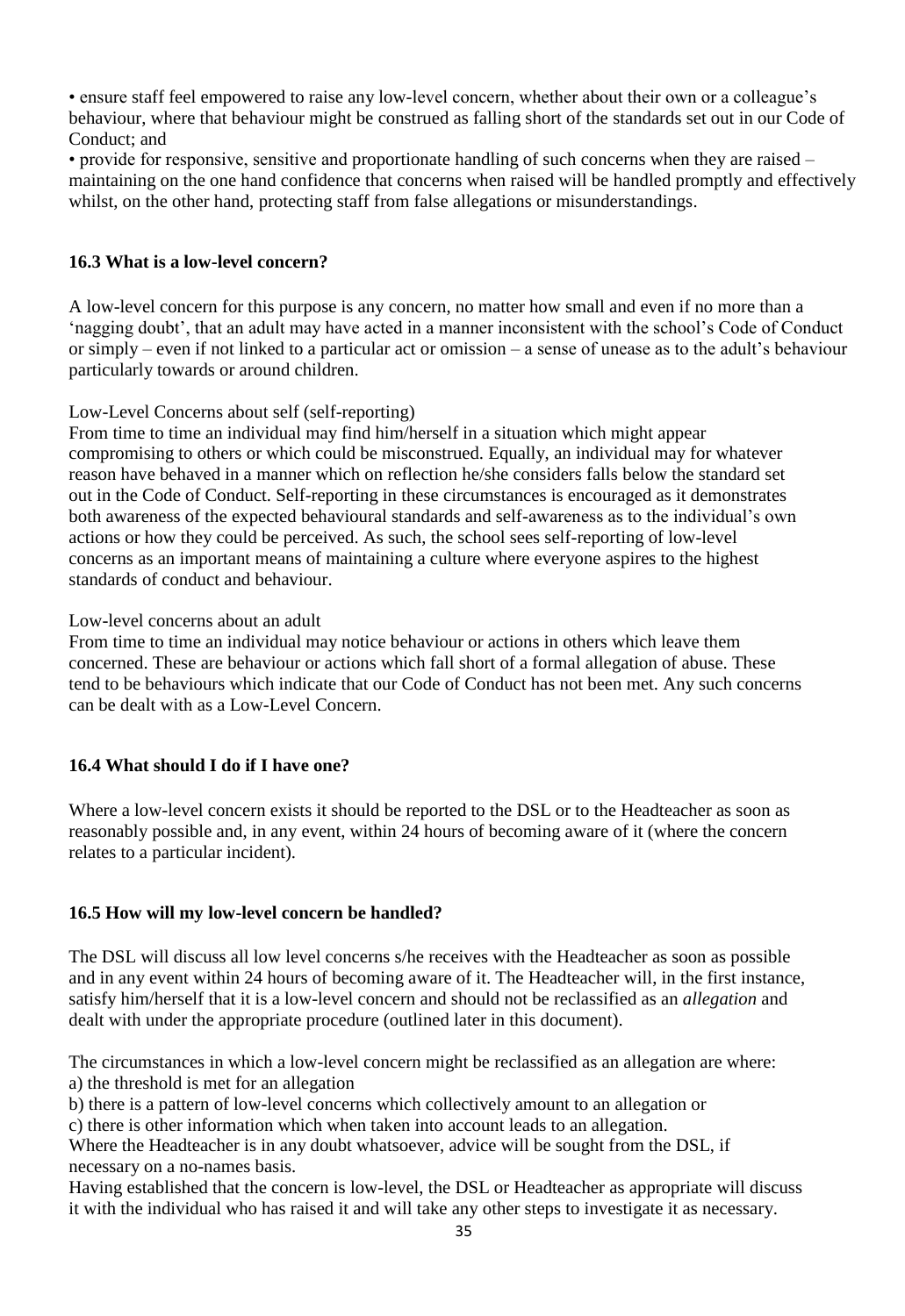<span id="page-35-0"></span>Most low-level concerns by their very nature are likely to be minor and will be dealt with by means of management guidance, training etc.

# **16.6 What records will be kept?**

Where a low-level concern has been communicated, a confidential record will be kept in a central file which logs all low-level concerns. This is necessary to enable any patterns to be identified. However, no record will be made of the concern on the individual's personnel file (and no mention made in job references) unless either:

<span id="page-35-1"></span>a) the concern (or group of concerns) has been reclassified as an allegation as above; or b) the concern (or group of concerns) is sufficiently serious to result in formal action under the school's grievance, capability or disciplinary procedure.

#### **17 Allegations of abuse made against teachers and other staff**

The purpose of this section of the policy is to outline how allegations against adults will be handled. Allegations will always be dealt with in accordance with statutory guidance provided in Keeping Children Safe in Education.

#### <span id="page-35-2"></span>**17.1 What is an allegation?**

Allegations represent situations that might indicate a person would pose a risk of harm to children if they continue to work in regular or close contact with children in their present position, or in any capacity. This procedure applies to all adults in the school if it is alleged that they have:

• behaved in a way that has harmed a child, or may have harmed a child;

• possibly committed a criminal offence against or related to a child; or

• behaved towards a child or children in a way that indicates he or she may pose a risk of harm to children.

<span id="page-35-3"></span>An allegation may be triggered by one specific incident or by a pattern of behaviour by the adult, or low-level concerns which when considered *collectively* amount to an allegation.

#### **17.2 What should I do if I have an allegation?**

Allegations about staff or volunteers, including the DSL, should be reported to the Headteacher immediately. The adult to whom the concern or allegation relates should not be informed.

<span id="page-35-4"></span>If the allegation is about the Headteacher, it must be referred to the King's CEO immediately, without informing the Headteacher.

#### **17.3 Duties as an employer and an employee**

This policy relates to members of staff and volunteers who are currently working in any school, regardless of whether the school is where the alleged abuse took place. Allegations against a teacher who is no longer teaching should be referred to the police. Historical allegations of abuse should also be referred to the police.

King's Group has a duty of care to all employees. King's Group will provide effective support for anyone facing an allegation in accordance with Part 4 of Keeping Children Safe in Education and the School's employment procedures. It is essential that any allegation of abuse made against a teacher or other member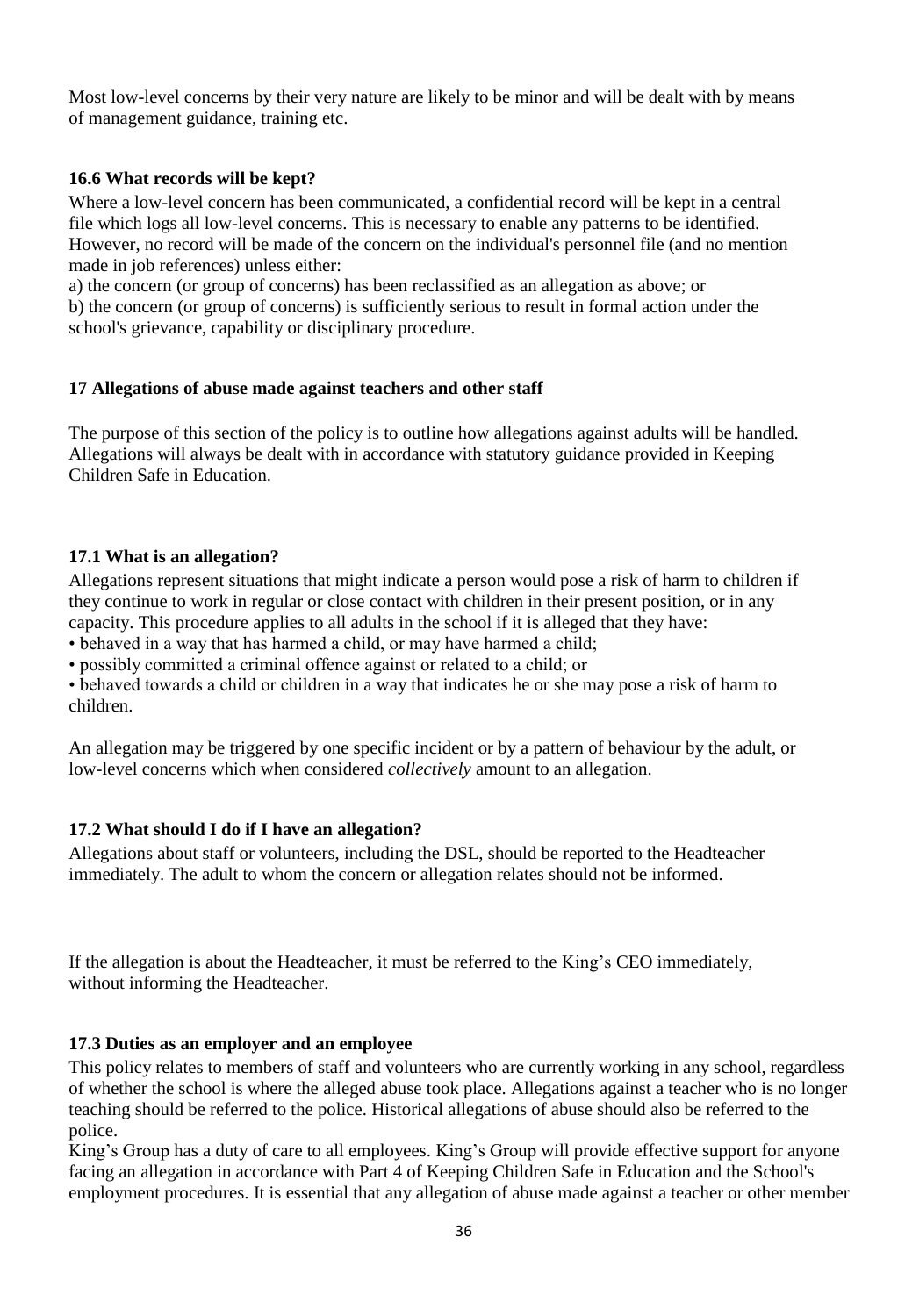<span id="page-36-0"></span>of staff or volunteer is dealt with very quickly, in a fair and consistent way that provides effective protection for the child and, at the same time, supports the person who is the subject of the allegation.

# **17.4 Dealing with an allegation**

The procedures for dealing with allegations need to be applied with common sense and judgement. Many cases may well either not meet the criteria set out above, or may do so without warranting consideration of either a police investigation or enquiries by local authority Children's Social Care services. In these cases, local arrangements will be followed to resolve cases without delay. Some rare allegations will be so serious they require immediate intervention by Children's Social Care services and/or the police.

#### **The Headteacher or CEO will not undertake any investigation before first speaking to the Designated Officer.**

The Headteacher (or CEO where there is an allegation against the Headteacher) ['case manager'] will inform the Designated Officer immediately and in any event within one working day of all allegations that come to the school's attention and appear to meet the criteria set out above. Where appropriate, the case manager will also consult the DSL.

After notifying the Designated Officer and, where appropriate, DSL, the Headteacher must notify the CEO of the allegation and the action taken.

#### *Disclosure of information*

The Case Manager will inform the accused person of the allegation as soon as possible after the Designated Officer(s) has been consulted.

The parents or carers of the child / children involved will be informed of the allegation as soon as possible if they do not already know of it. They may also be kept informed of the progress of the case, including the outcome of any disciplinary process. The timing and extent of disclosures, and the terms on which they are made, will be dependent upon and subject to the laws on confidence and data protection and the advice of external agencies.

Where a strategy discussion is needed, or police or Children's Social Care services need to be involved, the case manager (school) will **not** inform the accused person until those agencies have been consulted, and have agreed what information can be disclosed to the accused.

The reporting restrictions preventing the identification of a teacher who is the subject of such an allegation in certain circumstances will be observed.

Where it is clear that an investigation by the police or Children's Social Care services is unnecessary, or the strategy discussion or initial evaluation decides that is the case, the designated officer(s) will discuss the next steps with the case manager. In those circumstances, the options open to the school depend on the nature and circumstances of the allegation and the evidence and information available and action may be taken in accordance with the school's employment procedures.

#### <span id="page-36-1"></span>**17.5 Further action to be taken by the school**

King's Group has a duty of care to their employees. King's Group will act to manage and minimise the stress inherent in the allegations process. Providing effective support for the accused individual is vital to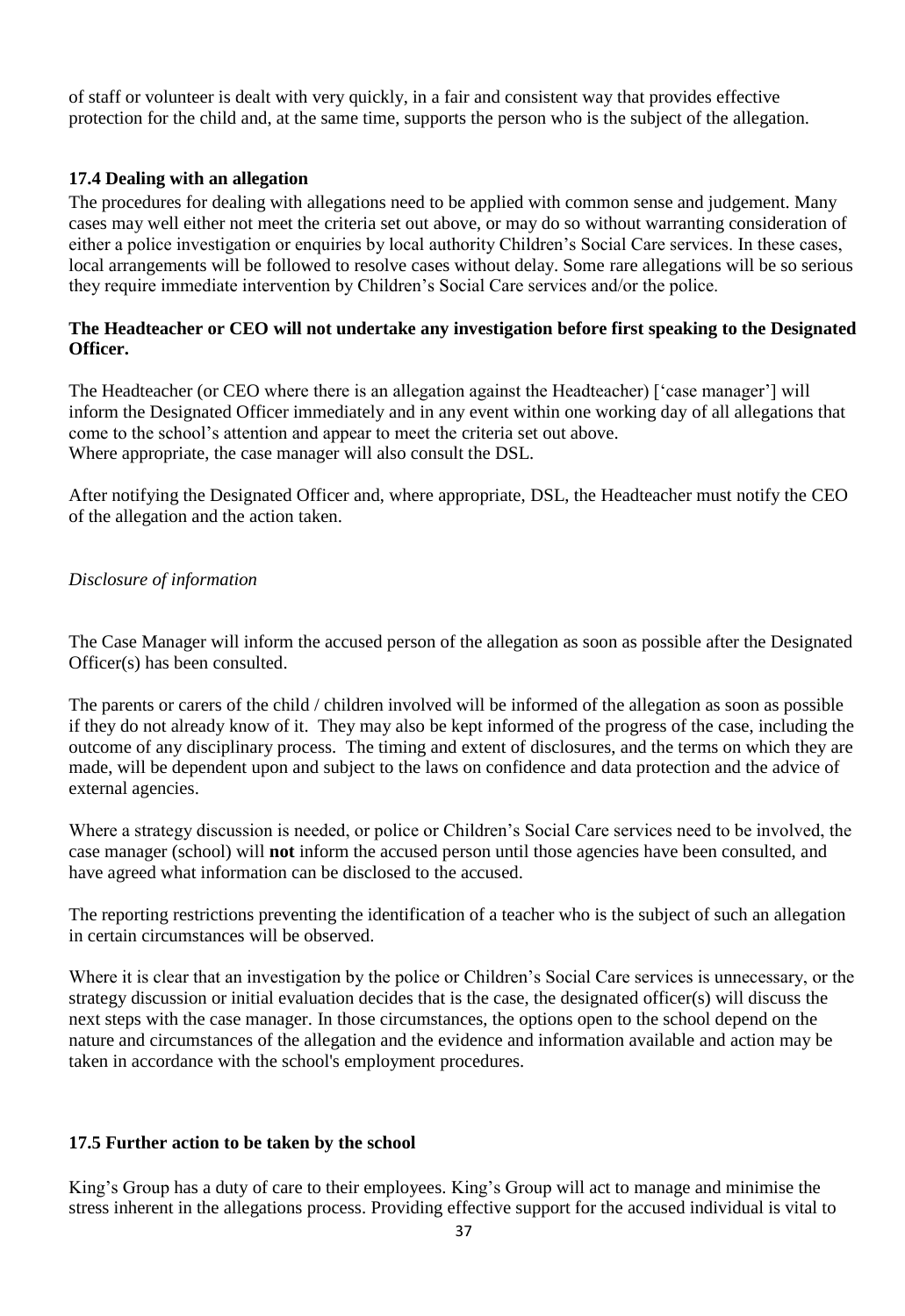fulfilling this duty. Action will be taken in accordance with Part 4 of KCSIE and the school's employment procedures.

<span id="page-37-0"></span>Where a member of boarding staff is suspended pending an investigation of a child protection nature, arrangements for alternative accommodation away from children will be made for the member of staff.

# **17.6 Oversight and monitoring**

The DSL has overall responsibility for oversight of the procedures for dealing with allegations, for resolving any inter-agency issues, and for liaison with the Local Safeguarding Children Board on the subject. The DSL will provide advice and guidance to the case manager, in addition to liaising with the police and other agencies, and monitoring the progress of cases to ensure that they are dealt with as quickly as possible consistent with a thorough and fair process. Reviews should be conducted at fortnightly or monthly intervals, depending on the complexity of the case.

### <span id="page-37-1"></span>**17.7 Outcome of an allegation**

The following definitions will be used when determining the outcome of allegation investigations:

• Substantiated: there is sufficient evidence to prove the allegation;

• Malicious: there is sufficient evidence to disprove the allegation and there has been a deliberate act to deceive;

• False: there is sufficient evidence to disprove the allegation;

• Unsubstantiated: there is insufficient evidence to either prove or disprove the allegation. The term, therefore, does not imply guilt or innocence;

<span id="page-37-2"></span>• Unfounded: to reflect cases where there is no evidence or proper basis which supports the allegation being made.

# **17.8.Ceasing to use staff**

If the school ceases to use the person's services, or the person resigns or otherwise ceases to provide his or her services because they are unsuitable to work with children, a settlement agreement will not be used and King's Group will promptly refer the case to the DBS for consideration of whether inclusion on the barred lists is required if the criteria for referral are met. The School may also need to consider a referral to the DBS if a member of staff is suspended, or deployed to another area of work that is not regulated activity.

If a member of staff tenders his or her resignation, or ceases to provide his or her services at a time when child protection concerns exist in relation to that person, those concerns will still be followed up by the School in accordance with this policy and a referral to the DBS will be made promptly if the criteria for referral are met.

In the case of a member of teaching staff at a school, separate consideration will be given as to whether the matter should be referred to the Teaching Regulation Agency (TRA) where a teacher has been dismissed, or would have been dismissed had he / she not resigned, because of unacceptable professional conduct, conduct that may bring the profession into disrepute, or a conviction at any time for a relevant offence. An interim referral to the TRA may also be considered and made if appropriate.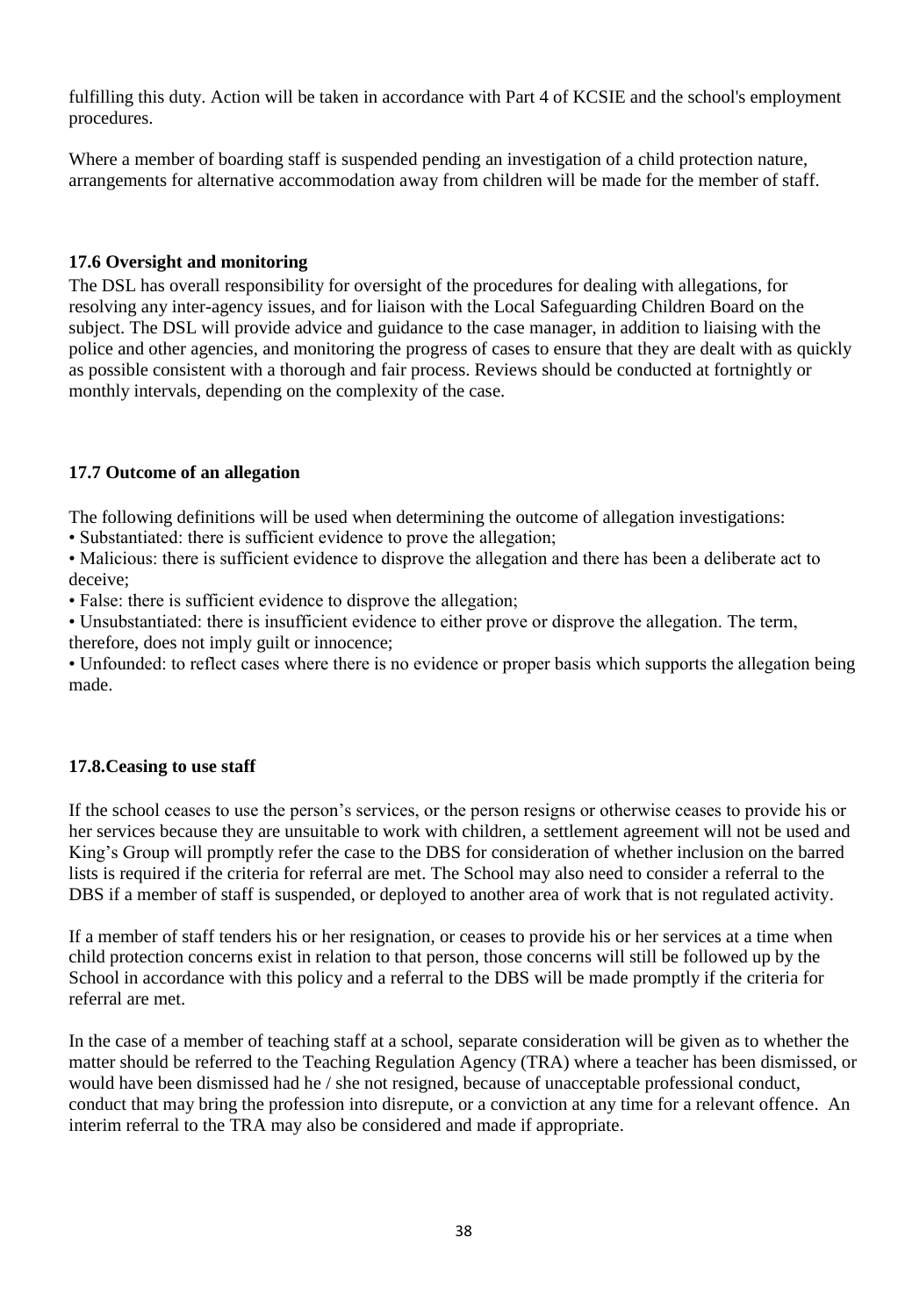#### <span id="page-38-0"></span>**17.9 Malicious or unsubstantiated allegations**

If an allegation is determined to be unsubstantiated or malicious, the DSL will refer the matter to the Children's Social Care services to determine whether the child concerned is in need of services, or may have been abused by someone else.

If an allegation is shown to be deliberately invented or malicious, the Headteacher and proprietor will consider whether any disciplinary action is appropriate against the pupil who made it; or whether the police should be asked to consider if action might be appropriate against the person responsible, even if he or she were not a pupil.

<span id="page-38-1"></span>Where a parent has made a deliberately invented or malicious allegation the Head will consider whether to require that parent to withdraw their child or children from the School on the basis that they have treated the School or a member of staff unreasonably.

# **17.10 Learning lessons**

At the conclusion of a case in which an allegation is substantiated, the DSL will review the circumstances of the case with the case manager to determine whether there are any improvements to be made to the school or college's procedures or practice to help prevent similar events in the future, with a report being presented to the proprietor without delay.

# <span id="page-38-2"></span>**17.11Record keeping**

Details of allegations that are found to have been malicious will be removed from personnel records. However, for all other allegations, it is important that a clear and comprehensive summary of the allegation, details of how the allegation was followed up and resolved, and a note of any action taken and decisions reached, is kept on the confidential personnel file of the accused, and a copy provided to the person concerned.

The School will retain all safeguarding records and relevant personnel records for as long as reasonably required. The Information Commissioner has published guidance on employment records in its Employment Practices Code and supplementary guidance, which also provides some practical advice on record retention.

#### <span id="page-38-3"></span>**17.12References**

Cases in which an allegation was proven to be false, unsubstantiated or malicious will not be included in employer references. A history of repeated concerns or allegations which have all been found to be false, unsubstantiated or malicious will also not be included in any reference. See KCSIE for further information on references.

#### <span id="page-38-4"></span>**18 Risk assessment**

Where a concern about a pupil's welfare is identified, the risks to that pupil's welfare will be assessed and appropriate action will be taken to reduce the risks identified.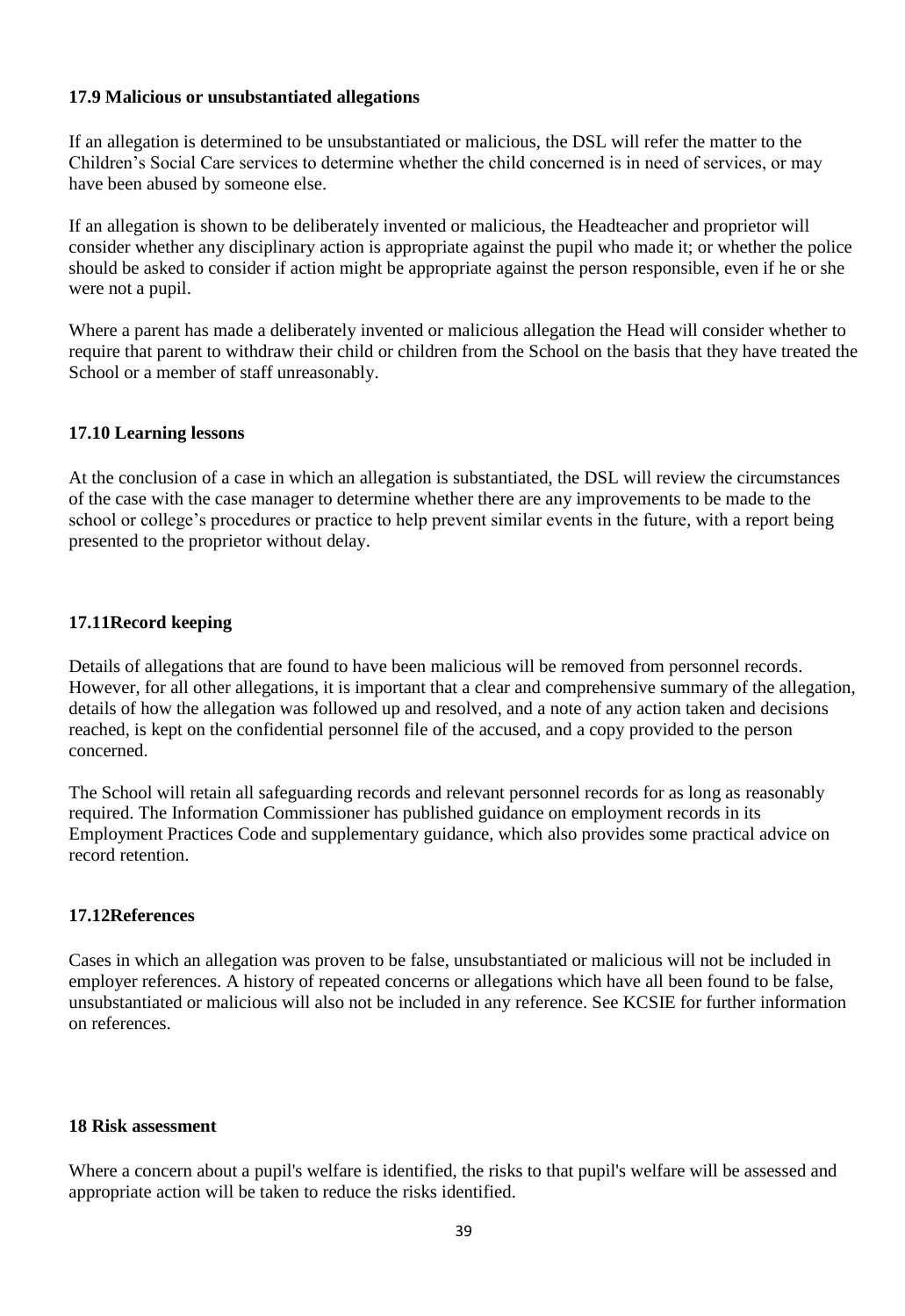The format of risk assessment may vary and may be included as part of the School's overall response to a welfare issue, including the use of individual pupil welfare plans (such as behaviour, healthcare and education plans, as appropriate). Regardless of the form used, the School's approach to promoting pupil welfare will be systematic and pupil focused.

The Head has overall responsibility for ensuring that matters which affect pupil welfare are adequately risk assessed and for ensuring that the relevant findings are implemented, monitored and evaluated.

<span id="page-39-0"></span>Day to day responsibility to carry out risk assessments under this policy will be delegated to the DSL who has been properly trained in, and tasked with, carrying out the particular assessment.

### **19 Monitoring and review**

The DSL will ensure that the procedures set out in this policy and the implementation of these procedures are updated and reviewed regularly, working with the Proprietor as necessary and seeking contributions from staff. The DSL will update the Senior Management Team regularly on the operation of the School's safeguarding arrangements.

Any safeguarding incidents at the School will be followed by a review of these procedures by the DSL and a report made to the Proprietor. Where an incident involves a member of staff, the Designated Officer(s) will be asked to assist in this review to determine whether any improvements can be made to the School's procedures. Any deficiencies or weaknesses in regard to safeguarding arrangements at any time will be remedied without delay.

The Proprietor will undertake an annual review of this policy and the School's safeguarding procedures, including an update and review of the effectiveness of procedures and their implementation and the effectiveness of inter-agency working.

The DSL will work with the Nominated Safeguarding Governor, preparing a written report commissioned by the Proprietor. The written report should address how the School ensures that this policy is kept up to date; staff training on safeguarding; referral information; issues and themes which may have emerged in the School and how these have been handled; and the contribution the School is making to multi-agency working in individual cases or local discussions on safeguarding matters. The Proprietor should also consider independent corroboration, such as:

- inspection of records or feedback from external agencies including the Designated Officer(s);
- reports of [•ISI / Ofsted] inspections;
- the outcome of any relevant parental complaints; and
- press reports.

<span id="page-39-1"></span>The Proprietor will review the report, this policy and the implementation of its procedures and consider the proposed amendments to the policy before giving the revised policy its final approval. Detailed minutes recording the review by the Proprietor will be made.

# **20 Record keeping**

All concerns, discussions and decisions made and the reasons for those decisions should be recorded in writing.

The records created in accordance with this policy may contain personal data. The School has a number of privacy notices which explain how the School will use personal data for the benefit of pupils and parents.